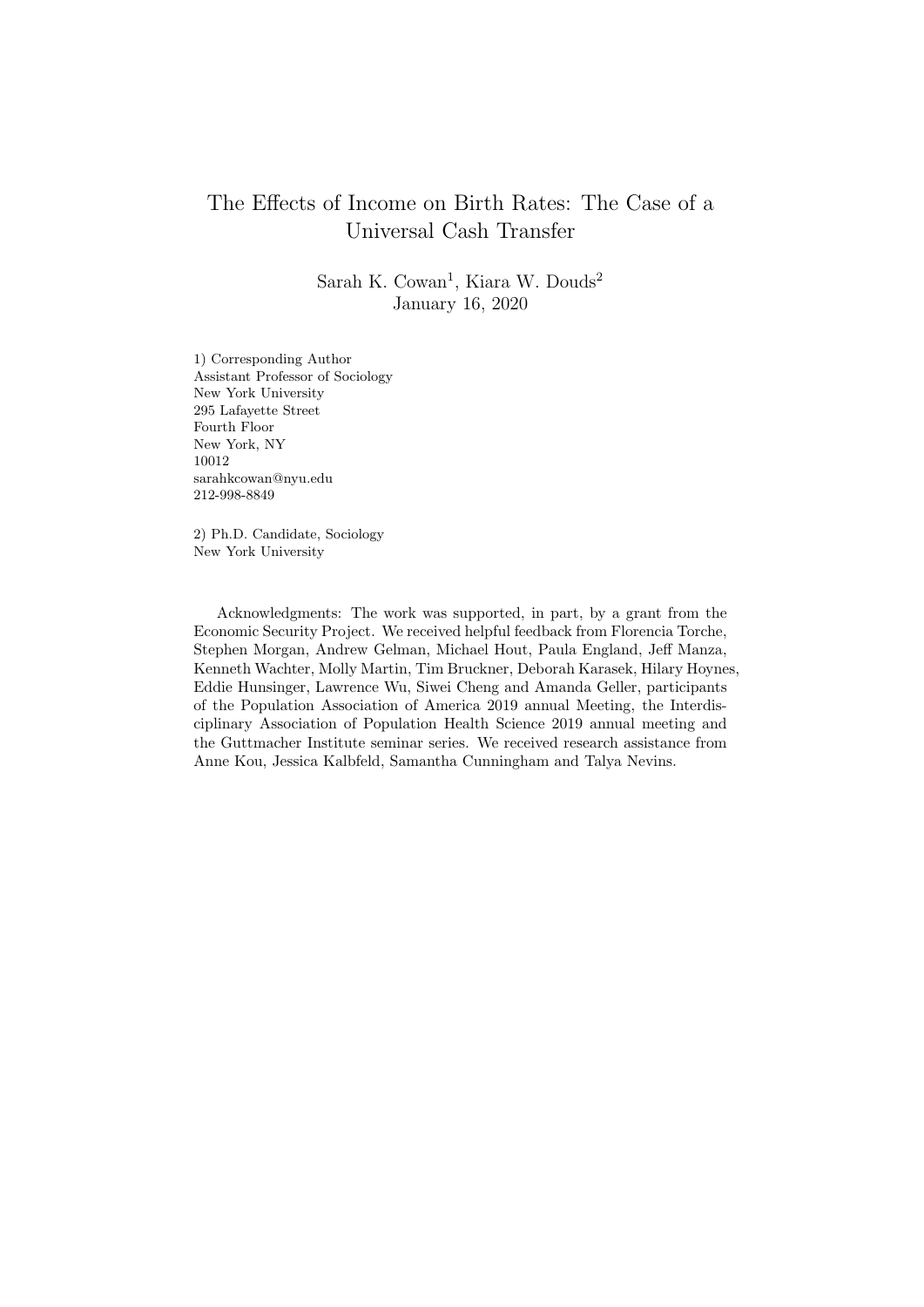# The Effects of Income on Birth Rates: The Case of a Universal Cash Transfer

# January 16, 2020

## Abstract

Though the idea of a universal basic income has attracted attention around the globe of late, evidence about the possible impact of such a massive income transfer in the developed world relies primarily on experiments conducted over fifty years ago in North America. We examine the effects of a universal cash transfer on childbearing, a site of inequality and a focus of commentators' and experts' concerns regarding the unintended consequences of social policy. We turn to the Alaska Permanent Fund Dividend, which has provided all Alaskan residents with a substantial annual cash payment since 1982. The amount of the payment varies year to year and is exogenous to individual Alaskans and the state's economy. We find the payment increases short-term fertility, particularly among socioeconomically disadvantaged women. Importantly, there is no change in the proportion of births that are unintended. In supplementary analyses, we find suggestive evidence that the increased fertility is due to increased fecundity. These results imply that additional income removes economic constraints to reproductive health and autonomy. We empirically advance the evidence base for a universal basic income policy and knowledge of the relationship between income and childbearing.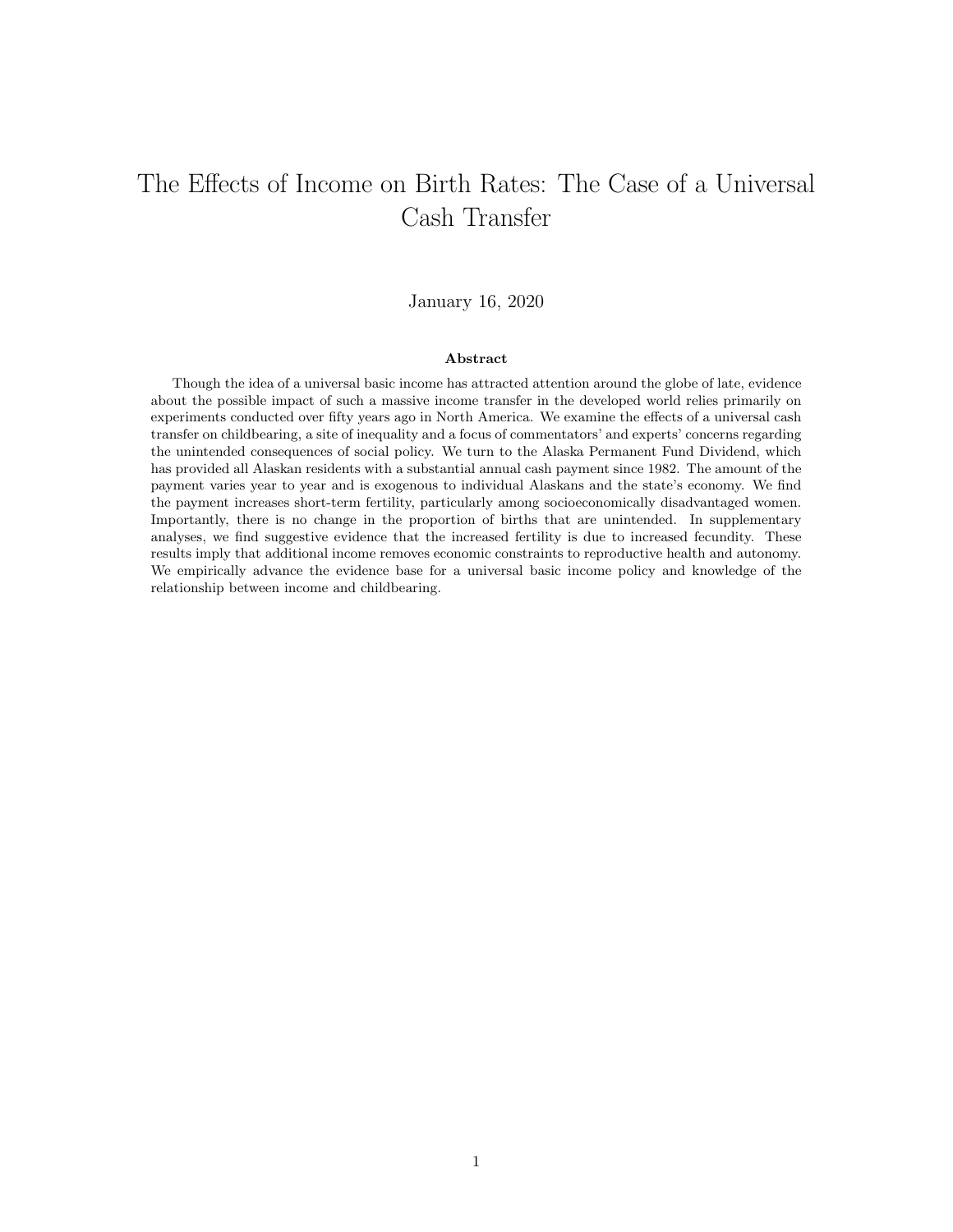In recent years, an international movement proposing cash transfers to individuals or families has become an increasingly prominent proposal to address poverty and inequality or to address current and future job losses due to technological change and automation (Aronowitz and DiFazio, 2010; Standing, 2017; Van Parijs and Vanderborght, 2017). In wealthy countries, these proposals have generally taken the form of calls for a cash income grant that would be provided to all individuals, thereby establishing an income floor for everyone. Increased income, corporate or consumption taxes would be needed to finance those transfers (Murray, 2006; Stern, 2016; Bregman, 2017; Lowrey, 2018).

Some versions of these proposals have been implemented: Governments in both developed and developing countries around the world have instituted both conditional and unconditional cash transfer programs to benefit poor households. Conditional cash transfers require participants to comply with conditions related to specific arenas like health or education (Maluccio and Flores, 2005; Fernald et al., 2008; Lim et al., 2010; Fernald and Hidrobo, 2011; Rasella et al., 2013; Evans et al., 2014; Brownell et al., 2018); unconditional transfers do not require specific behavior from recipients. In the face of evidence that traditional foreign aid programs fail to improve the well-being of individuals in receiving countries (Easterly, 2006; Deaton, 2013), some non-governmental organizations have mounted controlled experiments in developing countries (Haushofer and Shapiro, 2016) to determine whether direct cash transfers would provide a more effective means of increasing well-being. In addition, several new small-scale cash transfer interventions have begun in the United States, one of which is a randomized control trial (Browne, 2017; Crane, 2018).

The underlying idea behind such cash transfers is that directly increasing individuals' or families' resources could improve their well-being immediately across a range of important outcomes, such as by increasing consumption of necessary items, thereby alleviating stress caused by income uncertainty. In addition, it could encourage behaviors that are beneficial in a longer time-horizon such as investing in schooling, thus indirectly helping families. But sociologists have also long known that changes such as large-scale cash transfers can have many unanticipated consequences (Merton, 1936). For example, the last time cash transfers received significant attention in the United States, social scientists and policymakers debated whether they would induce potentially unintended indirect consequences, such as reducing labor market participation or encouraging married couples with children to divorce or unmarried couples never to marry. To test for some of these consequences, in the late 1960s and 1970s the U.S. federal government funded a series of Negative Income Tax (NIT) experiments. These experiments were conducted in four locations and participants were randomly assigned to various combinations of base transfer amounts and tax rates. A similar experiment was conducted in Manitoba, Canada at the same time. Although the results regarding these unintended consequences from the NIT were mixed and the experiments were conducted over fifty years ago (Hannan et al., 1977; Burtless, 1986; Ashenfelter and Plant, 1990; Hannan and Tuma, 1990; Cain and Wissoker, 1990a,b),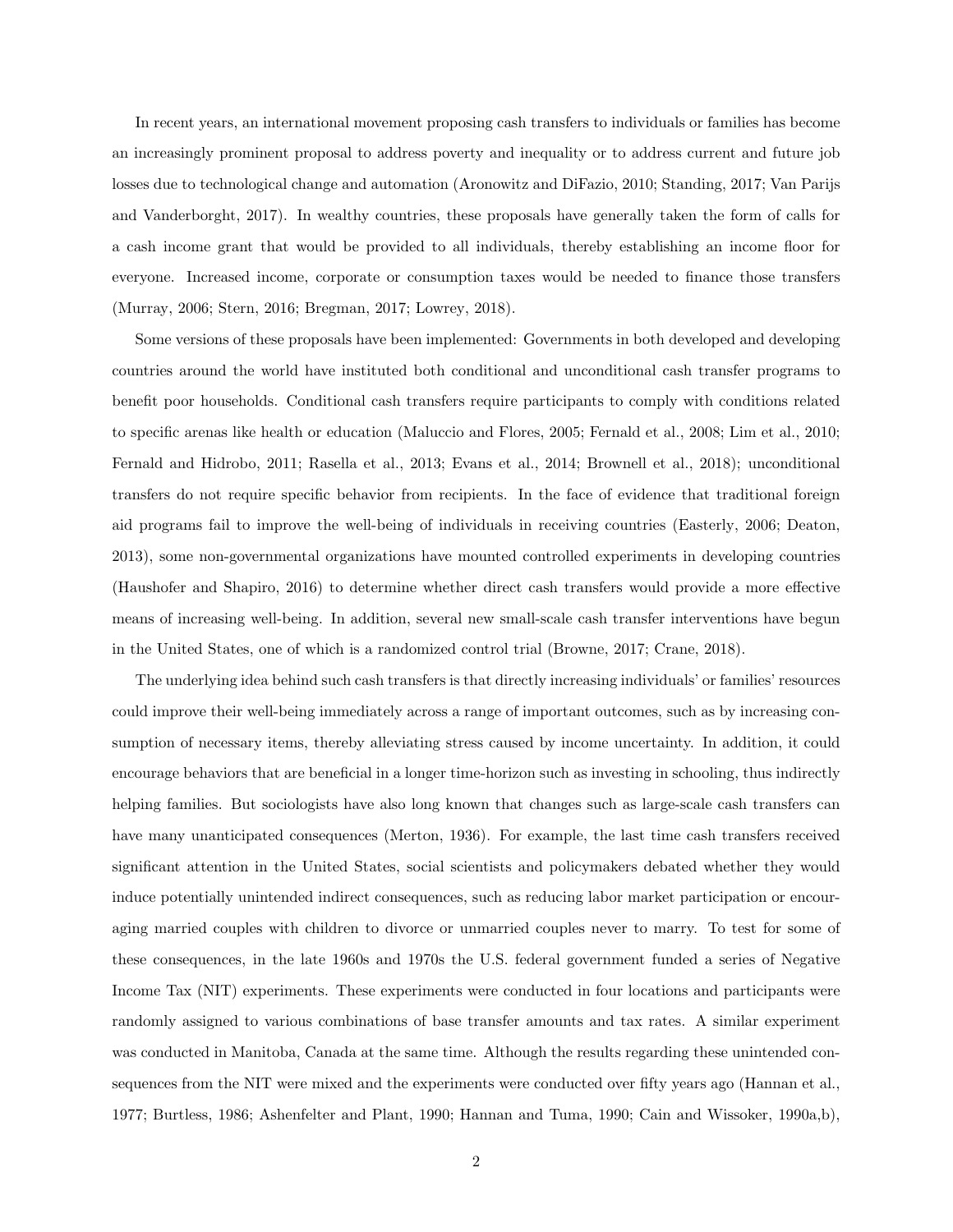they have provided the primary evidence for consideration of the indirect effects of universal cash transfers on individual and household behavior in the United States.

One topic that has received considerable attention in the social science literature on poverty, as well as in debates over welfare reform, is the impact of social policy on fertility. There is a longstanding hypothesis that income impacts fertility in a variety of ways (which we discuss in the first section of the article). However, the NIT experiments generally did not collect data on fertility to consider this question, and major societal changes in family composition and fertility have occurred since the 1970s (Teachman et al., 2000; Cherlin, 2009, 2010; Smock and Schwartz, 2020).

More generally, questions about fertility are important for many reasons, including that most Americans hope to and do become parents and that childbearing is a site of marked inequality. Having children is among most young Americans' aspirations (Hayford, 2009; Morgan and Rackin, 2010) and eighty-five percent of American women have children in their lifetimes (Livingston et al., 2015). The patterns of family formation – at what age people become parents, within what kind of relationship, how many children they have with how many partners, how many pregnancies they have and how those pregnancies fare and end – reflect deep-seeded differences in American life. People of color have more children at younger ages and with more partners than white Americans (Martin et al., 2018, 2019; Stykes and Guzzo, 2019). Some people have more children than they want and even more have fewer children than they would like; this is patterned by education (Morgan and Rackin, 2010). Finally, at a population level, declining birth rates have raised alarm in regions where they have fallen below replacement level (United Nations, 2013; Lee et al., 2014; United Nations, 2015).

What do researchers know about the impact of income and cash transfers on fertility decisions and childbearing outcomes? Unfortunately, the data on the impact of the NIT transfers on fertility decisions are only available for one site - Gary, Indiana (Kehrer and Wolin, 1979; Wolin, 1978). The sample was small and largely homogeneous with respect to race, income and family structure. Instead, researchers in the United States have relied on changes in the tax code such as those of the Earned Income Tax Credit, in the tax exemption for dependents, or in the implementation of near-cash transfers such as with food stamps. Each of these has their weaknesses with regard to understanding the effects of a universal cash transfer on fertility; most importantly, they are policies that primarily benefit people who are already parents and are heavily means-tested. However, there is one other source of potentially rich data on the exogenous impact of income changes via cash transfers that could be exploited: annual exogenous cash transfers made to every Alaskan resident.

Every year since 1982, each resident of Alaska has received a cash transfer from the state through the Alaska Permanent Fund Dividend (PFD). The value of the payment is, as we and others argue (Hsieh,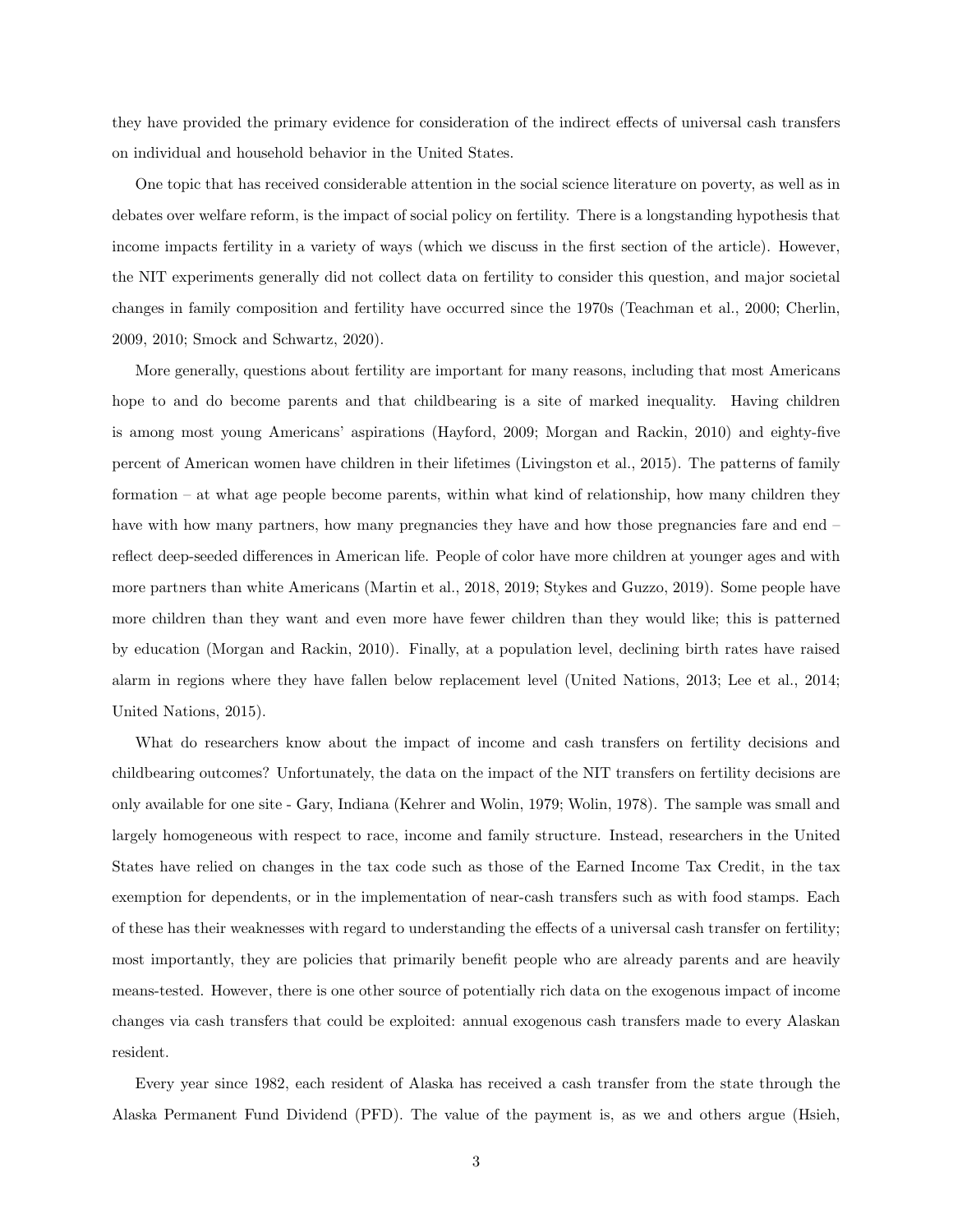2003; Kueng, 2018), as good as random with respect to individual Alaskans. There are three sources of variation within this program that we exploit to consider the effect of income on childbearing. The first is the substantial year-to-year variation in the amount of the dividend payment. The second is variation in a given year in the dividend paid to each household depending on the household size. The third is who receives a payment during pregnancy; given that gestation is ten months and a year is twelve months, most people who give birth in a given year receive a payment during their pregnancy, but some do not.  $1$ 

Our article proceeds as follows: first, we review the economic and sociological literature on income and fertility. We then propose hypotheses based on this literature. Following the hypotheses, we describe the case of the Alaska Permanent Fund Dividend and argue that (1) amount of the payment is exogenous to individual Alaskans, (2) there is no factor correlated with fertility that is also correlated with the dividend (the exclusion restriction) and (3) that Alaska is similar enough to other parts of America that we can draw inferences from it. We then describe the methods and the data we employ to test the hypotheses and present the results. Following the results, we present a supplementary analysis that explores possible mechanisms undergirding the effect of income on fertility. To do so, we marshal numerous additional data sources which we detail briefly then and in more detail in the appendix. We lastly conclude the article with a discussion of our findings in light of the state of literature on income and fertility and the implications for Universal Basic Income proposals.

## 1 Income and Fertility

Modern scholarly debates about the relationship between income and fertility begin with Gary Becker's influential proposal, first advanced in a series of papers in 1957, that social scientists should consider fertility as a problem like any other kind of consumption, one that is subject to constraints. Families are faced with budget and time constraints; children cost both money and time. Parents need to allocate their income between consumption and childbearing and their time between working, leisure and caring for children. As the argument goes, complicating this is that parents care not just about the number of children they have (quantity) but also their "quality" and will spend more when they desire higher "quality" children. Therefore, the cost of children is a function of, among other things, the interaction between quantity of children and "quality." The cost of children, Becker argues, is in part a function of the opportunity cost of childcare, that is the wage the parent (usually the mother) could have earned if she was working rather than spending her time providing childcare.

<sup>1</sup>People of all gender identities give birth to children. We use gender neutral terms when we can. The data in studies that we cite, by and large, only identify women who have given birth; in those cases we refer to these people as women and use female pronouns.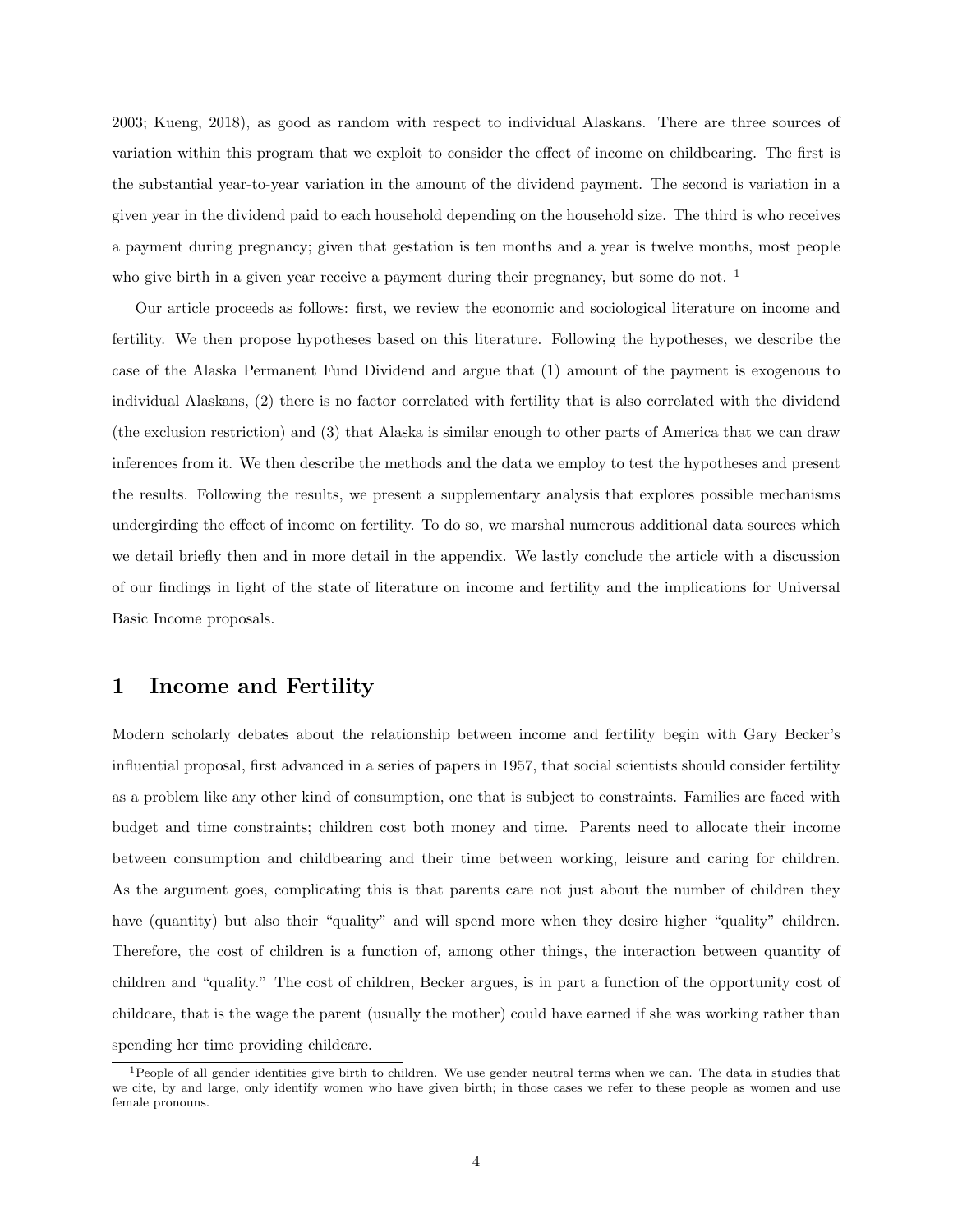According to Becker's theory, the effect of an income increase on fertility depends on the source of the income. If the income source is non-wage, as the PFD is, then the theory predicts that fertility will rise. This is because it would be an increase in the family's income without altering the opportunity cost of time spent caring for children. If the income source is through wages, then the effect on fertility is ambiguous. It increases family income, which could result in an increase in fertility, but it also increases the opportunity cost of time spent providing childcare. Now, each hour spent providing childcare would have earned even more money if spent working for pay. This increased opportunity cost could result in a substitution effect. In the face of increased wages, families may substitute other goods for fertility, and this would result in a negative effect on fertility. Whether the income effect or the substitution effect dominates is not evident unless information regarding preferences is available (Becker, 1960; Becker and Lewis, 1973; Becker, 2009).

The PFD is given to every household member, including children, and can therefore also be thought of as a "baby bonus." Using Becker's framework, this is a decrease in the fixed cost (that is, not dependent on the number of children) of each child. This would result in an increase in fertility, according to the theory. If some people are more sensitive to this influx in income, i.e. their demand for children is more elastic, then their childbearing would be more greatly affected by the income than their less sensitive peers. The result would be that the composition of people giving birth after the income influx would shift with a greater share of people most sensitive to the income.

The best approach to test the theory is to examine exogenous changes to any of the elements: non-wage income, the cost of children, or wage income (primarily maternal wage income). The PFD is both an increase in non-wage income and a reduction in the cost of childbearing, and we examine the empirical literature on those shocks next.

### 1.1 Non-Wage Income Shocks

Findings of prior work on the effects of exogenous shocks to non-wage income on fertility are mixed but even when significant primarily modest in magnitude. They consistently show heterogeneous effects, though the specific populations more sensitive to the transfer differ depending on the study. The welfare literature generally finds larger effects on fertility for white women than women of color (Moffitt, 1998). There are some exceptions. The introduction of Food Stamps in the 1960s and early 1970s resulted in small but statistically insignificant effects on fertility. The fertility effects were, however, greater for black women than white women (Almond et al., 2011). The 1970s expansions to the Earned Income Tax Credit (EITC) resulted in small reductions in higher order fertility for white women (Baughman and Dickert-Conlin, 2009). In the 1990s, the EITC increased first births among low-educated women, particularly among nonwhite, married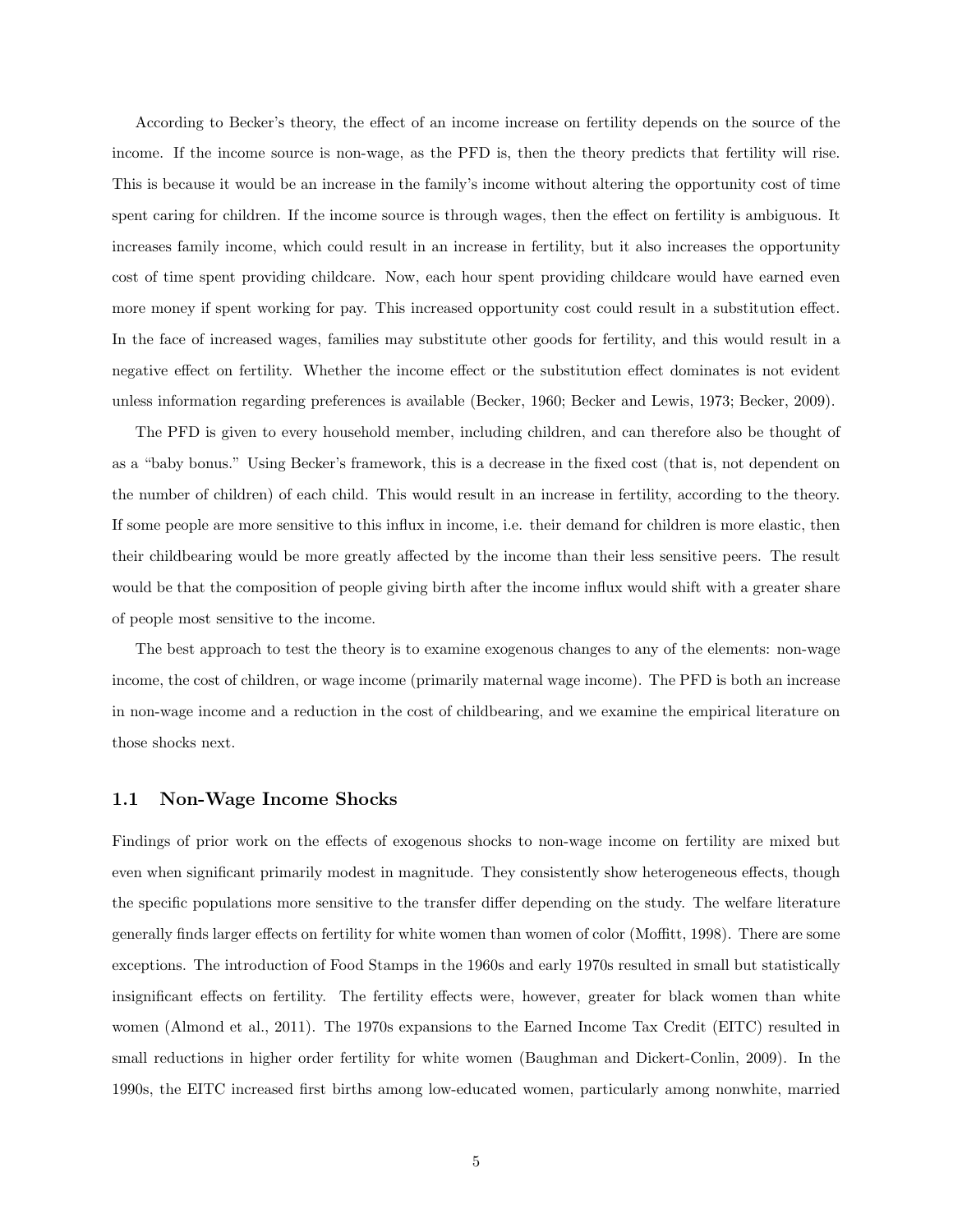women (Baughman and Dickert-Conlin, 2003). Higher base rates of welfare benefits had no effect on white unmarried mothers but increased the time to next birth for black unmarried mothers (Grogger and Bronars, 2001).

As mentioned before, among the Negative Income Tax sites, fertility effects were only analyzed for Gary, Indiana. There, the experiment gave 1,000 black, urban and largely female-headed families differing and large amounts of cash (about \$260 monthly, \$100 more than provided by welfare, Aid to Families with Dependent Children). About 400 babies were born during the study. This represented a decrease in fertility in the treated group compared to the control group. There were no heterogeneous effects found, but the sample was largely homogeneous so as to leave many possible axes of difference impossible to examine (Wolin, 1978; Kehrer and Wolin, 1979). The Manitoba, Canada study, conducted around the same time, showed no fertility effects (Forget, 2011).

In sum, the literature to date on transfers and fertility is mixed with regard to average effect. Some studies show no effect, some show negative and others show positive effects. The most consistent finding is that of heterogeneous effects, but even that is not universal. Across the existing literature, the transfers examined are made to low-income populations, limiting their capacity to illuminate how families from across the income range respond to additional income.

An exogenous shock to men's income can also plausibly function as a shock to family income given that mothers are the primary caregivers. The coal boom from 1950 to 1990 resulted in an increase in income for men, which resulted in an increase in fertility; unfortunately, researchers did not assess whether certain groups were more or less affected by this income increase (Black et al., 2013). In a study with a more diverse sample, male job loss accelerated childbearing but decreased total fertility by reducing later births (Lindo, 2010). In this study as well, researchers did not assess heterogeneous effects.

## 1.2 Tax Code Changes and Baby Bonuses

The cost of children can be manipulated in various ways through government policies. Pro-natalist changes in the tax code resulted in positive and statistically significant effects on fertility (Whittington et al., 1990; Whittington, 1992, 1993) (but see also Crump et al. 2011). Baby bonuses such as those in Quebec decrease the cost of a child and raise fertility and do so differentially by parity, marital status, age and nonlabor income. Most relevant for our discussion, lower income women were less responsive than higher income women (Milligan, 2005). In contrast, family cap or child exclusion policies increase the cost of children for welfare recipients by not providing additional income for children born while the mother was receiving welfare. Thus, the children born during this time cost more than those born prior to welfare receipt. These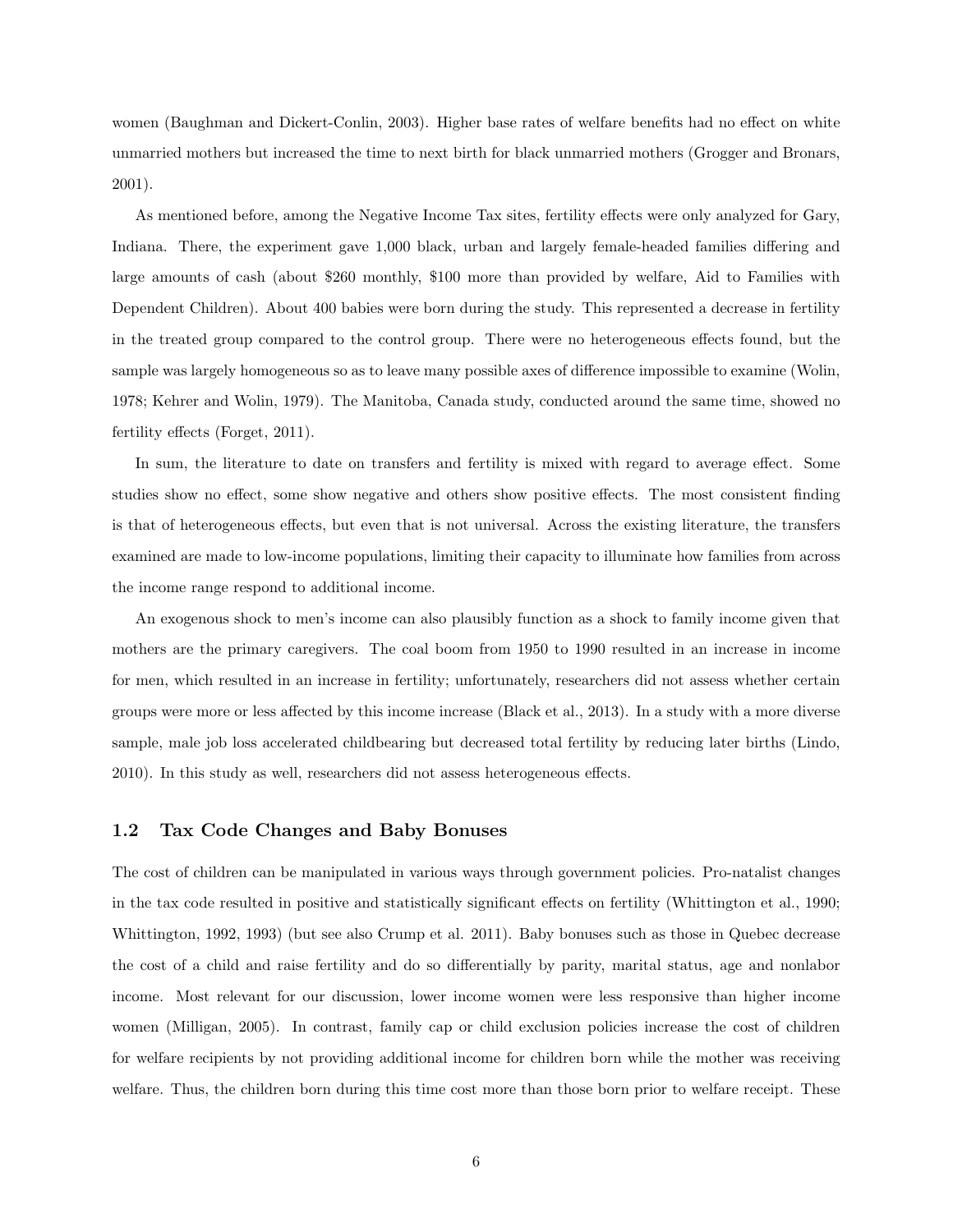policies have mixed effects. Some studies find no meaningful effect (Grogger and Bronars, 2001; Kearney, 2004), whereas others find the family cap reduced fertility, particularly for black women, though this research is controversial (Loury, 2000; Jagannathan and Camasso, 2003). Reviews of welfare benefits more broadly indicate no or a modest relationship between welfare and fertility (Hoynes, 1996; Moffitt, 1998). In sum, literature on changes to the cost of children is not conclusive regarding whether there is an average effect on fertility overall; those studies that do show an effect using individual level data (as opposed to aggregate data) tend to indicate heterogeneous effects across many personal characteristics.

#### 1.3 Economic Cycles

A related economic literature discusses the relationship between the business cycle more broadly and fertility. Across the developed world, fertility is pro-cyclical; that is, fertility declines during recessions (Sobotka et al., 2011; Morgan et al., 2011). This is typically a fertility postponement rather than an effect on completed fertility (Sobotka et al., 2011). The decline is an average effect, but there are substantial heterogeneous effects by parity, income, education and marital status. Entry into parenthood is most sensitive to economic conditions. Less educated or less skilled men tend to have the greatest declines in fertility during a recession. Typically, highly educated women postpone childbearing during recessions, while lower educated women are either less sensitive to the macro-economy or accelerate their childbearing (Sobotka et al., 2011).

In sum, people delay fertility when the economy is weak; historically, socioeconomically advantaged women have been particularly sensitive, whereas disadvantaged women were not. Drawing upon both qualitative and quantitative work, sociologists of the family have argued that socioeconomically disadvantaged women responded to economic conditions with regard to marital decisions but not childbearing (Edin et al., 2004; Edin and Reed, 2005; Gibson-Davis, 2009). These patterns shifted during the Great Recession: Unexpectedly, unmarried and low-SES women were sensitive to the recession and reduced their fertility (Schneider and Hastings, 2015; Schneider, 2017). Americans in general reacted by reducing their fertility (Cherlin et al., 2013; Schneider, 2017) which is consistent with prior economic downturns.

## 1.4 Hypotheses

On the basis of the literature on income and childbearing, we propose the following hypotheses:

Hypothesis 1: Additional income will result in increased short-term fertility. Hypothesis 2: Additional income will induce heterogeneous fertility effects.

Consistent with the majority of the work on income and fertility, we hypothesize that socioeconomically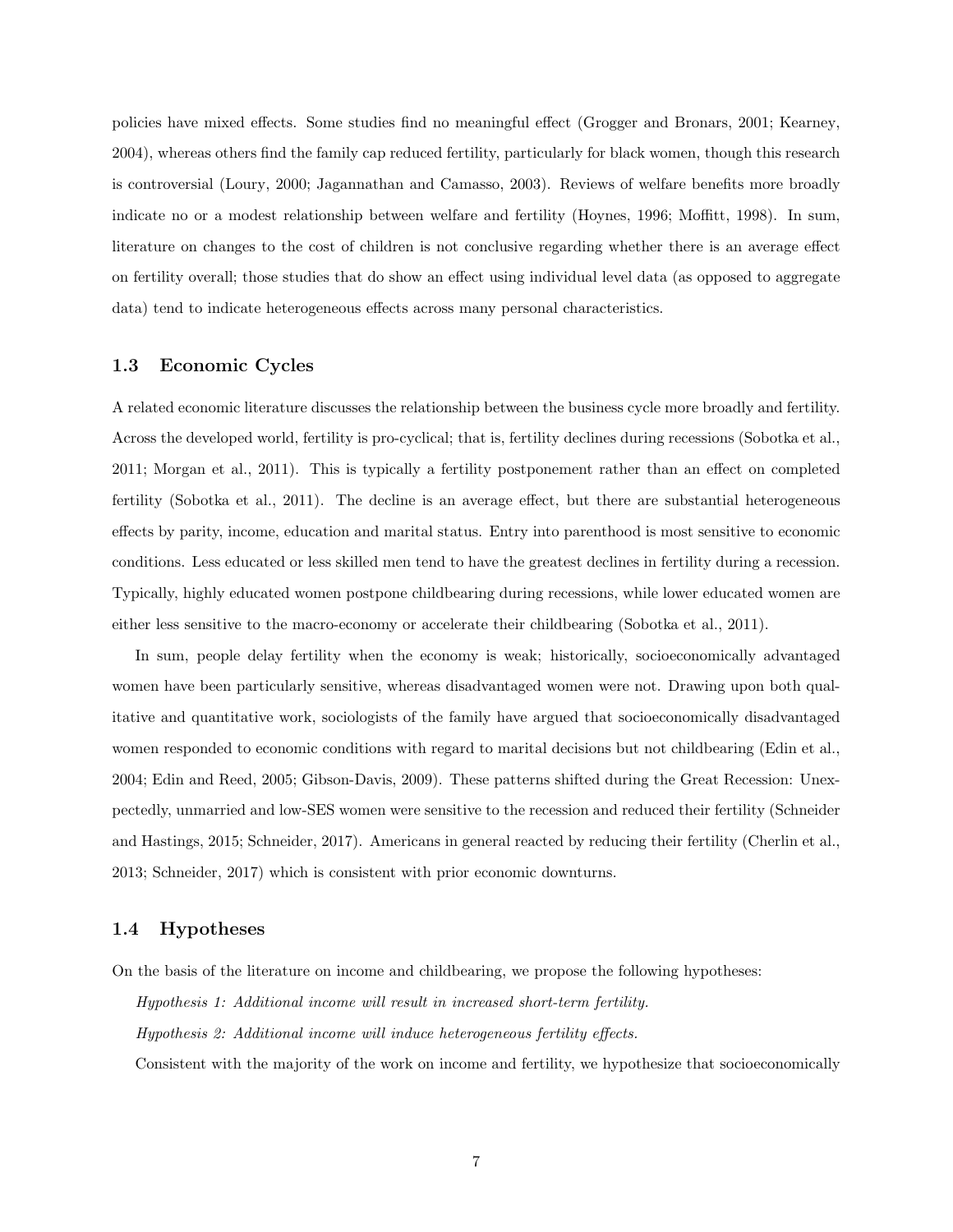disadvantaged women will be less responsive to the income changes than advantaged women.<sup>2</sup> That is:

Hypothesis 3: Additional income will have a smaller effect on socio-economically disadvantaged women's fertility than advantaged women's fertility.

If hypothesis 3 is true then it will be evident in either no effect on disadvantaged women's fertility or a smaller effect relative to advantaged women. We operationalize socioeconomic disadvantage in three ways: as women with less than a high school education, who are unmarried, or who are women of color.

These hypotheses have been tested before, but the literature on transfers and fertility to date suffers from methodological weaknesses that are overcome by examining the Alaska Permanent Fund Dividend. First, for the literature that exploits changes in welfare benefits such as food stamps or the Earned Income Tax Credit, the population of interest is limited to those eligible for those benefits, socioeconomically disadvantaged families. Often those families that receive the benefit are not precisely identified in the data, but researchers use proxies to identify families that are likely eligible such as low educated single mothers. The dividend in Alaska, however, is given to every resident regardless of income, working status or family structure and so provides a much more diverse population to study and one that can be precisely identified. Second, the literature on macro-economic changes such as the Great Recession measure an individual's exposure to the recession using aggregate measures like the state unemployment rate. These studies can capture an overall sense of economic uncertainty but cannot capture any individual's experience of the recession or sense of their economic future. With the PFD, we know precisely the size of the transfer to every person and family. Third, the prior literature captures a few years at a time - when the policy was implemented or changed or the years of the Great Recession, for instance. We can capture changes for nearly thirty years. Lastly, some prior work cannot identify an exogenous income shock, relying on endogenous ones such as earnings changes. This is sufficient for some claims like identifying a differential sensitivity to economic conditions for marriage and childbearing (Gibson-Davis, 2009) but is unable to identify a causal relationship between income and fertility as we test here. We now describe the case in more detail.

# Empirical Case: Alaska Permanent Fund Dividend

We examine the payments the Alaskan state government has made to every Alaskan resident since 1982 through the Alaska Permanent Fund Dividend. Every October, this cash transfer is given to a large and

<sup>&</sup>lt;sup>2</sup>We do not know the gender identity of people who give birth from the birth certificate data (our numerators). We construct denominators that are counts of people who report their sex as female on the Census or American Community Survey, which also does not ask about gender identity, to capture people at risk of giving birth. Recognizing this, we use gender-neutral language as much as possible. As Darwin and Greenfield (2019) note, "We have not yet developed shared language in research or practice to adequately describe reproductive histories outside of a cis birth mother's." For clarity, at times we use the term "women," though inaccurate, to refer to people at risk of giving birth to clarify that the group to which we refer does not include males.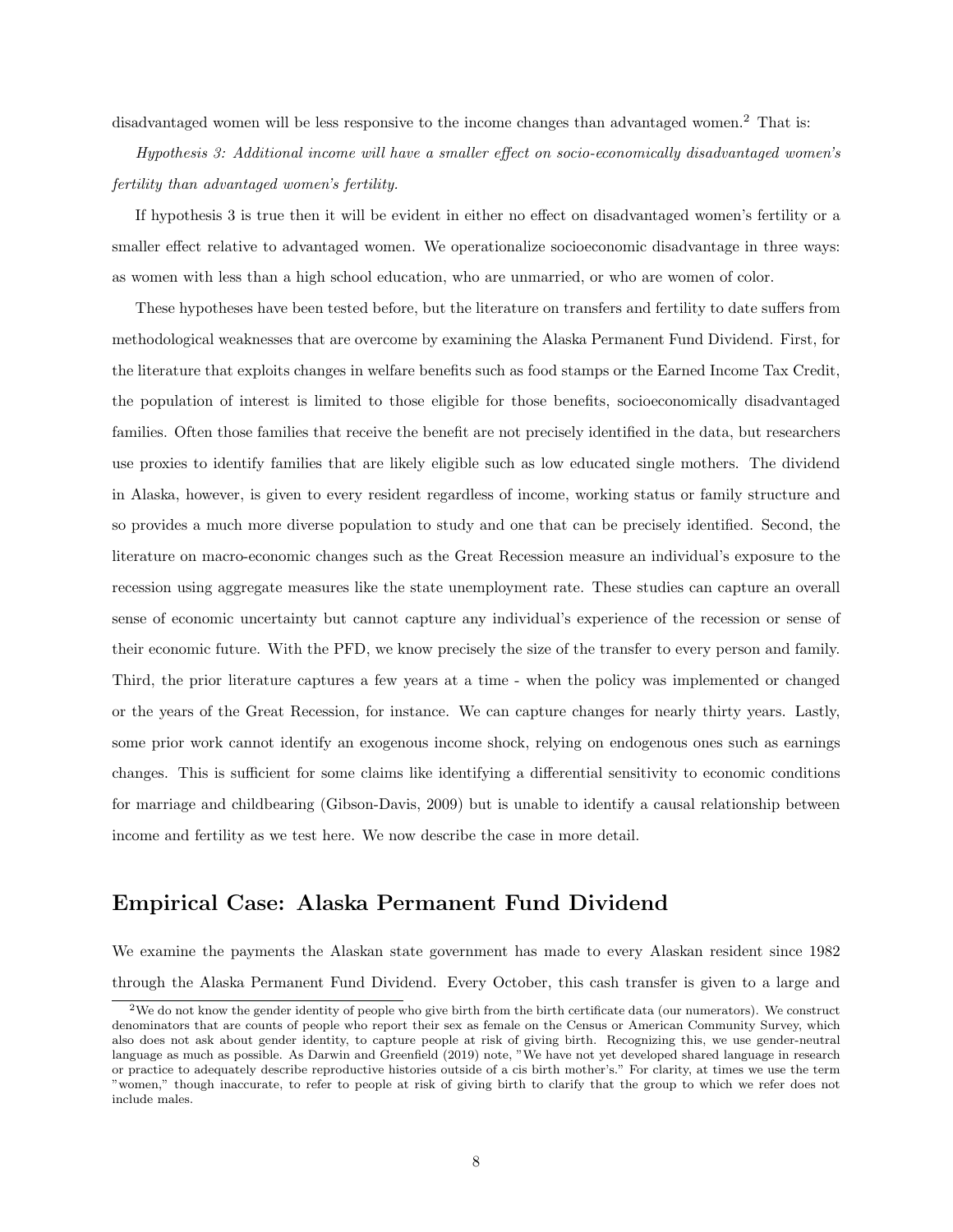diverse population, including children (via their guardians), irrespective of its characteristics or behavior.

We argue, as others did before us, that the amount given every year increases and decreases in a way that mimics random assignment in an experiment (Hsieh, 2003; Kueng, 2018). That is, for over three decades a repeated quasi-natural experiment has occurred involving the hundreds of thousands of people living in Alaska.

The amount of the transfer varies markedly: It ranges from a low of \$331 (1984; \$626 in 2010 dollars) to a high of \$3,269 (2008, including a \$1,200 bonus; \$3,366 in 2010 dollars) per resident with a mean of \$1,547 (SD =\$586), as can be seen in Figure 1. To put this into context, the value of the cash transfer for a family of four ranges from the equivalent of 70 percent of the value of food stamps to three times the value of food stamps. For each household, it typically exceeds the value of the federal EITC (Crandall-Hollick, 2018). This variation in "treatment dosages," which we argue is random with respect to individual Alaskans, is analytically useful for identifying the treatment effect.

Unlike other American cash transfers – or near-cash transfers like food stamps – the dividend is given to every resident. Any individual who has been resident in Alaska for the prior 12 months or who is born in Alaska in the prior 12 months is eligible, with rare exceptions.<sup>3</sup> Minors' dividends are paid to one parent or legal guardian. There are no low-income requirements as with welfare (Currie and Cole, 1993; Moffitt, 1998), food stamps (Almond et al., 2011) or the EITC (Baughman and Dickert-Conlin, 2009; Strully et al., 2010; Hoynes et al., 2015). It is not only available to working people like the EITC is, or only to pregnant people like Women, Infants and Children (WIC). It does not phase out, even at high levels of income like the tax provision of personal exemption does (Whittington et al., 1990; Whittington, 1992). Given this, and Alaska's similarity to the nation as a whole (detailed below), our case provides the best opportunity available to study the effects of an unconditional cash transfer for the entire country.

There is an extensive application for first-time applicants that requires proof of residency, among other verifications. Subsequent annual applications are trivial. Participation rates are high, above 92% in many years and often above 97% (Division, 2000). The universality of the dividend means there are few worries about confounders or selection on the basis of personal characteristics demographers use when modeling fertility decisions. We nonetheless control for numerous characteristics, as we discuss below.

Applications are due in March. News reports estimate the dividend amount in the spring with marked accuracy (Kueng, 2018). The official amount is announced in September, and the payment is made as a lump sum in October. In the early years of the dividend, the payment was made via check; in 1993, direct deposit became available.

 $3$ People sentenced or incarcerated for a felony during the year are excluded as well as people with extensive criminal records.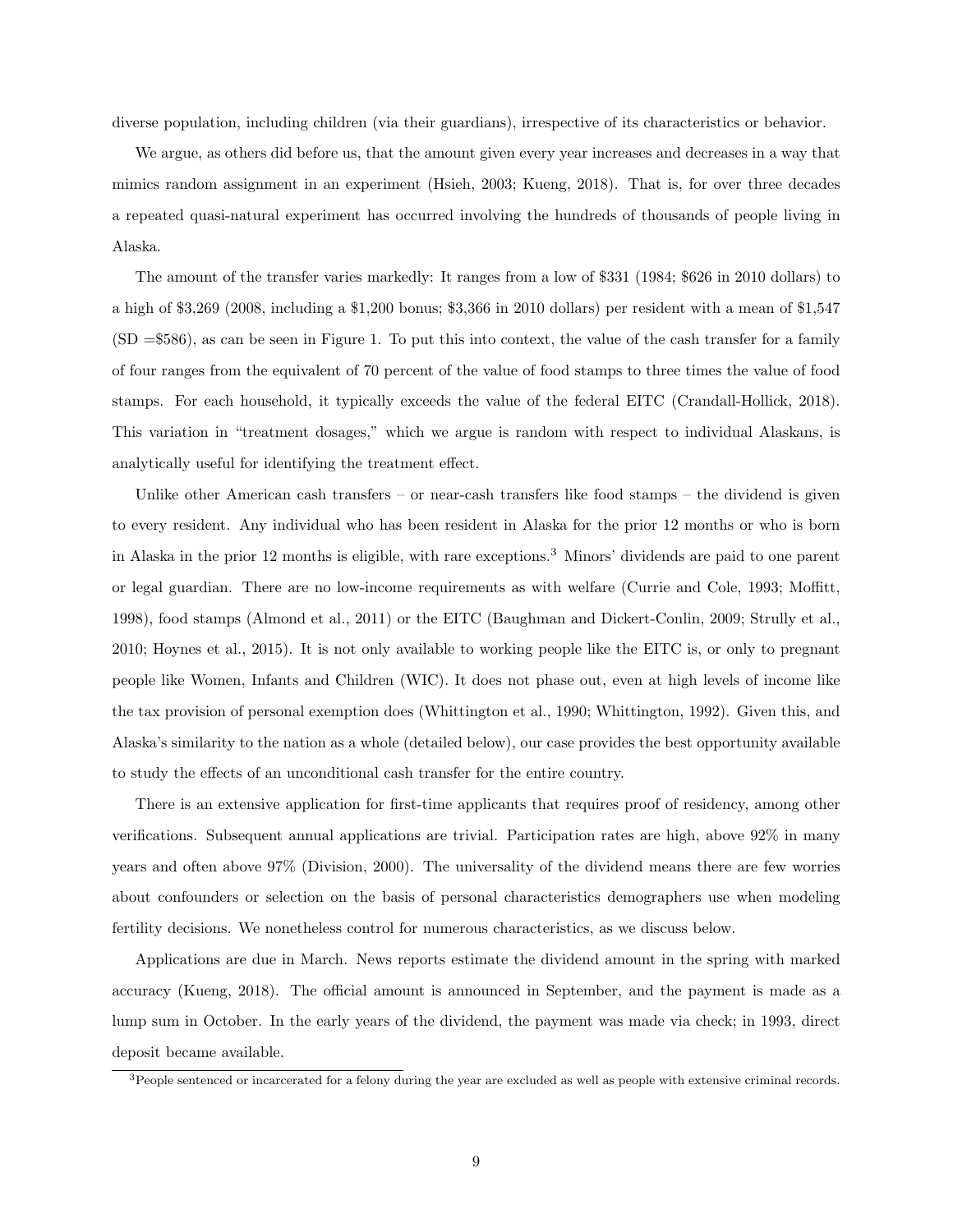#### 1.4.1 The Case for Exogeneity

Our causal claims rest on three features. First, the amount of the dividend is unrelated to individual Alaskan residents' behavior (i.e., it is truly exogenous). Second, the amount varies year to year. Third, there is no factor correlated with fertility that is also correlated with the dividend, which would otherwise violate the exclusion restriction.

The fund was established in 1976 via an amendment to the state's constitution. Court battles delayed implementation of the dividend disbursement until 1982. The initial endowment was from mineral royalties and leases of Alaskan public lands. The Alaska Permanent Fund Corporation, a quasi-independent state agency, invested the endowment in broadly diversified financial and real assets. The revenue for the transfer comes from smoothed five-year returns from the investment fund.

Importantly though, not all the fund's returns are distributed; most of the returns are re-invested. Therefore, while the principal continues to be fortified by mineral royalties and leases, proceeds from the minerals have substantially declined as a portion of the fund's total market value. The fund's revenue from mineral royalties and leases represents less than .06% of the total market value today. State mineral revenue represents only 2% of annual fund additions. Since 1985, investment returns are the primary growth mechanism. Therefore, this assuages concerns that the dividend amount is reflective of local Alaskan economic conditions. Further, oil price shocks that might affect the non-PFD portion of Alaskans' income and the local economy generally do not affect the dividend amount.

Potentially, the dividend could attract people to migrate to Alaska or to compel people to stay who might otherwise have left. Then we would be concerned that selection into receiving the dividend was not random but due to the dividend itself. This would affect our results if those who were living in Alaska due to the dividend were more or less sensitive to the dividend with regard to their fertility than those who were living in Alaska for other reasons. Net migration to Alaska, however, is small. Across our study period, on average, net migration represents one tenth of one percent of the state's population. At its peak, net migration added five percent of the total population (1982-1983), and at its trough it reduced the population by four percent (1986). In addition, the rate of in and out-migration has slowed over time (Alaska Department of Labor, 2020) despite increased awareness of the dividend across the nation. This assuages concerns about migration's threat to our causal inference.

#### 1.4.2 The Exclusion Restriction

If there is a factor that affects fertility that is correlated with the dividend amount, then we might misidentify the dividend as the source of that effect. Two possible confounders are Alaskan economic conditions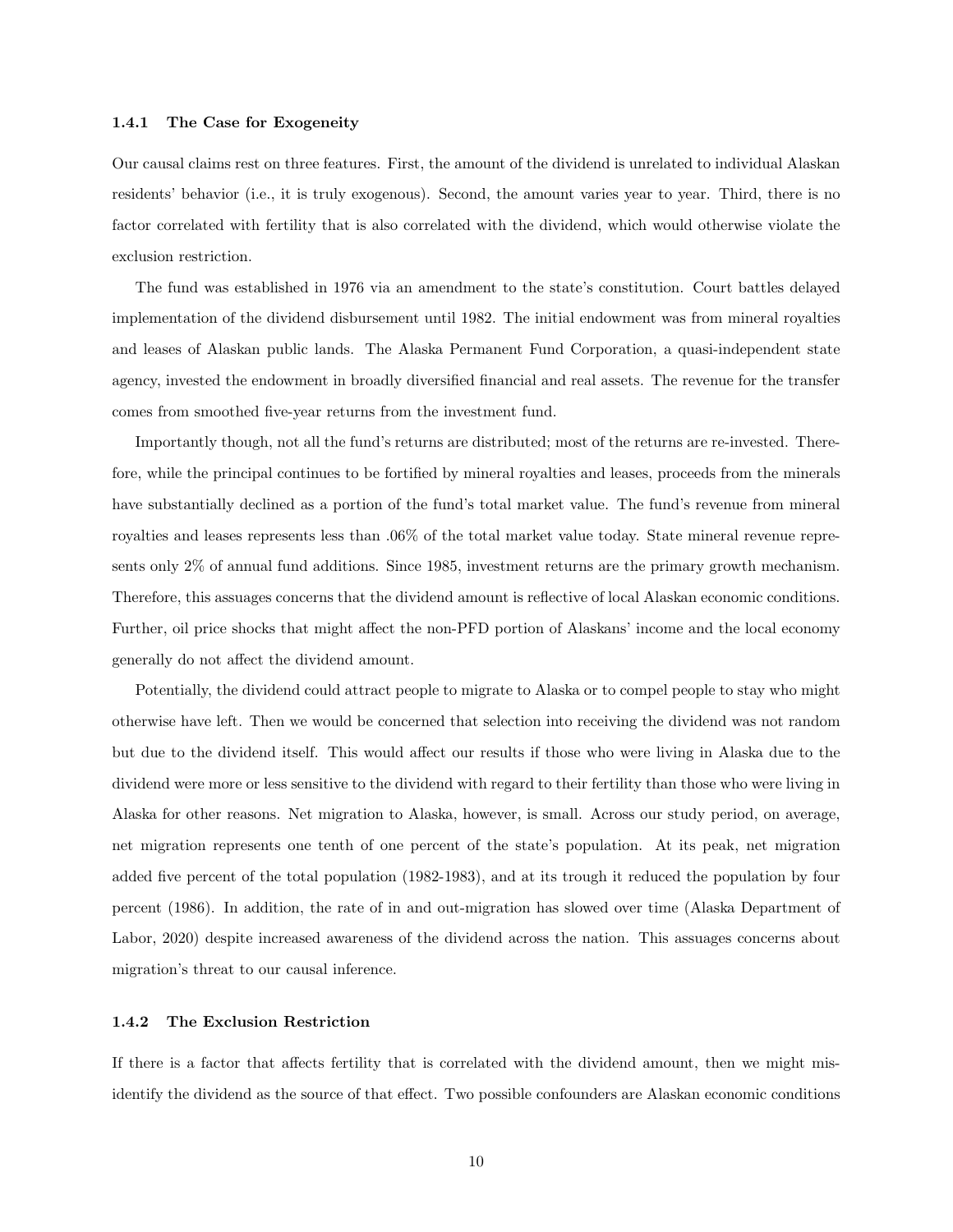and public health investments. As discussed above, the revenue for the dividend is not directly derived from state mineral extraction revenue, therefore the local economy is not related to the dividend amount in a way that would threaten our causal estimates. Nonetheless, we include the annual Alaskan unemployment rate in all models and separately include per capita income and the price of oil in sensitivity analyses to account for local economic conditions, and our findings are robust (see Appendix Table 5).

If when the dividend payments were higher there were also public health investments in Alaska with a focus on maternal and child health then we would be unable to parse the effects of the cash transfer from the investment. To assess this possibility, we examined historic public health expenditure reports and public health histories and interviewed five Alaskan public health officials. The public health system changed over our study time period by expanding access to maternal and newborn healthcare for rural Alaskans, though this was a gradual change and did not fluctuate like the dividend payments (Borland et al., 2015; Nord, 1995). To attend to this, we conduct a sensitivity analysis of Anchorage residents alone where there was no meaningful new investment. The results for Anchorage are substantively similar for the state as a whole (Appendix Table 6), which allays concerns that public health funding rather than the PFD income supplement is driving our results.

#### 1.4.3 Generalizability

Despite popular assumptions, the Alaskan population resembles that of the United States as a whole. This is in large part due to the city of Anchorage, where over half of Alaskans live. Table 1 compares the Alaskan population and U.S. population over our study period on key demographic factors. There are some notable differences: In both Alaska and the United States, similar proportions of the population are non-Hispanic white. In Alaska, however, the non-white population is composed of markedly more Alaska Natives and fewer black Americans and Hispanic Americans than the country as a whole. It also has a larger proportion of rural residents. Parts of rural Alaska are markedly more remote than rural areas in the other 49 states. Our sensitivity analysis of Anchorage alone attends to this.

#### 1.4.4 Universal Basic Income

While specific proposals vary, the primary features of a fully realized UBI are: (1) that a large portion of a population or an entire population receives regular cash payments; (2) the payments are not targeted to a particular subset of the population (e.g. pregnant people or the elderly), nor is it conditional on income; (3) that the benefit is large enough to provide for basic needs.

The PFD is the closest example of a UBI policy in the United States. Many argue that it is the closest example to a UBI policy worldwide as it is universally given to Alaskan residents (Hoynes and Rothstein,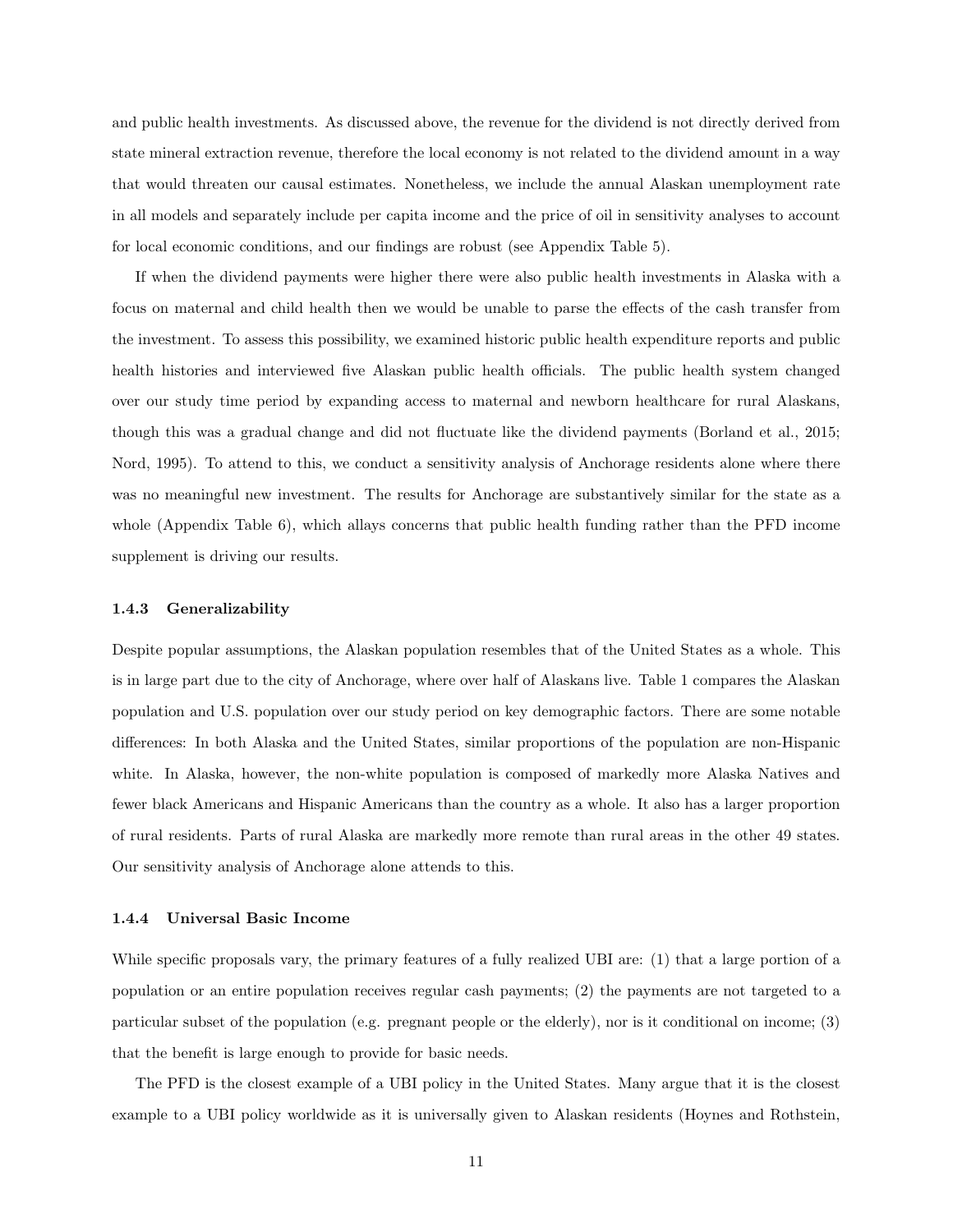2019). But it also differs in in two important ways. First, the size of the transfer varies year-to-year. While this is convenient for analytic purposes, the canonical UBI would not vary except perhaps to increase according to the cost of living. Secondly, though the transfer is often large compared to other benefits such as SNAP or the EITC, it falls far short of the benefits many UBI proponents advocate (but see also Van Parijs and Vanderborght 2017; Banerjee et al. 2019). For example, 2020 Democratic Party presidential candidate Andrew Yang has proposed a \$1000 a month UBI.

## 1.5 Strengths of the Case

In summary, the PFD provides a stronger case than most to analyze the effects of income on fertility and the impact of a UBI. First, the payments are exogenous. Second, the payments are universally given to Alaskan residents, which provides an unusually large and diverse population for a natural experiment and one which we can precisely identify in the data. Given that it is universally given, there are few worries about confounders or selection into receiving the dividend on the basis of the personal and social characteristics used when modeling fertility decisions. Third, there are three sources of variation we can exploit in our analyses: the marked annual variation in the cash transfer, the variation within a year given to households depending on their size and the variation in whether people receive the dividend while pregnant. Fourth, the data are high quality, and we can draw upon numerous data sources for our main and sensitivity analyses.

# 2 Methods

We model the cash transfer's effect on short-term birth rates. We do this by first assessing the effect of the dividend on the overall fertility rate and then by assessing heterogeneous treatment effects across demographic groups of people giving birth.

Given that pregnancies are forty weeks, a fertility-response timeframe from transfer to birth of one year, which is typical in the literature, is insufficient. This window will only capture people who respond immediately to the income transfer, conceive quickly and do not miscarry. While this is an appropriate window for exceptional people, on average it takes longer than two months to conceive (Gnoth et al., 2003; Wesselink et al., 2017). Further, as a conservative estimate, 15 percent of recognized pregnancies end in miscarriage (Rai and Regan, 2006), and at least a third and likely more of conceptions do not end in a live birth (Wilcox et al., 1988; Boklage, 1990), thus lengthening the time to a live birth. We extend the fertilityresponse timeframe to 24 months prior to birth to account for variation in the speed of decision-making and conception and rates of miscarriage. Though we believe 24 months to be the appropriate window given research on time-to-live-birth, we also empirically assess longer windows, as we discuss below. The fertility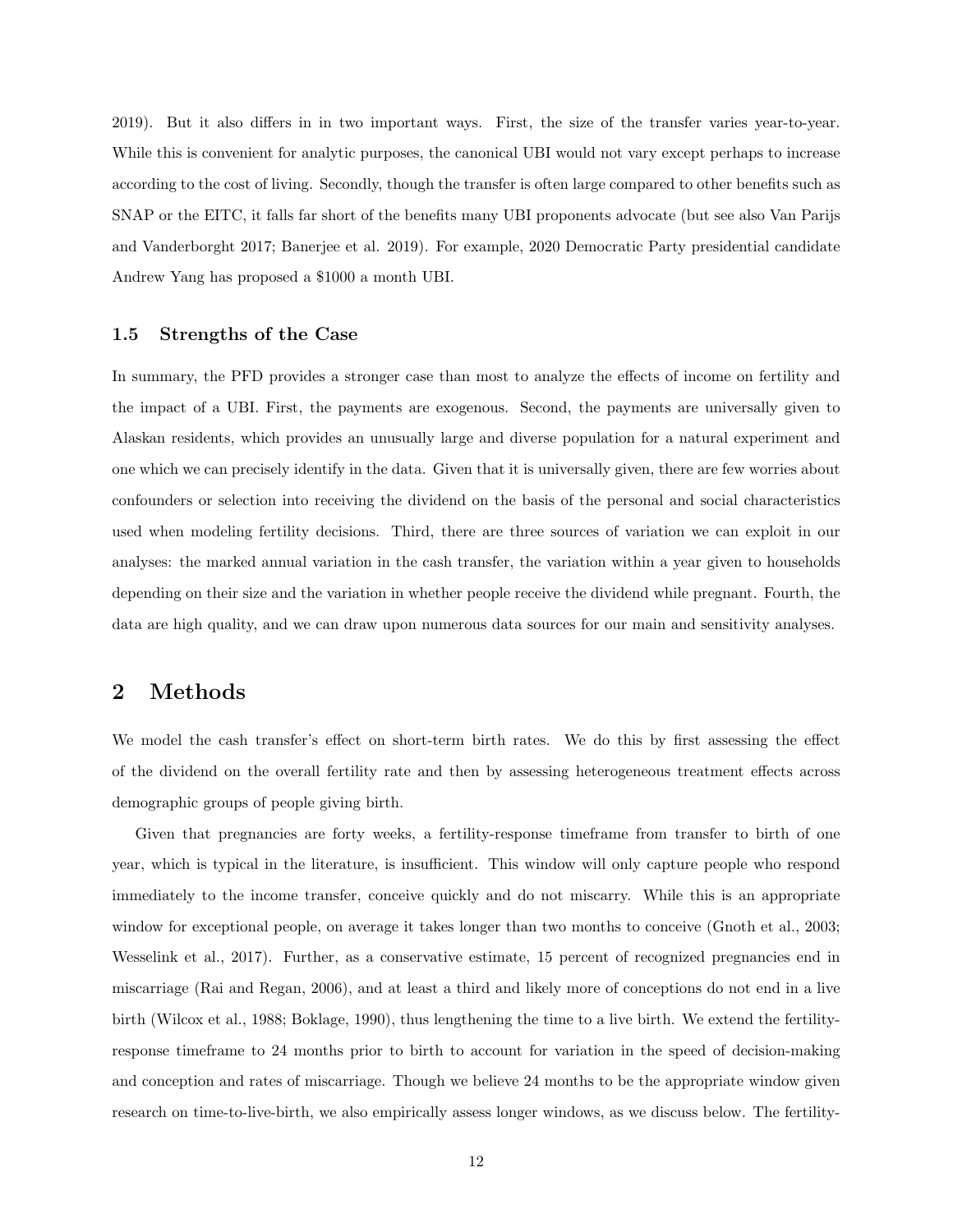response window may continue through early pregnancy, depending on access to abortion. We empirically assess this in our supplementary analyses.

## Fertility Response: Birth Rate and Composition of Who Gives Birth

We first test the effect of the dividend payments on fertility by assessing their impact on Alaskan short-term birth rates. This will test hypotheses 1 and 2.

We analyze groups defined by specific demographic characteristics: age, marital status, educational attainment, racial identity, and parity. We refer to these demographic-specific groups as Demographic Groupings (DG). As an example, Alaska Native women who are married, have a high school degree or less, have one previous child and are between the ages of 25 and 29 are grouped together.

The birth-rate model is a log-rate model that considers how the cash transfer affects birth rates one year and two years later:

$$
\log \mu_{jt} = \log E_{jt} + \beta_1 DIV_{j(t-1)} + \beta_2 DIV_{j(t-2)} + \beta_3 \mathbf{X}_{jt} + \beta_4 UNEMP_{t-2} + \beta_5 US_t + \beta_6 Y EAR_t + \epsilon_{jt}
$$

where j indicates Demographic Groupings and t indicates year.  $\mu_{jt}$  is the count of births; log  $E_{jt}$  is an exposure term, or offset, and is the population of women in each Demographic Grouping at t;  $DIV_{j(t-1)}$ and  $DIV_{j(t-2)}$  are the cash transfer to each household in that year; vector  $\mathbf{X}_{jt}$  indicates a set of controls for individual characteristics by Demographic Grouping;  $UNEMP_{t-2}$  indicates a control for the Alaskan unemployment rate at  $t-2$ ; US<sub>t</sub> is the U.S. birth rate in year t; and  $YEAR_t$  is the year. We include dividend payments from both  $t-1$  and  $t-2$  to provide a 24-month window in which cash transfers can affect birth rates in year t. Below we discuss analyses testing longer windows. Though dividend payments began in 1982, the birth rate model includes years 1984-2010 to account for the 24-month window.

Following estimation of the main rate model, we test for heterogeneous treatment effects across demographic subgroups. We accomplish this by estimating the main rate model with an interaction between the demographic characteristic and  $DIV_{j(t-1)}$  and  $DIV_{j(t-2)}$  (i.e., two two-way interactions) added.

#### 2.0.1 Sensitivity Analyses for the Fertility Effects

We perform four sets of sensitivity analyses to test the robustness of our fertility findings.

First, to test the robustness of our results, we also estimate the fertility models with the per-person transfer amount rather than the total household transfer.

Second, we also perform a placebo test for our birth rate analysis by testing the effect of the dividend payments on birth rates in South Dakota. South Dakota is demographically similar to Alaska, especially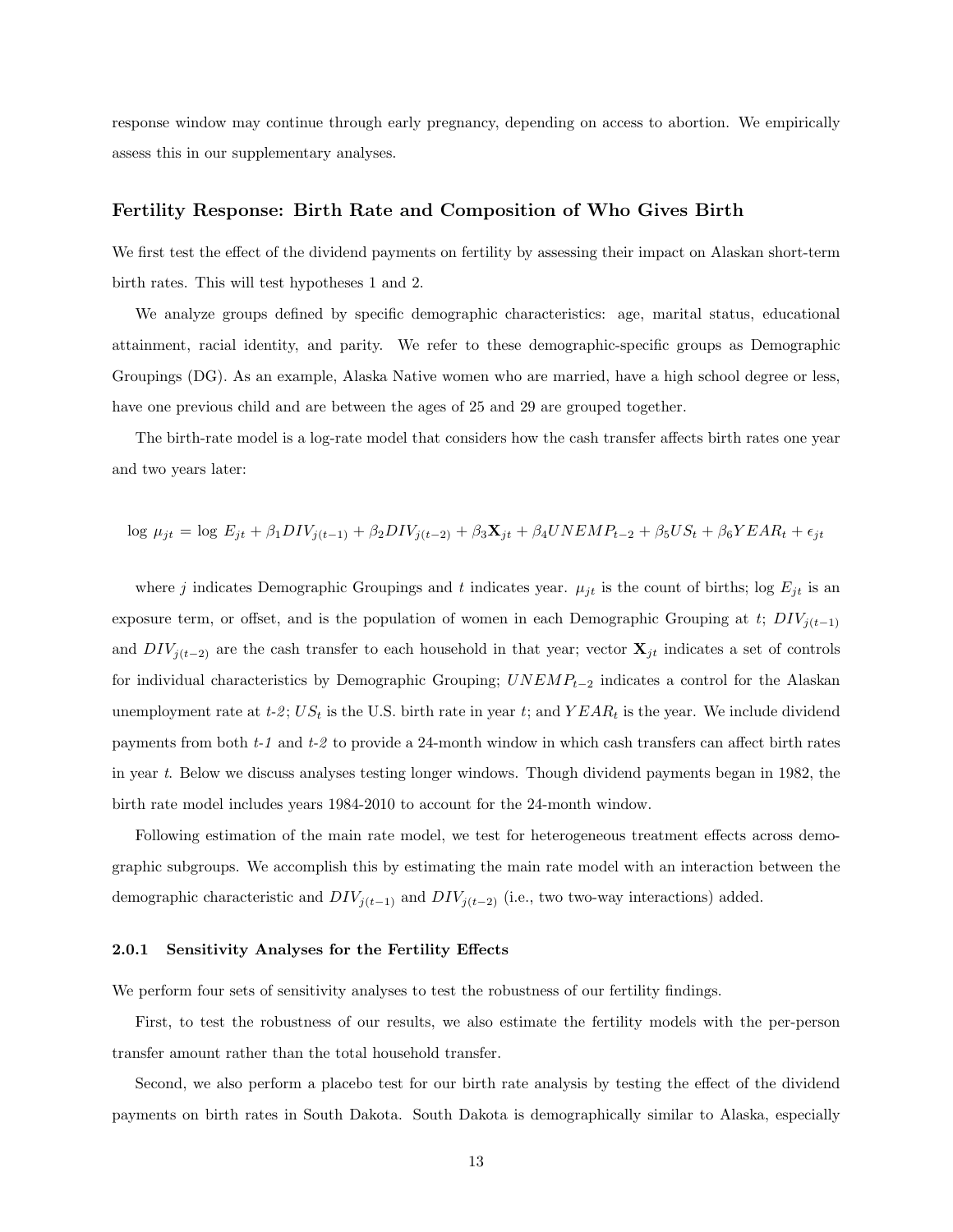with regard to the proportion of Native American residents. See Table 7 in the Appendix for a demographic comparison. South Dakota birth rate data was created using a similar procedure as Alaska, described in the next section. The South Dakota birth rate model is identical to the Alaska birth rate model. Given that no resident of South Dakota received the dividend, we expect that there will be no relationship between the size of the dividend and fertility in South Dakota. If there is a relationship, it would suggest that the dividend is a proxy for something else such as unaccounted-for macro-economic conditions that affect fertility.

Third, we perform the birth rate analyses for Anchorage alone. Obtaining substantively similar results for this subpopulation would allay two concerns: first, regarding the exclusion restriction discussed above and second, regarding generalizability because much of the rural population in Alaska is especially remote.

Finally, because the cash transfer occurs every year, it is possible that after an initial period of adjustment, individuals come to expect the dividend and anticipate it each year, removing its effect as an income "shock." The Alaskan dividend's variation over time allows us to assess whether such a normalization occurs by measuring jumps or dips in the dividend that can be thought of as unanticipated. These analyses, described further in the Appendix, do not suggest normalization.

# 3 Data

## 3.1 Birth Counts: Natality Data

All analyses use restricted natality data provided by the National Vital Statistics System for 1984 to 2010. These data contain the complete population of U.S. births and include a wealth of information on people who give birth, including their demographic characteristics. For most of our analyses, we use only births to people residing in Alaska. Characteristics of individuals who give birth included in our analyses are age, racial identity, marital status, education and parity. Following convention, we group age into five year age-groups and restrict to ages 15 to 44. Given the racial composition of Alaska, we group racial identity into white, Alaska Native and other. Marital status is dichotomized as married and unmarried. We group educational attainment into less than high school, high school, some college and college degree or greater. Parity is coded as first birth, second, birth, third birth, and fourth or above birth.

In all analyses, we use the dividend amount given to each household. We identify household size through the marital status and parity variables in the natality data. An alternative specification would be to include only the annual per-person dividend. We argue that the total household payment is a better measure for a number of reasons. First, it represents the total amount of money that each family receives. To model, for instance, a household of four as receiving the same amount of money as a household of one would be to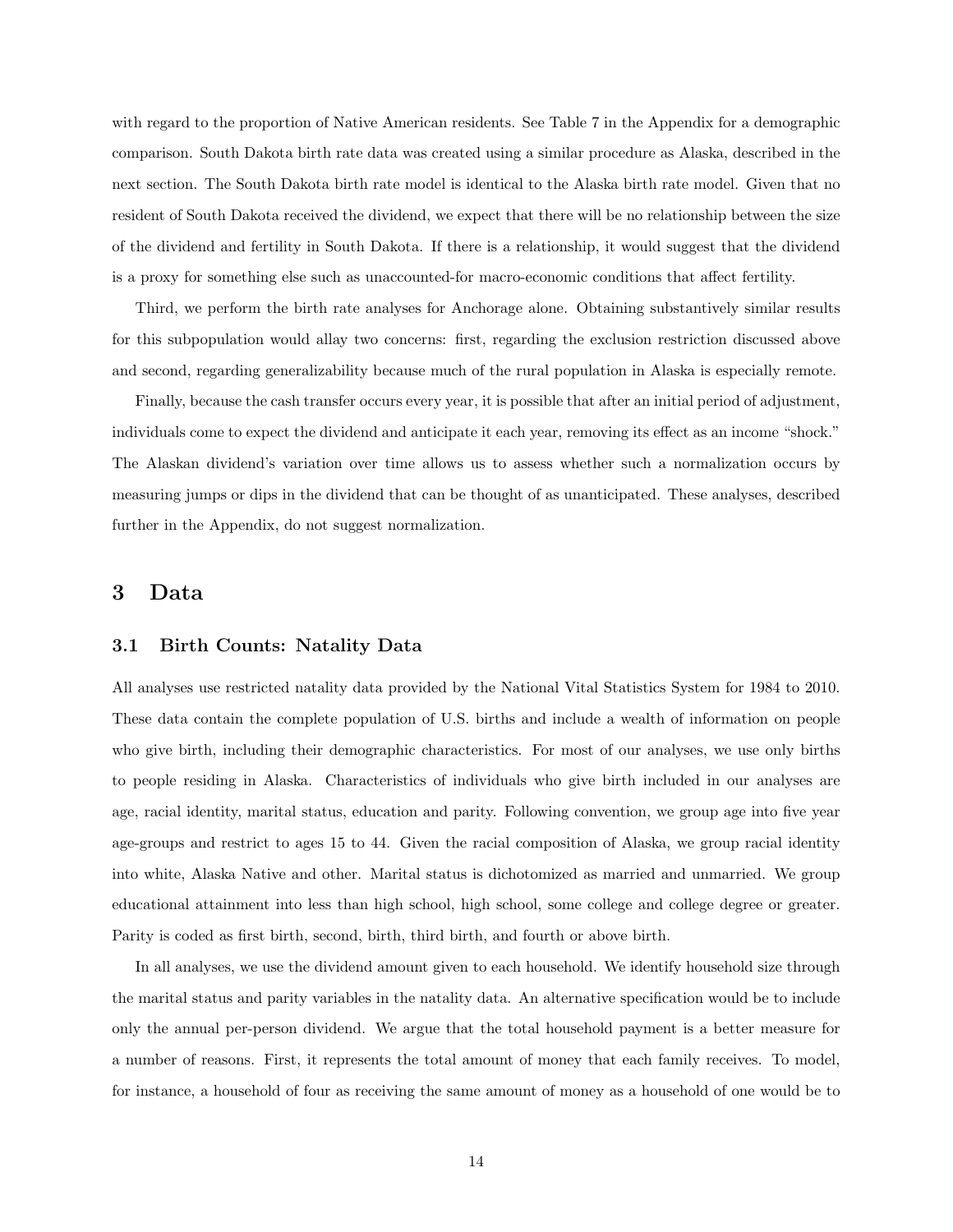dramatically misrepresent the cash transfer. Second, we can account for the fact that with each additional family member comes additional expenses by including parity and marital status in our analyses. This adjusts for family size but further acknowledges that a spouse's net expenses are quite distinct from a child's. Though our main analyses all use the total household dividend amount, we also present sensitivity analyses using the per-person dividend amount. All dividend measures are converted to 2010 dollars.

We align all data sources to years based on PFD payment distribution. Because payment occurs in October of each year, PFD-aligned years begin in October and end in the following September. For instance, a birth occurring in March 2000 was coded as PFD year 1999 because it falls in the twelve months following the distribution of the 1999 dividend payment. All references to years below refer to PFD-aligned years.

All analyses also account for macro-level Alaskan economic trends through inclusion of the Alaskan unemployment rate as a control. Sensitivity analyses also include per capita income and the crude price of oil. These measures are also aligned to PFD distribution. Because income per capita is only reported annually, we aligned by assigning one-fourth of the annual value of the measure in year  $t$  to PFD year  $t$  and three-fourths of the value of the measure in year  $t+1$  to PFD year t.

#### 3.1.1 Missing Data

In total, 4 percent of births had missing values on one or more covariate, though this ranged from 0.93 percent of births in 1996 to 15.3 percent of births in 2003. To address missing data, we employed a threshold deletion strategy. Specifically, we chose a threshold of 7.5 percent and excluded from our analysis any year in which more than 7.5 percent of births had missing values on one or more covariates. Based on this threshold, we excluded 2001, 2003, and 2008 from our analyses. For all other years, we dropped all cases with missing values on covariates and then randomly dropped more observations until the percentage dropped reached 7.5 percent. That is, for all included years, exactly 7.5 percent of cases were dropped. We use this approach to ensure that the total number of births per year is not impacted by different rates of missing data across years. Because the rate model assesses changes in the number of births per year relative to the total number of women at risk of giving birth, we must be attentive to any data manipulations that alter the birth counts in some years and not others, as such changes could induce an artificial effect on birth rates. The thresholddeletion strategy ensures that birth counts for each year are artificially reduced by the same proportional amount. As a sensitivity analysis, we also tested alternative thresholds – 6 percent and 9 percent – and our results were not substantively altered.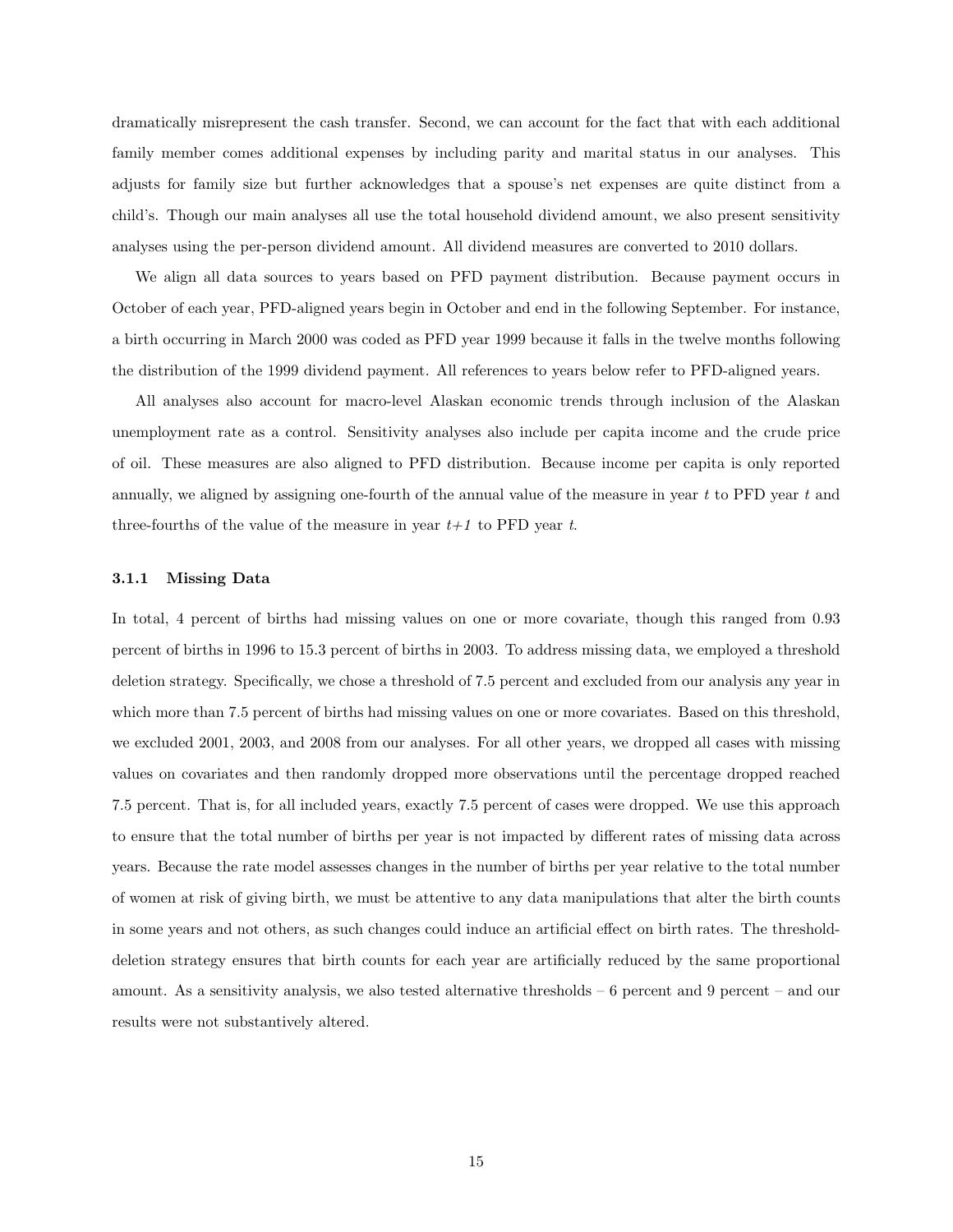## 3.2 Population Counts

In order to assess birth rates, we require denominators that are population counts. The denominators for the birth rates are population estimates for women aged 15-44 by Demographic Grouping that were obtained in two steps. First, proportions of the population by Demographic Grouping were linearly interpolated from 1980, 1990, and 2000 Census five-percent samples and the 2008-2012 American Community Survey (ACS) sample. Second, these proportions were multiplied by intercensal population counts for women ages 15-44 by five-year age groups provided by the Alaska Department of Labor and Workforce Development (Alaska Department of Labor, 2014a,b). These population counts incorporate information from the applications to the annual Permanent Fund Dividend. Given these unique, annual data from Alaska, the denominators are more accurate than those typically used in rate analyses that rely merely on intercensal interpolation.

For our placebo test, we also calculate birth rate denominators by Demographic Grouping for South Dakota. These counts are obtained from linear interpolation of Demographic-Grouping-specific counts of women from the 1980-2000 Censuses and 2008-2012 ACS.

Finally, we calculate the annual U.S.-level birth rate as a control. This is obtained by using annual counts of all births in the United States from the natality data as the numerator and linearly interpolated counts of women age 15-44 derived from the 1980-2000 Censuses and 2008-2012 ACS as the denominator. In the place of a U.S.-level control we also test controls for demographically-similar states such as Utah and South Dakota, and the results were substantively similar but produced worse model fit (analyses available upon request).

We provide information on the data and methods used to explore potential mechanisms underlying the relationship between income and fertility below and in the appendix.

# 4 Results

We first examine the impact of the dividend on the overall birth rate using a log-rate model. Table 2 presents the coefficients for the dividend payments at  $t-1$  and  $t-2$ . Increased income results in more births one and two years after disbursement  $(DIV_{t-1} \, \text{IRR} = 1.018; \, DIV_{t-2} \, \text{IRR} = 1.019; \, \text{dividend units in thousand dollars}).$ These results support Hypothesis 1. This model predicts that for women with a household size of 1 (i.e., unmarried women with no previous children), two consecutive average dividend payments for this household size of \$1,519 at years  $t-1$  and  $t-2$  relative to two minimum payments of \$626 would result in 1.93 more births per 1,000 women with a household size of 1 in year t. For women with a household size of three, the model predicts that two consecutive average payments of \$4,522 relative to two minimum payments of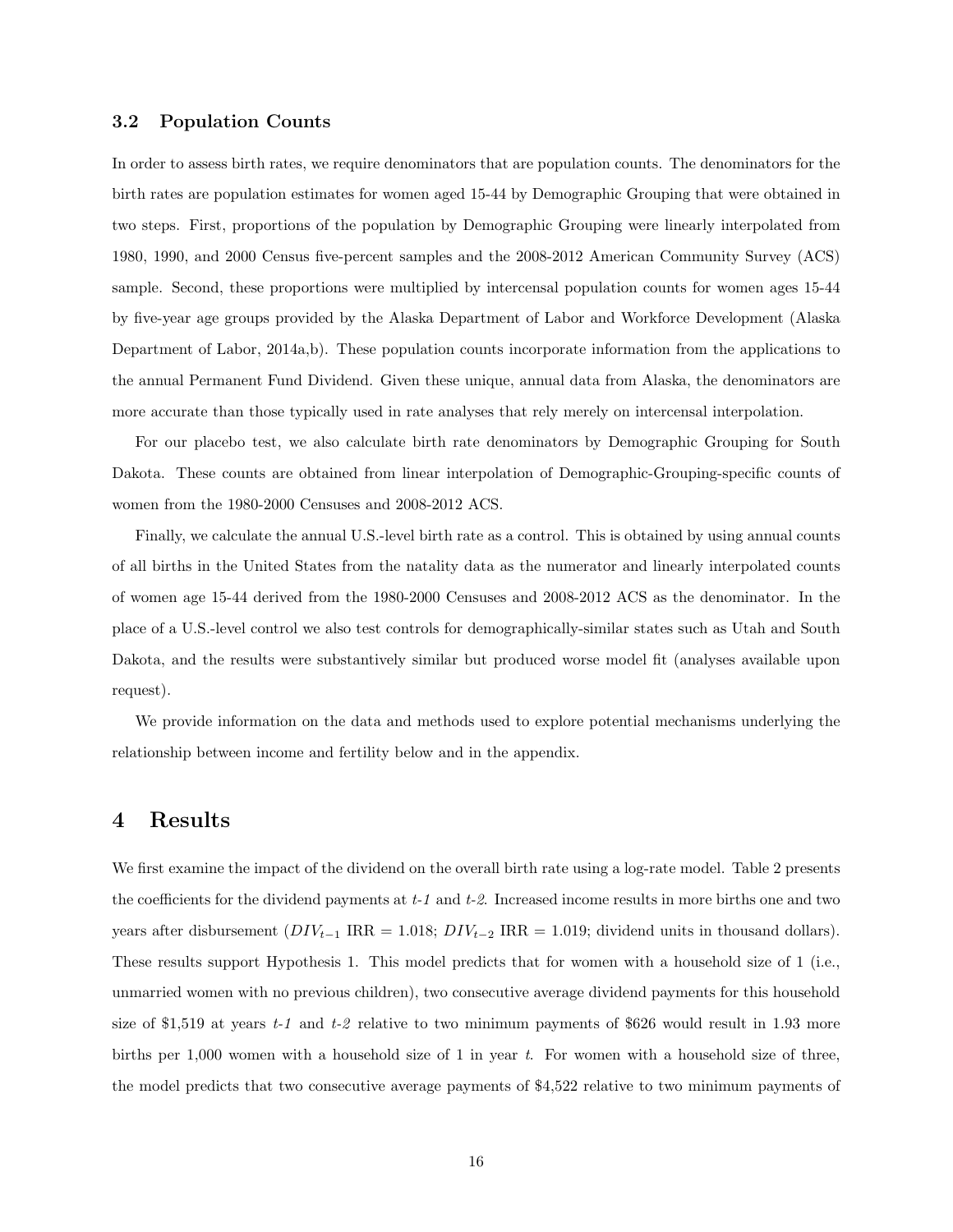\$1,878 would result in 12.97 more births per 1,000 women with a household size of 3 in year t. Appendix Table 8 presents the complete regression results for the rate model, but we note here that the coefficients for all covariates have signs consistent with established literature. For instance, being married has a positive effect on birth rates, while having a bachelor's degree is associated with a lower birth rate relative to having no high school diploma.

The main model, Model 1, includes year as a covariate but still allows the model to compare years across the entire study period. In order to ensure that our results are not solely driven by comparing temporally distant years to one other, we add decade fixed effects in Model 2 and obtain very similar results. <sup>4</sup>

In Model 3, we re-estimate Model 1 using the per-person dividend amount rather than the householdadjusted amount. With this measure we see once again that increased income leads to larger birth rates; for the per-person dividend measure, the effect size is larger in magnitude:  $DIV_{t-1}$  IRR = 1.037;  $DIV_{t-2}$  IRR  $= 1.044$ . This larger effect size is expected given that the scale for the individual-level dividend is smaller than the household-adjusted scale.

Though we theorize that a 24 month pre-birth window is the appropriate amount of time for assessing the effect of income on fertility, we also empirically assess this by testing additional time frames. Only payments one and two years prior to birth significantly affect fertility (see Appendix 9 for full results). In addition, we test other macro-economic indicators other than unemployment in Appendix 5, and our results are unchanged. Further, results for Anchorage alone are confirmatory and show similar positive effects on fertility (see Table 6 in the Appendix).

In Table 3, we extend our analyses from Table 2 and also present results from our placebo tests. Models 4 and 5 present the results of the birth rate model for South Dakota using the household-adjusted and per-person dividend amounts, respectively. Both models indicate the there is no effect of the dividend on birth rates in South Dakota. These placebo results reduce concern that the dividend payments significantly affect the Alaskan birth rate because they are a proxy for broader economic conditions, including for the global stock market.

Since the dividend payments increase birth rates, we next explore whether this increase occurs heterogeneously across demographic groups. Figure 2 presents the results of the models that interact each maternal characteristic - marital status, racial identity, education, age, and parity - with the dividend payments by displaying the predicted change in the birth rate if the dividend payments at  $t-1$  and  $t-2$  were at the average household value (\$4,297) compared to the minimum value (\$626), a difference in income of \$3,671. The model results indicate heterogeneous effects across multiple demographic characteristics. Across marital sta-

<sup>&</sup>lt;sup>4</sup>In an alternate test of whether the effects we identify are driven by a few years, we re-estimated Model 1 with all possible three-consecutive year periods dropped. All of these models produced substantively similar results. We thank Stephen Morgan for the suggestion.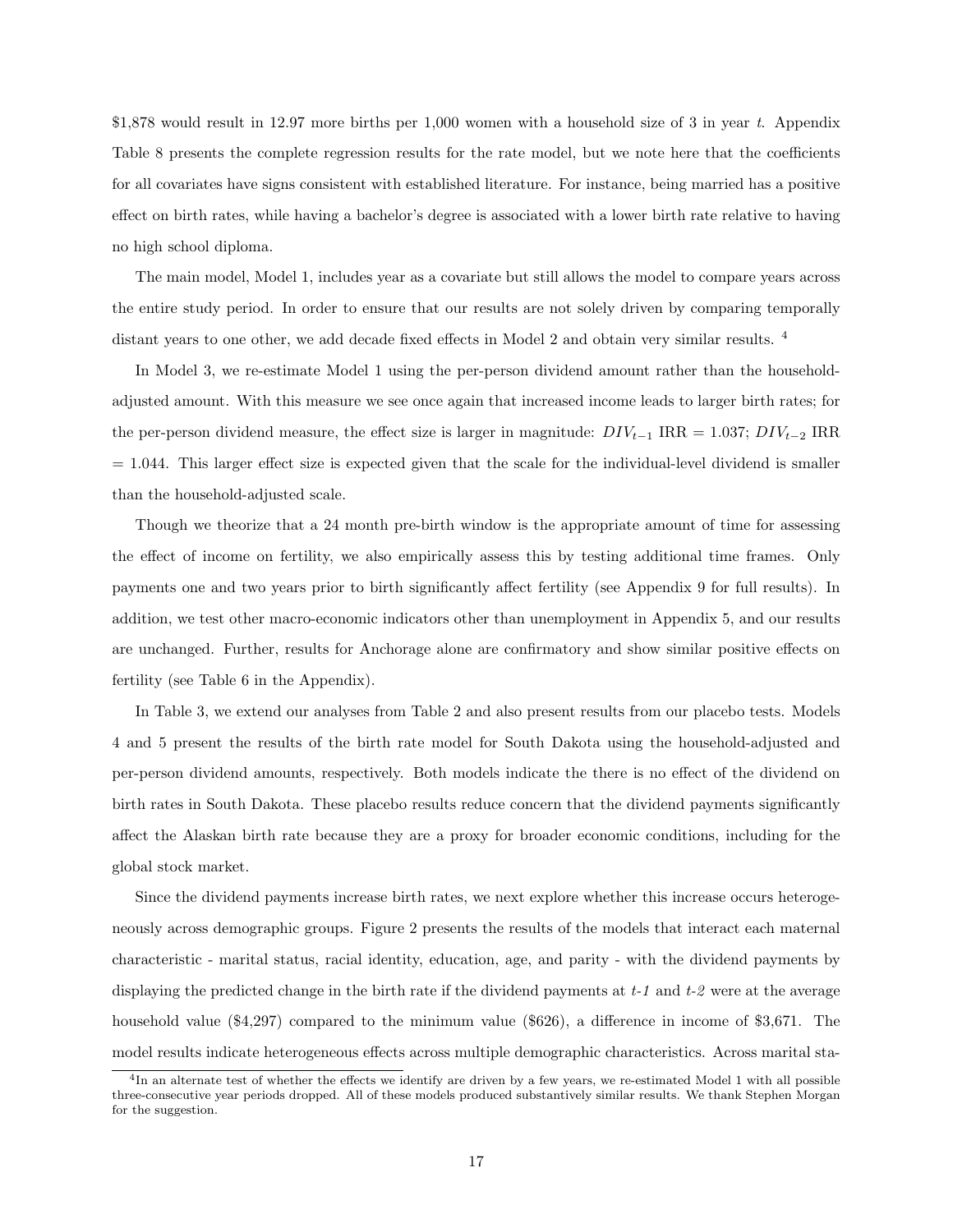tuses, the payments have opposite effects on birth rates. While additional cash increases the birth rate for unmarried women, the effect for married women is negative. Despite these opposite effects, married women overall still have higher birth rates throughout the study period. For women of all racial identities, the dividend has a positive effect on birth rates, but the effect is largest for Alaska Native women. The difference of the effect between white and other race women is not significantly different from zero. Assessing education, we find that cash transfers increase the birth rate among all educational groups, but the largest effect is for women who did not complete high school. Across age groups, we find significant positive effects for women 25 and older. The effects for women between 15 and 24 are not statistically significant and may be zero. For the age groups for which there is a significant effect, we see larger effects for women that are 25-29 and 30-34 than for women who are 35-39 and 40-44. Finally, when assessing effects across parity levels, we find that there is a large effect on the birth rate for first births and a smaller but still positive effect for second births. There is no effect for third births and a very small positive effect for fourth plus births.

We hypothesized that the income would increase fertility  $(H1)$ , and it did. We hypothesized that there would be heterogeneous effects; that is, some women would be more responsive to the size of the payment than others with regard to childbearing (H2). We found this also to be true. We expected that socioeconomically disadvantaged women would be less responsive than advantaged women (H3). This hypothesis was unsupported. Contrary to our hypothesis and literature showing that childbearing of socioeconomically disadvantaged women is largely unconnected to economic conditions, we find that disadvantaged women increased their fertility after a larger dividend payment moreso than their advantaged peers. This confirms, over a longer timeframe, recent findings regarding the fertility response to the Great Recession.

## 4.1 Exploratory Examination of Factors Shaping Income's Effects on Fertility

#### 4.1.1 How Might Income Affect Fertility?

Our primary contribution has been a new test of whether there is a relationship between income and fertility, particularly for socioeconomically disadvantaged women. Our results raise additional questions about possible mechanisms that could underlie the relationship between income and fertility. Prior literature identifies four potential mechanisms: seeking intended childbearing, avoiding unintended childbearing, sexual frequency and a change fecundity due to an altered in utero environment (Davis and Blake, 1956; Bongaarts, 1978). We discuss each briefly here.

The first possibility is the suggestion that additional income may lead some people to intentionally seek pregnancy and childbearing. For instance, the additional income could lead to a greater feeling of financial security, which could induce some people to decide to try to become pregnant. If additional income leads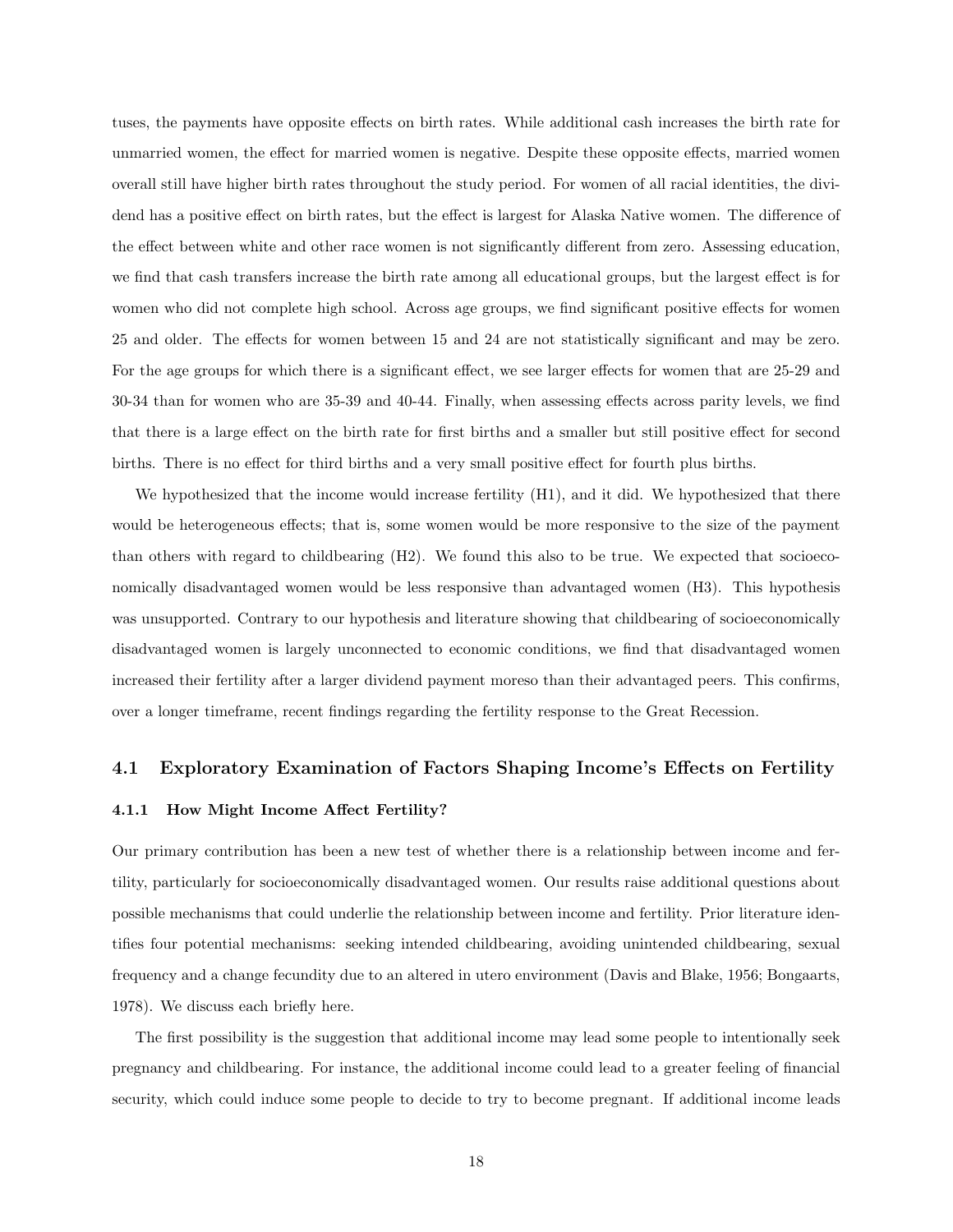to an increase in the number of people intentionally seeking pregnancy, then, all other things equal, we would see an increase in fertility following larger dividends and an increase in the proportion of births that are the result of intended pregnancies. There is a lengthy literature that critiques the measurement of pregnancy intentions and even the notion that people's feelings toward their pregnancies can be captured on a continuum from intended to not intended (Ryder, 1973; Bachrach and Newcomer, 1999; Aiken et al., 2016). Some people, however, do seek pregnancy, and income may enable more people to do so.

Second, if there are economic barriers to accessing abortion and contraception, then additional cash may diminish or even remove those barriers, enabling effective avoidance of childbearing (Birgisson et al., 2015; Lindo and Packham, 2017). All other things equal, this would result in an increased abortion and/or contraceptive use rate, decreased fertility and an increase in the proportion of births that are due to intended pregnancies. Though we find an overall positive effect of additional income on fertility, we assess this contraceptive mechanism because it is possible that multiple competing mechanisms are occurring at once.

Third, additional money may change how often people have sex. For example, when people leave relationships, sexual frequency may decrease, which could lower fertility. When additional income facilitates people staying in relationships, then this may result in increased sexual frequency, which, all other things equal, could result in increased fertility. Prior literature on this question offers mixed results (Hannan et al., 1977; Hannan and Tuma, 1990; Cain and Wissoker, 1990b,a; Harknett and Gennetian, 2003; Gassman-Pines and Yoshikawa, 2006; Riccio et al., 2013; Cancian and Meyer, 2014).

Finally, if additional income alters the in utero environment, then this can either promote or discourage conception and fetal survival. For instance, additional income could reduce stress, which would increase the likelihood of conception and fetal survival regardless of pregnancy intention. All other things equal, this would result in an increase in fertility and no change in the proportion of births that are due to intended pregnancies. If the additional income is used to purchase and consume products like tobacco or alcohol then, all other things equal, this would reduce the likelihood of conception and fetal survival. We would then see a decrease in the fertility rate and the proportion of births to intended pregnancies would remain unchanged.

A change in the in utero environment could also be evident in the sex ratio at birth (the secondary sex ratio). A negative shock to the population as a whole, such as an earthquake, or a negative shock to a woman such as marital stress, results in a decrease in the proportion of male babies due to selective miscarriage of male fetuses (Catalano and Bruckner, 2005; Torche and Kleinhaus, 2011; Hamoudi and Nobles, 2014; Casey et al., 2019). If a positive shock is symmetrical, then we would anticipate an increase in the proportion of male babies due to increased survival of male fetuses. We, however, hypothesize that the positive shock will affect different populations of women differently. Given that those populations of women have different sex ratios at birth (Almond and Edlund, 2007), it is unclear in which direction the sex ratio will change.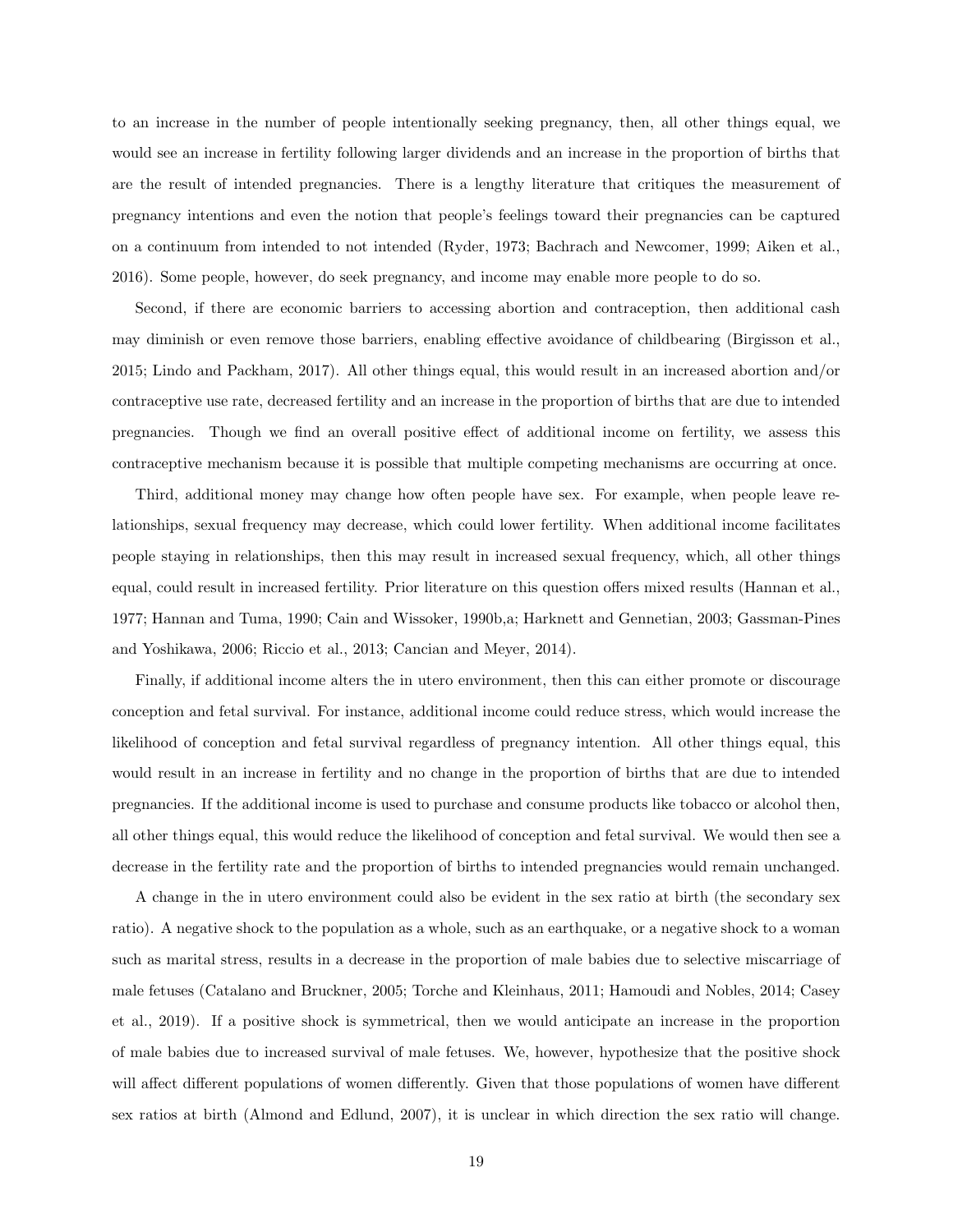Socioeconomically disadvantaged women increase their fertility to a greater extent as a result of the cash transfer so perhaps we will see a decrease in the proportion of males because the disadvantaged women tend to have fewer males. To acknowledge this ambiguity, we merely expect that the sex ratio will change depending on the size of the cash transfer, particularly for the populations whose fertility rate is more responsive to the size of the transfer.

Each of these mechanisms - pregnancy intention, contraception and abortion use, sexual frequency, and the in utero environment - are difficult to measure, and, as a result, there are limited data sources on them. In fact, to our knowledge there is no data on sexual frequency for our study population that would be useful for assessing it as a mechanism. For the other three mechanisms, we have marshalled several data sources to use the best data available to assess whether these are driving the effect of income on fertility and to assess potential countervailing mechanisms. These analyses should be regarded as exploratory and as a best attempt to capture hard-to-assess mechanisms to further provide insight into our primary findings.

#### 4.1.2 Supplementary Measures Regarding Possible Mechanisms

Here we briefly outline the data sources and measures used to assess possible mechanisms. Full data descriptions including data limitations can be found in Appendix section "Data Sources for Exploratory Mechanism Analyses."

Pregnancy intentions: We use a survey of mothers who recently gave birth to live infants, Pregnancy Risk Assessment Monitoring System (PRAMS), that includes three questions on pregnancy intendedness.

Contraceptive and abortion access: To assess contraceptive access, we use a PRAMS question regarding reasons for not using contraception at the time of conception. We also confirm these results with data from the Behavioral Risk Factor Surveillance System. We examine abortion rate data from the Centers for Disease Control.

Sex ratio: We use the natality data to measure the annual secondary sex ratio (the ratio of male infants to female infants) at birth. We construct the sex ratio for the total population of newborns as well as by subgroups identified in the fertility analysis to be most affected by the cash transfer: Women who have less than a high school diploma, are Alaska Native, are unmarried, or are having their first child.

#### 4.1.3 Supplementary Results Regarding Possible Mechanisms

Table 4 provides a summary of the factors we consider, their potential effects on fertility, the data and measures available to assess them, and the results.

Pregnancy Intentions: There is no relationship between the size of the cash transfer and three measures of pregnancy intention. This lack of relationship remains even when we consider the sub-groups of women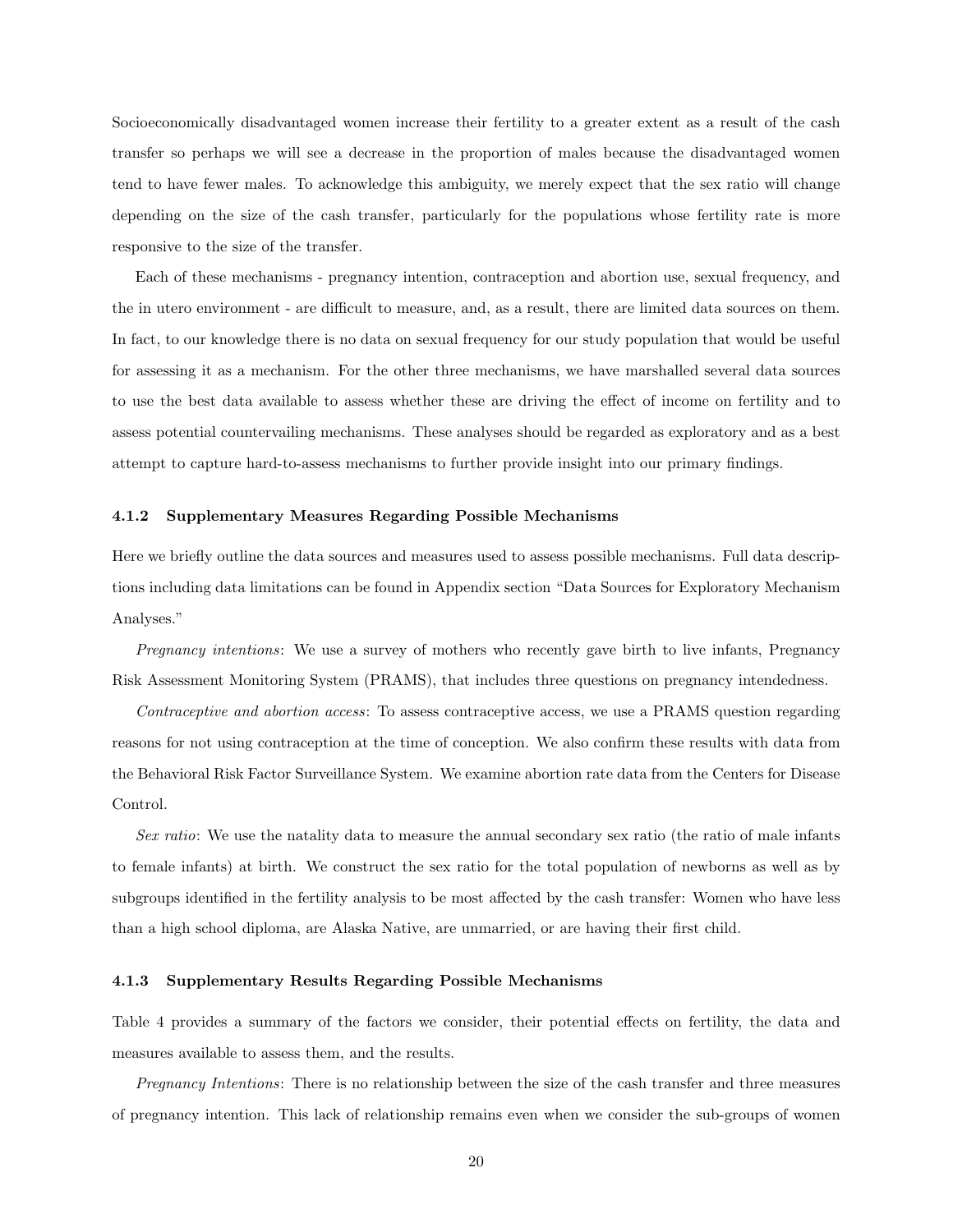whose fertility was most sensitive to the size of the dividend. This suggests that the mechanism through which additional income increased fertility was not through more people seeking to get pregnant and give birth.

Abortion and Contraception: Further, there is no relationship between the size of the cash transfer and access to contraception or abortion. This is not a surprise given that the fertility rate is positively affected by the income and pregnancy intentions are not. It is further unsurprising because in Alaska abortion has been covered by Medicaid during the entirety of the timeframe of this study. In the three years BRFSS asked about preventing pregnancy (1998, 2002 and 2004), no Alaskan respondents indicated an economic barrier to accessing contraception, though it was endorsed by people in other states. It appears that there is no economic constraint to preventing childbearing in Alaska.

Sexual Frequency: We have no data by which to assess sexual frequency and therefore cannot empirically assess whether it is a mechanism by which the cash payments increase fertility. Thus, we cannot rule out the possibility that fertility increased due to increased sexual frequency alone or in combination with other mechanisms.

In Utero Environment: To complete our assessment of mechanisms, we turn our attention to in-utero selection. If the increased income reduced stress or increased nutrition, then we would see an increase in fecundity orthogonal to pregnancy intention. That is, people who were seeking pregnancy would find it easier to conceive and carry to term as would people who were not seeking pregnancy. We have no reliable data on time of trying to conceive to live birth, conception rates or on miscarriage rates. Thus, we need to triangulate between two sets of results: pregnancy intentions and the sex ratio at birth. Assessing both sets of results together, the intentions results and the sex ratio provides some suggestive evidence of an improved in utero environment. The fertility rate increased without a change in the pregnancy intentions of those pregnancies that ended in live births. The results on the sex ratio at birth also provide insignificant but possible suggestive evidence of an improved in utero environment (See Figure 3 in Appendix).

# 5 Discussion and Conclusion

While the idea of a Universal Basic Income has gained significant attention of late around the globe, evidence regarding its potential effects on a number of important outcomes is surprisingly sparse. This is particularly the case in the developed world. We contribute to the scholarly effort to understand the potential effects of a massive income transfer by examining a uniquely strong quasi-natural experiment, the Alaska PFD income transfers. We investigated how this annual exogenous income shock affects childbearing, an undertaking desired by most Americans and a critical site of inequality in America.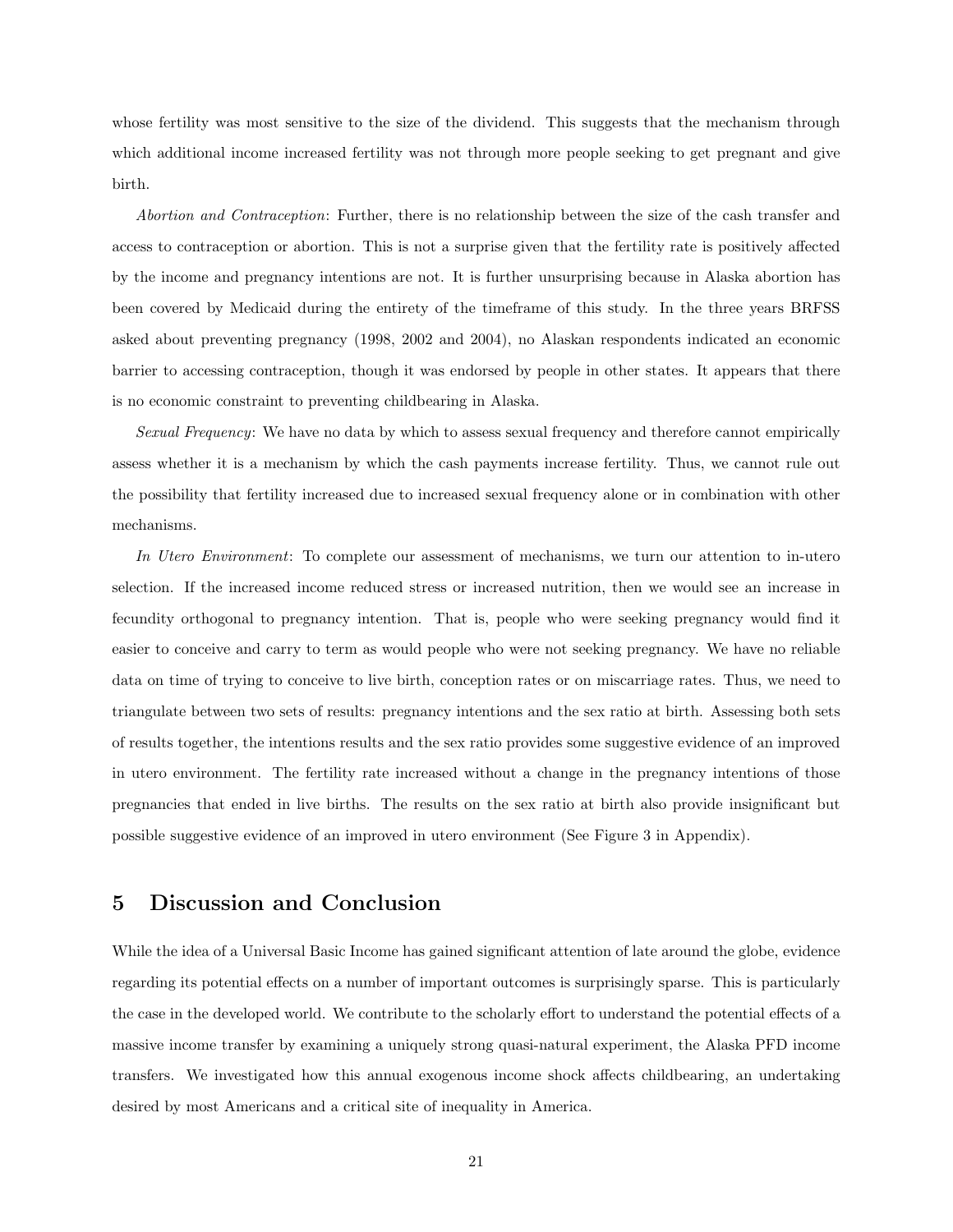We analyzed Alaska because it comes closer to proposed UBIs than any other effort in the U.S.. Given its large population of over 700,000 people and the duration of the program, it provides an empirical case far larger and more extensive than any randomized experiment realistically could. Larger payments cause an increase in the birth rate shortly thereafter, confirming Hypothesis 1. This effect is robust to numerous controls for maternal characteristics, time trends, secular trends in the birth rate and controls for the macroeconomy. Some demographic groups have greater sensitivity to the additional income, confirming Hypothesis 2. Contrary to prior scholarship in family demography (Edin et al., 2004; Edin and Reed, 2005; Gibson-Davis, 2009), socioeconomically disadvantaged women in Alaska are the most sensitive to the size of the transfer, increasing their birth rates more than more advantaged groups. This did not support Hypothesis 3. Importantly, the proportion of births due to unintended pregnancies remains the same, suggesting, along with other evidence from the mechanisms analyses, that the dividend increases fecundity across the population. We interpret these results as indicators that some socio-economically disadvantaged people faced an economic barrier to having children prior to the payments. Through whatever mechanism, a larger income transfer shrinks that barrier and therefore reduces a structural impediment to enacting a deeply personal and socially consequential endeavor: childbearing.

According to the reproductive justice framework, an economic barrier to having children constitutes a violation of the right to have a child (Luna and Luker, 2013; Ross and Solinger, 2017). The pioneers of the reproductive justice framework, mostly American women of color, draw upon their communities' histories of forced sterilization, environmental degradation of their reproductive health and fecundity, child removal and policies aimed at preventing poor people from bearing children to assert a right to childbearing that is often eroded (Luna, 2009; Ross and Solinger, 2017). Similar to the canonical theory of fundamental causes of health inequality (Link and Phelan, 1995), reproductive justice scholars ask us to consider not the proximate causes of any health event - e.g., lack of medication or poor nutrition - but the more distal and upstream causes. However, while fundamental cause theory focuses on that which we want to avoid - morbidity and mortality - reproductive justice scholars expand our understanding of health to include that which we may want to seek: healthy, wanted pregnancies and the right to parent wanted children in healthy environments. The PFD cash payments help enable Alaskans to exercise that right.

Though we contend that the case of Alaska PFD payments provide an excellent case for causal analysis, we note some limitations of our work. While Alaska is surprisingly similar to the U.S. population demographically, it is different in some important ways that raise concerns about generalizability. The population of people of color is composed more of indigenous peoples and less by other racialized groups than many other states. Some of Alaska's rural population is far more remote than other rural populations in America. Anchorage, however, is more similar to other American cities than the rural areas in Alaska are to other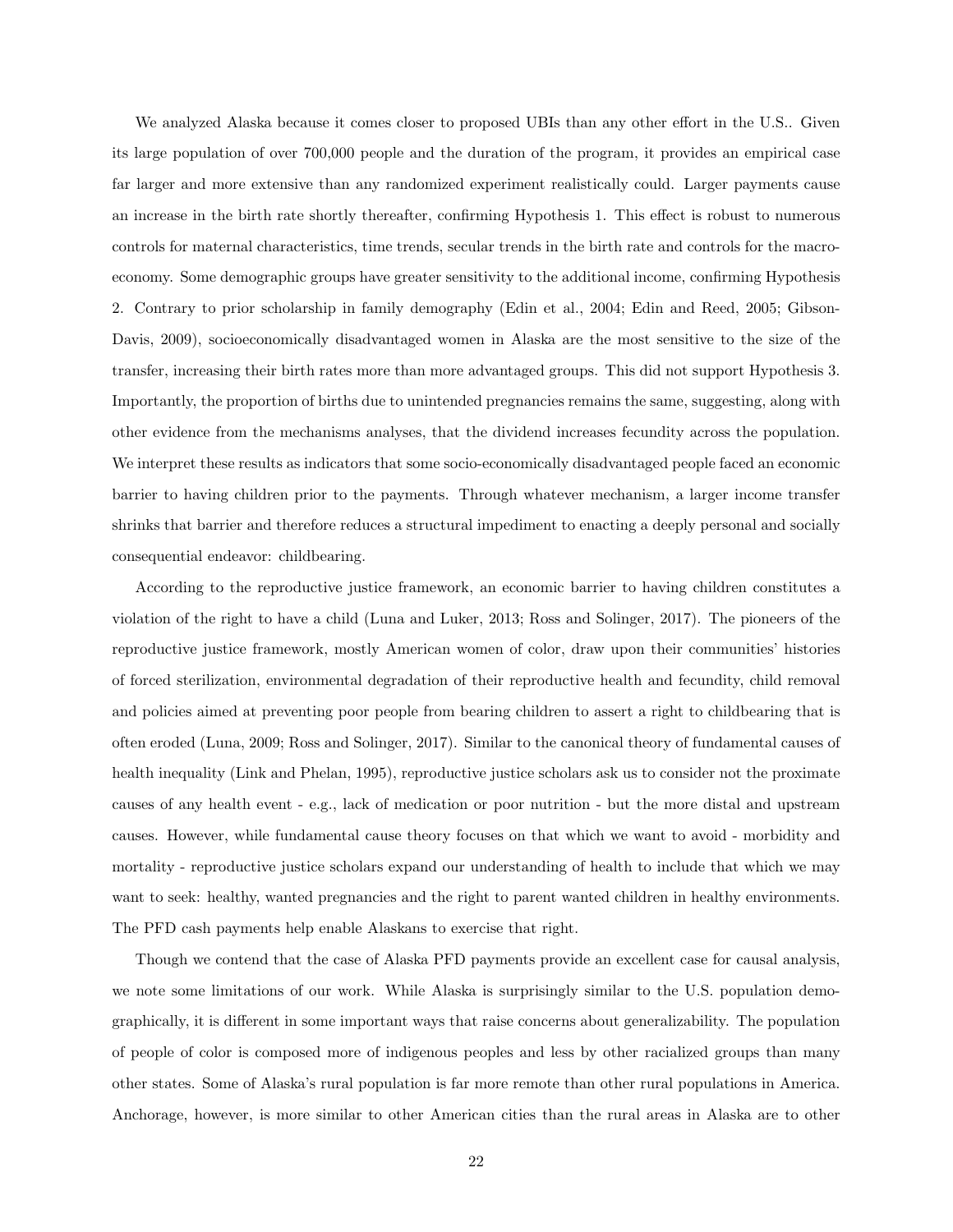American rural areas, and our sensitivity analyses including only Anchorage produce substantively similar results.

In addition, Alaska is somewhat unusual in that Medicaid pays for abortions for the poor. A relatively large proportion of abortions are paid for by Medicaid (42% in 1990; 46% in 2010) (for a summary, see New 2015). We contend that this is likely why there is no relationship between the dividend and abortion rates in Alaska. Most states (34), however, do not fund abortions through state Medicaid. <sup>5</sup> In these places, we anticipate that abortion will be a more important pathway by which income affects newborn health than we found in Alaska.

The natality data provide incredible detail regarding people, their pregnancies and their newborns and are the best data available to assess our research question. Nonetheless, they are imperfect. They cannot link people across births. The data report parity but not birth intervals or other personal histories that may matter for fertility. The natality data also do not report on cohabitation, which has become an increasingly common family structure during this time period (Manning, 2013). Absent information on parental income, we need to rely on education to have a sense of household material well-being.

The natality data also, obviously, lack data on pregnancies that do not end in a live birth and on people who were never pregnant. This affects our main analyses in that we need to look elsewhere for population counts. This problem is not unique to our research, but Alaska provides a unique solution. Rather that merely relying exclusively upon intercensal interpolation, we can utilize Alaska's intercensal population counts that are significantly more accurate than those derived from intercensal interpolation. It also affects our analyses of potential mechanisms in that we do not have data on miscarriages and only state-level data on abortion.

Despite these limitations, the Alaskan case provides the best opportunity we have to study the effects of universal income transfers in the American population. Having found that an increased dividend was followed by an increase in fertility, we conducted supplementary analyses to explore potential mechanisms undergirding that relationship. We marshalled all available data, but this examination suffers from numerous data limitations mentioned above and in the Appendix. After examining all these potential mechanisms and taking into account the data limitations, we concluded that there is suggestive evidence that improved fecundity explains the positive relationship between income and fertility.

Alaskan households receive a substantial amount of money from the PFD annually; its value often exceeds major components of the American welfare system such as food stamps or the EITC. It is, nonetheless, smaller than the transfer for which many UBI proponents advocate. We can reasonably anticipate that with a larger income transfer, the fertility effects would be even greater than what we found here. In the coming years, as ongoing American experiments which involve larger transfers to smaller populations are analyzed, we will

<sup>5</sup>Federal Medicaid covers abortion only in rare exceptions.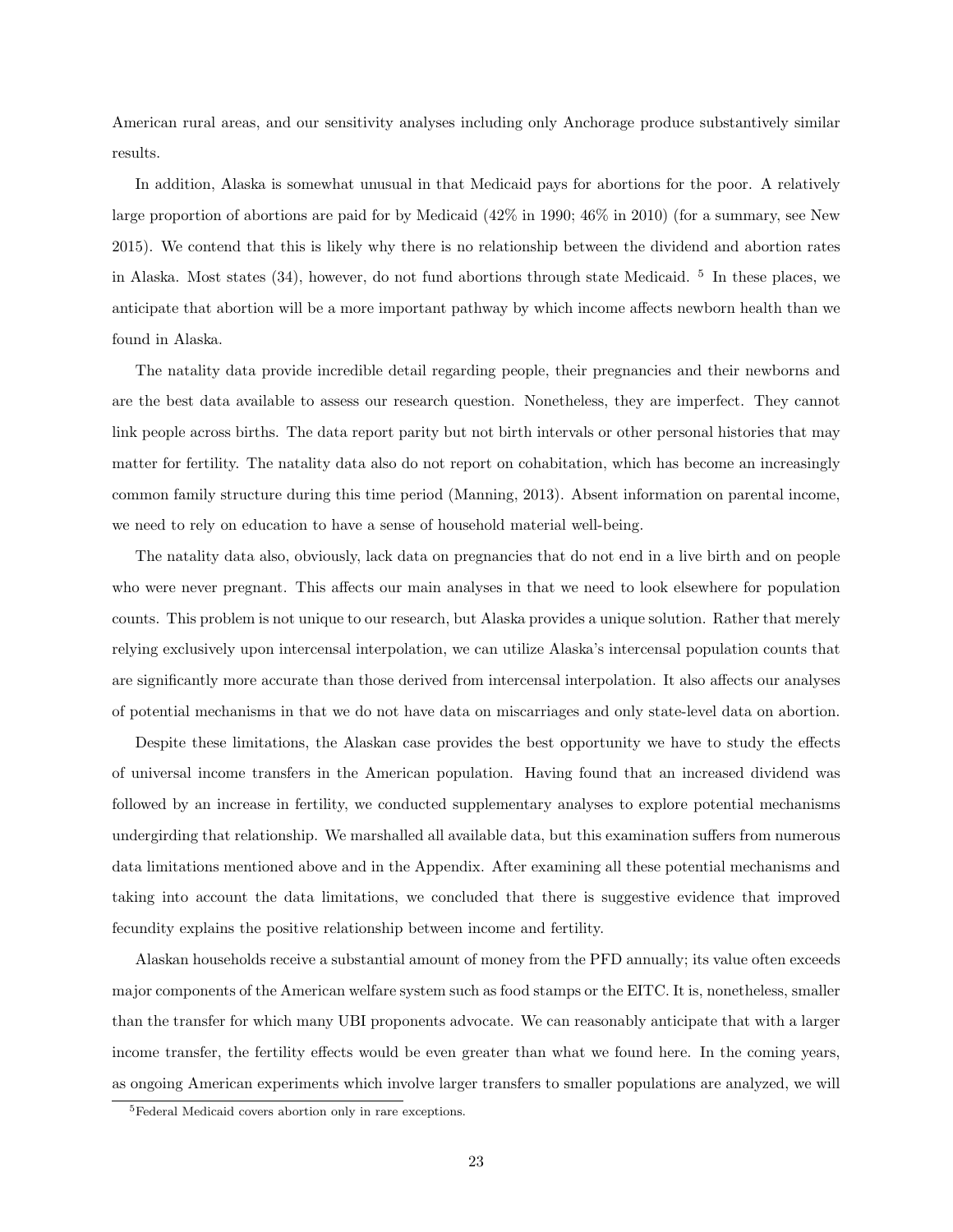be able to test this supposition. Based on this analysis of thirty years of transfers in Alaska, we conclude that additional income increases reproductive autonomy, particularly for disadvantaged groups, by reducing economic barriers to childbearing. Cash transfers can thus successfully reduce fertility inequalities in the United States.

# References

- Aiken, Abigail, Sonya Borrero, Lisa S Callegari, and Christine Dehlendorf. 2016. "Rethinking the pregnancy planning paradigm: unintended conceptions or unrepresentative concepts?" Perspectives on sexual and reproductive health 48:147.
- Alaska Department of Labor, Alaska. 2014a. Methods for the Intercensal 1980-1990 Alaska Population Estimates (Vintage 2013).
- Alaska Department of Labor, Alaska. 2014b. Methods for the Intercensal 1990-2000 Alaska Population Estimates (Vintage 2012).
- Alaska Department of Labor, Alaska. 2020. "Population and Components of Change, 1945 to 2019." .
- Almond, Douglas and Lena Edlund. 2007. "Trivers–Willard at birth and one year: evidence from US natality data 1983–2001." Proceedings of the Royal Society B: Biological Sciences 274:2491–2496.
- Almond, Douglas, Hilary W Hoynes, and Diane Whitmore Schanzenbach. 2011. "Inside the war on poverty: The impact of food stamps on birth outcomes." The Review of Economics and Statistics 93:387–403.
- Aronowitz, Stanley and William DiFazio. 2010. The Jobless Future. University of Minnesota Press, second edition.
- Ashenfelter, Orley and Mark W Plant. 1990. "Nonparametric estimates of the labor-supply effects of negative income tax programs." Journal of Labor Economics 8:S396–S415.
- Bachrach, Christine A and Susan Newcomer. 1999. "Intended Pregnancies and Unintended Pregnancies: Distinct Categories or Opposite Ends of a..." Family planning perspectives 31:251–252.
- Banerjee, A, P Niehaus, and T Suri. 2019. "Universal Basic Income in the Developing World." Technical report. Working Paper.
- Baughman, Reagan and Stacy Dickert-Conlin. 2003. "Did Expanding the EITC Promote Motherhood?" The American Economic Review 93:247–251.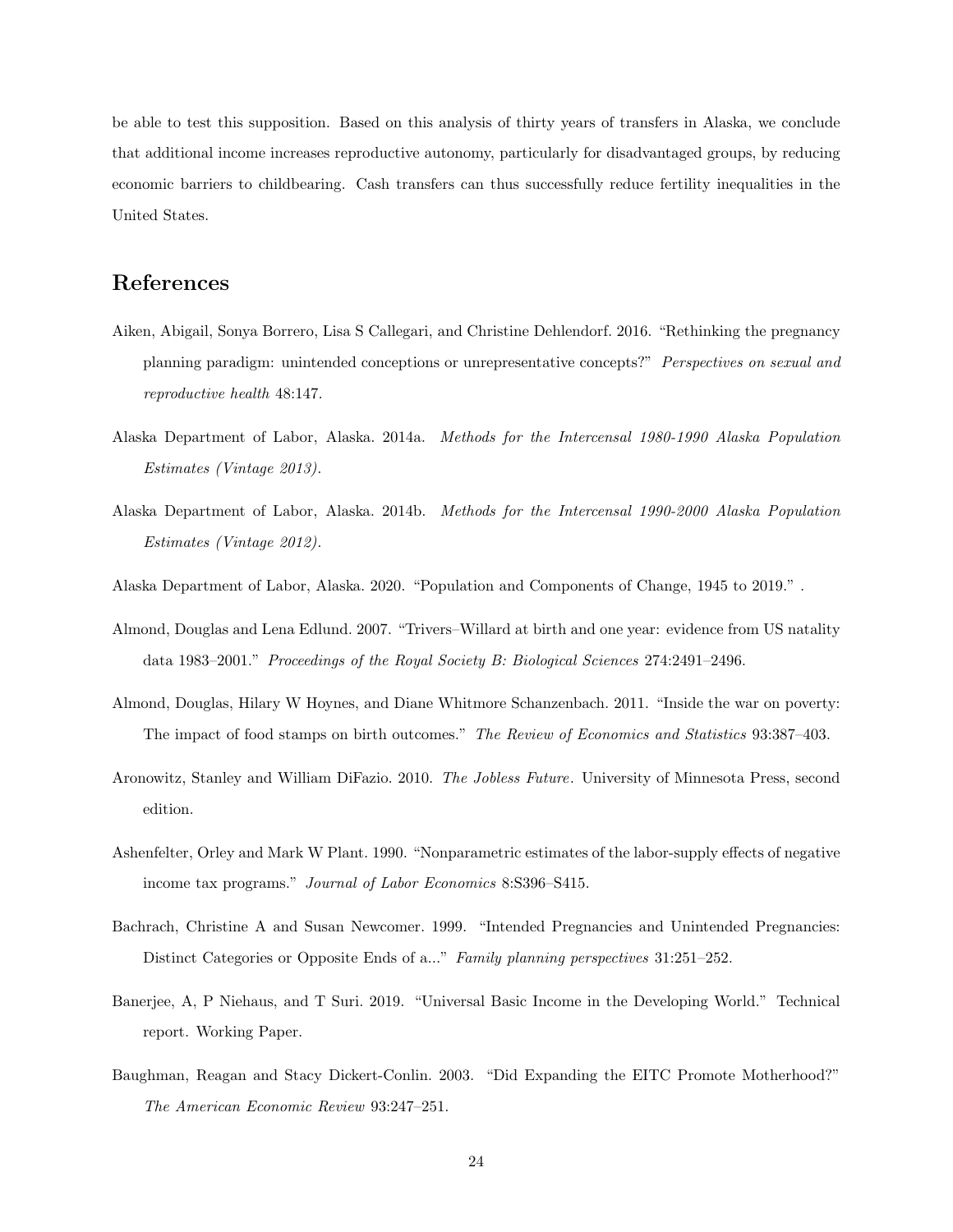- Baughman, Reagan and Stacy Dickert-Conlin. 2009. "The earned income tax credit and fertility." Journal of Population Economics 22:537–563.
- Becker, Gary S. 1960. "An economic analysis of fertility." pp. 209–240, In Demographic and economic change in developed countries. Princeton University Press.

Becker, Gary Stanley. 2009. A Treatise on the Family. Harvard university press.

- Becker, Gary S and H Gregg Lewis. 1973. "On the Interaction between the Quantity and Quality of Children." Journal of political Economy 81:S279–S288.
- Birgisson, Natalia E, Qiuhong Zhao, Gina M Secura, Tessa Madden, and Jeffrey F Peipert. 2015. "Preventing unintended pregnancy: the contraceptive CHOICE project in review." Journal of women's health 24:349– 353.
- Black, Dan A, Natalia Kolesnikova, Seth G Sanders, and Lowell J Taylor. 2013. "Are children "normal"?" The review of economics and statistics 95:21–33.
- Boklage, Charles E. 1990. "Survival probability of human conceptions from fertilization to term." Int J Fertil 35:75.
- Bongaarts, John. 1978. "A framework for analyzing the proximate determinants of fertility." Population and Development Review 4:105–132.
- Borland, Jeff, Peter Dawkins, David Johnson, and Ross Williams. 2015. "From the Bottom to the Top: How Alaska Became a Leader in Perinatal Regionalization." Technical report, Association of State and Territorial Health Officials.
- Bregman, Rutger. 2017. Utopia for realists: How we can build the ideal world. Hachette UK.
- Browne, Ryan. 2017. "Silicon Valley giant Y Combinator to give people varied amounts of cash in latest basic income trial."  $\mathit{CNBC}$  .
- Brownell, Marni, Nathan C Nickel, Mariette Chartier, Jennifer E Enns, Dan Chateau, Joykrishna Sarkar, Elaine Burland, Douglas P Jutte, Carole Taylor, and Alan Katz. 2018. "An unconditional prenatal income supplement reduces population inequities in birth outcomes." Health Affairs 37:447-455.
- Bruckner, Tim A and Ralph Catalano. 2018. "Selection in utero and population health: theory and typology of research." SSM-population health 5:101–113.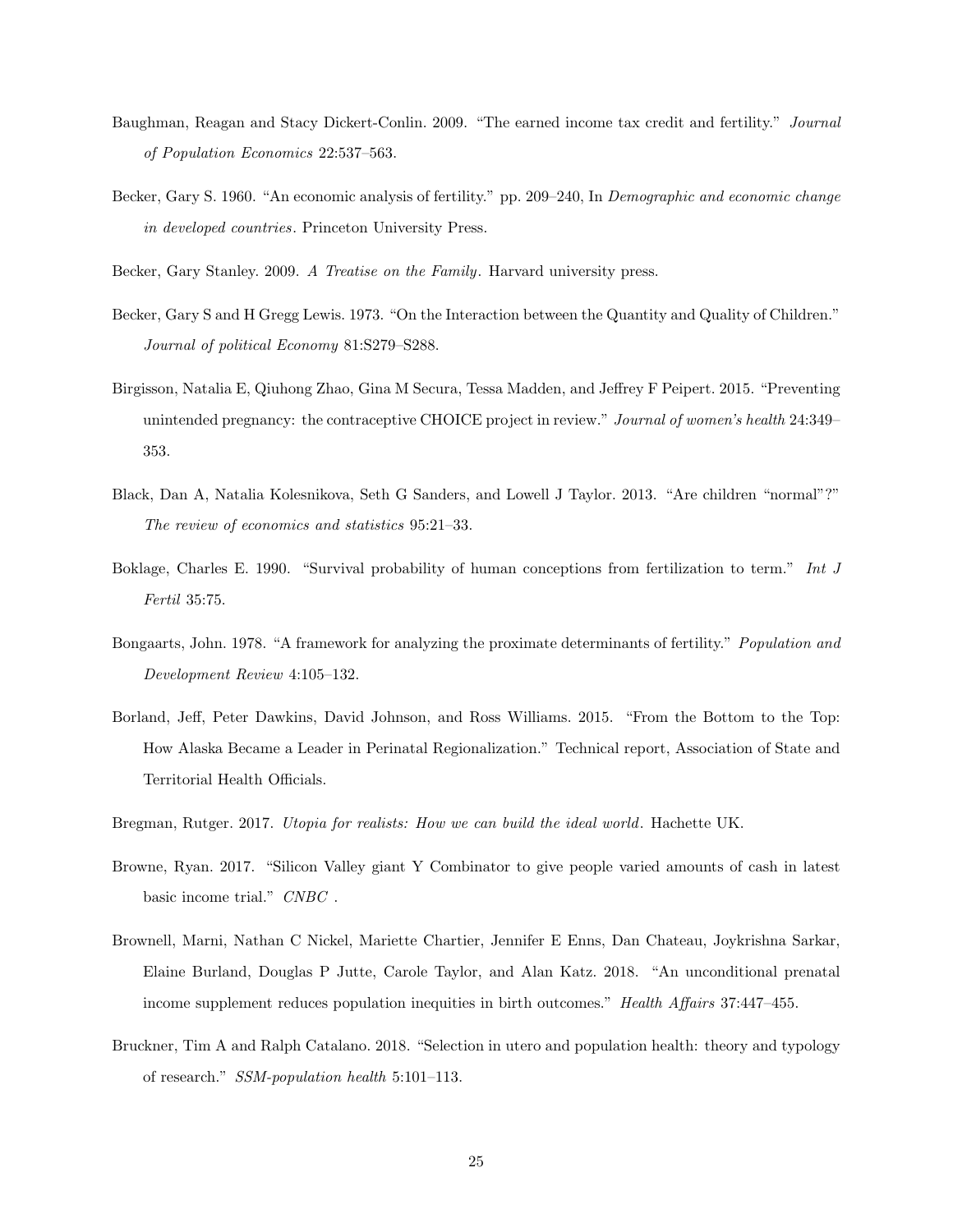- Burtless, Gary. 1986. "The work response to a guaranteed income: A survey of experimental evidence." pp. 22–59, In Conference Series Proceedings No 30 . Federal Reserve Bank of Boston.
- Cain, Glen G and Douglas A Wissoker. 1990a. "A reanalyis of marital stability in the Seattle-Denver income-maintenance experiment." American Journal of Sociology 95:1235–1269.
- Cain, Glen G and Douglas A Wissoker. 1990b. "Response to Hannan and Tuma." American Journal of Sociology 95:1299–1314.
- Cancian, Maria and Daniel R Meyer. 2014. "Testing the economic independence hypothesis: The effect of an exogenous increase in child support on subsequent marriage and cohabitation." Demography 51:857–880.
- Casey, Joan A, Alison Gemmill, Holly Elser, Deborah Karasek, and Ralph Catalano. 2019. "Sun Smoke in Sweden: Perinatal Implications of the Laki Volcanic Eruptions, 1783–1784." Epidemiology 30:330–333.
- Catalano, Ralph A and Tim Bruckner. 2005. "Economic antecedents of the Swedish sex ratio." Social science & medicine 60:537–543.
- Cherlin, Andrew, Erin Cumberworth, S Philip Morgan, and Christopher Wimer. 2013. "The effects of the Great Recession on family structure and fertility." The ANNALS of the American Academy of Political and Social Science 650:214–231.
- Cherlin, Andrew J. 2009. The marriage-go-round: The state of marriage and the family in America today. Vintage.
- Cherlin, Andrew J. 2010. "Demographic trends in the United States: A review of research in the 2000s." Journal of Marriage and Family 72:403–419.
- Crandall-Hollick, Margot. 2018. "The Earned Income Tax Credit (EITC): A Brief Legislative History." Technical report, Congressional Research Service.
- Crane, Rachel. 2018. "This California town will give a \$500 monthly stipend to residents." CNN .
- Crump, Richard, Gopi Shah Goda, and Kevin J Mumford. 2011. "Fertility and the personal exemption: comment." American Economic Review 101:1616–28.
- Currie, Janet and Nancy Cole. 1993. "Welfare and Child Health: The Link Between AFDC Participation and Birth Weight." The American Economic Review 83:971–985.
- Darwin, Zoe and Mari Greenfield. 2019. "Mothers and others: The invisibility of LGBTQ people in reproductive and infant psychology." Journal of Reproductive and Infant Psychology 37:341–343.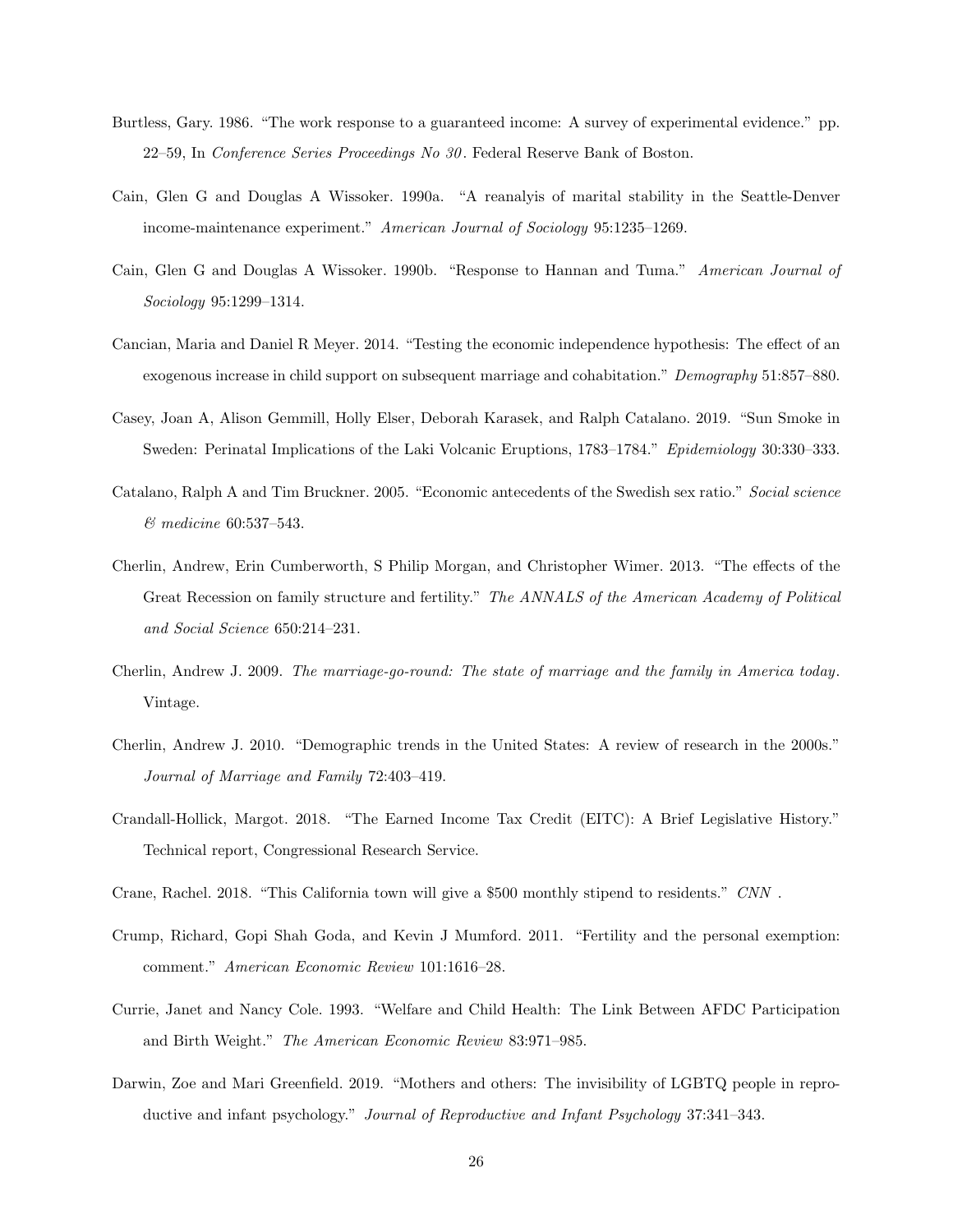- Davis, Kingsley and Judith Blake. 1956. "Social Structure and Fertility: An Analytic Framework." Economic Development and Cultural Change 4:211–235.
- Deaton, Angus. 2013. The great escape: health, wealth, and the origins of inequality. Princeton University Press.
- Division, Alaska Permanent Fund Dividend. 2000. "Annual Report." Technical report, Alaska Department of Revenue, Juneau, Alaska.
- Easterly, William. 2006. The white man's burden: why the West's efforts to aid the rest have done so much ill and so little good. Penguin.
- Edin, Kathryn, Maria J Kefalas, and Joanna M Reed. 2004. "A peek inside the black box: What marriage means for poor unmarried parents." Journal of Marriage and Family 66:1007-1014.
- Edin, Kathryn and Joanna M Reed. 2005. "Why don't they just get married? Barriers to marriage among the disadvantaged." The Future of Children pp. 117–137.
- Evans, David, Stephanie Hausladen, Katrina Kosec, and Natasha Reese. 2014. Community-based conditional cash transfers in Tanzania: results from a randomized trial. The World Bank.
- Fernald, Lia CH, Paul J Gertler, and Lynnette M Neufeld. 2008. "Role of cash in conditional cash transfer programmes for child health, growth, and development: an analysis of Mexico's Oportunidades." The Lancet 371:828–837.
- Fernald, Lia CH and Melissa Hidrobo. 2011. "Effect of Ecuador's cash transfer program (Bono de Desarrollo Humano) on child development in infants and toddlers: a randomized effectiveness trial." Social science & medicine 72:1437–1446.
- Forget, Evelyn L. 2011. "The town with no poverty: The health effects of a Canadian guaranteed annual income field experiment." Canadian Public Policy 37:283–305.
- Gassman-Pines, Anna and Hirokazu Yoshikawa. 2006. "Five-year effects of an anti-poverty program on marriage among never-married mothers." Journal of Policy Analysis and Management: The Journal of the Association for Public Policy Analysis and Management 25:11–30.
- Gibson-Davis, Christina M. 2009. "Money, marriage, and children: Testing the financial expectations and family formation theory." Journal of Marriage and Family 71:146–160.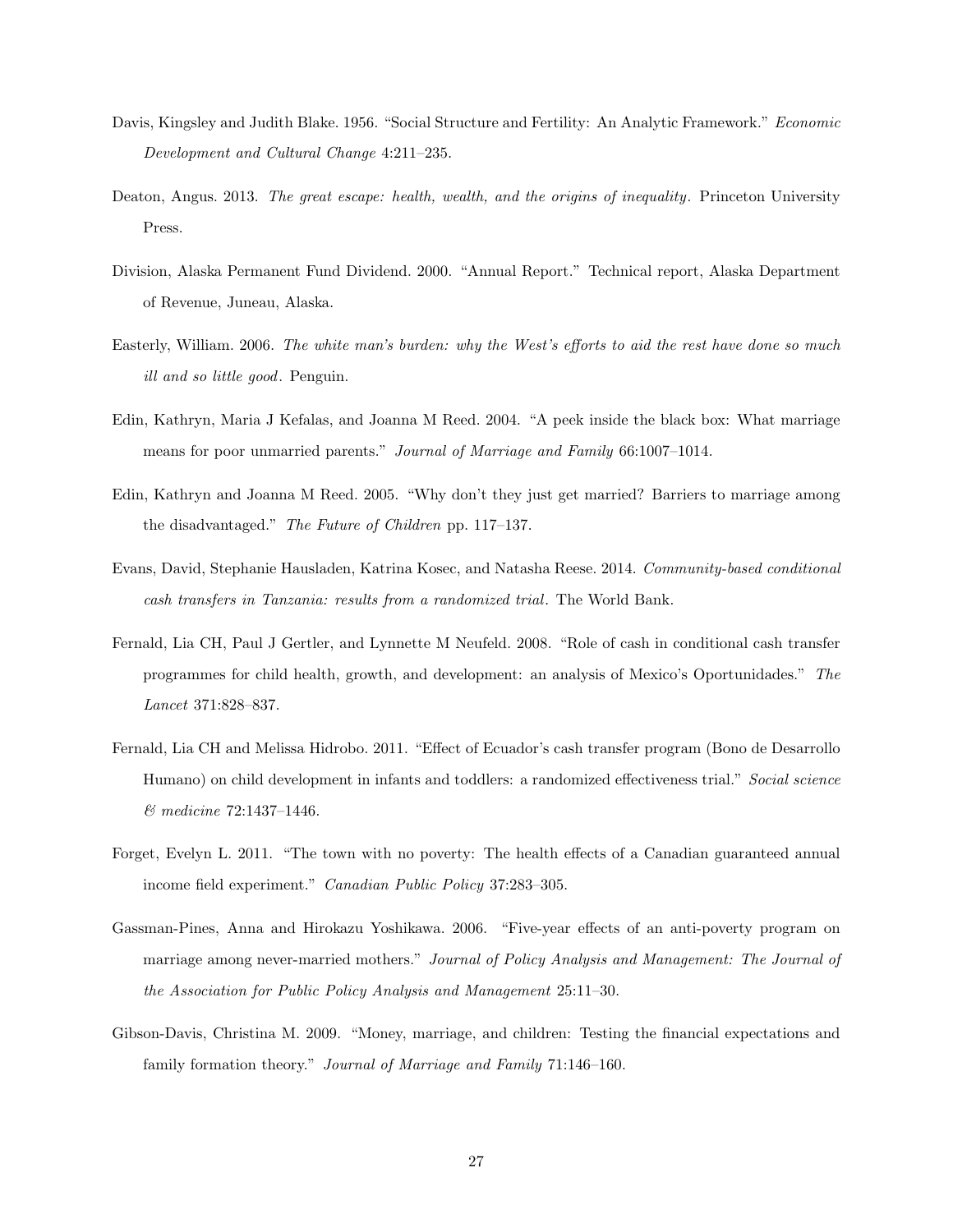- Gnoth, Christian, D Godehardt, E Godehardt, P Frank-Herrmann, and G Freundl. 2003. "Time to pregnancy: results of the German prospective study and impact on the management of infertility." Human Reproduction 18:1959–1966.
- Grogger, Jeff and Stephen G Bronars. 2001. "The effect of welfare payments on the marriage and fertility behavior of unwed mothers: Results from a twins experiment." Journal of Political Economy 109:529– 545.
- Hamoudi, Amar and Jenna Nobles. 2014. "Do daughters really cause divorce? Stress, pregnancy, and family composition." Demography 51:1423–1449.
- Hannan, Michael T and Nancy Brandon Tuma. 1990. "A reassessment of the effect of income maintenance on marital dissolution in the Seattle-Denver experiment." American Journal of Sociology 95:1270–1298.
- Hannan, Michael T, Nancy Brandon Tuma, and Lyle P Groeneveld. 1977. "Income and marital events: Evidence from an income-maintenance experiment." American Journal of Sociology 82:1186–1211.
- Harknett, Kristen and Lisa A Gennetian. 2003. "How an earnings supplement can affect union formation among low-income single mothers." Demography 40:451–478.
- Haushofer, Johannes and Jeremy Shapiro. 2016. "The short-term impact of unconditional cash transfers to the poor: experimental evidence from Kenya." The Quarterly Journal of Economics 131:1973–2042.
- Hayford, Sarah R. 2009. "The evolution of fertility expectations over the life course." Demography 46:765– 783.
- Hoynes, Hilary, Doug Miller, and David Simon. 2015. "Income, the earned income tax credit, and infant health." American Economic Journal: Economic Policy 7:172-211.
- Hoynes, Hilary and Jesse Rothstein. 2019. "Universal basic income in the United States and advanced countries." Annual Review of Economics 11:929–958.
- Hoynes, Hilary Williamson. 1996. "Work, welfare, and family structure: what have we learned?" Technical report, National Bureau of Economic Research.
- Hsieh, Chang-Tai. 2003. "Do consumers react to anticipated income changes? Evidence from the Alaska permanent fund." American Economic Review 93:397–405.
- Jagannathan, Radha and Michael J Camasso. 2003. "Family cap and nonmarital fertility: The racial conditioning of policy effects." Journal of Marriage and Family 65:52–71.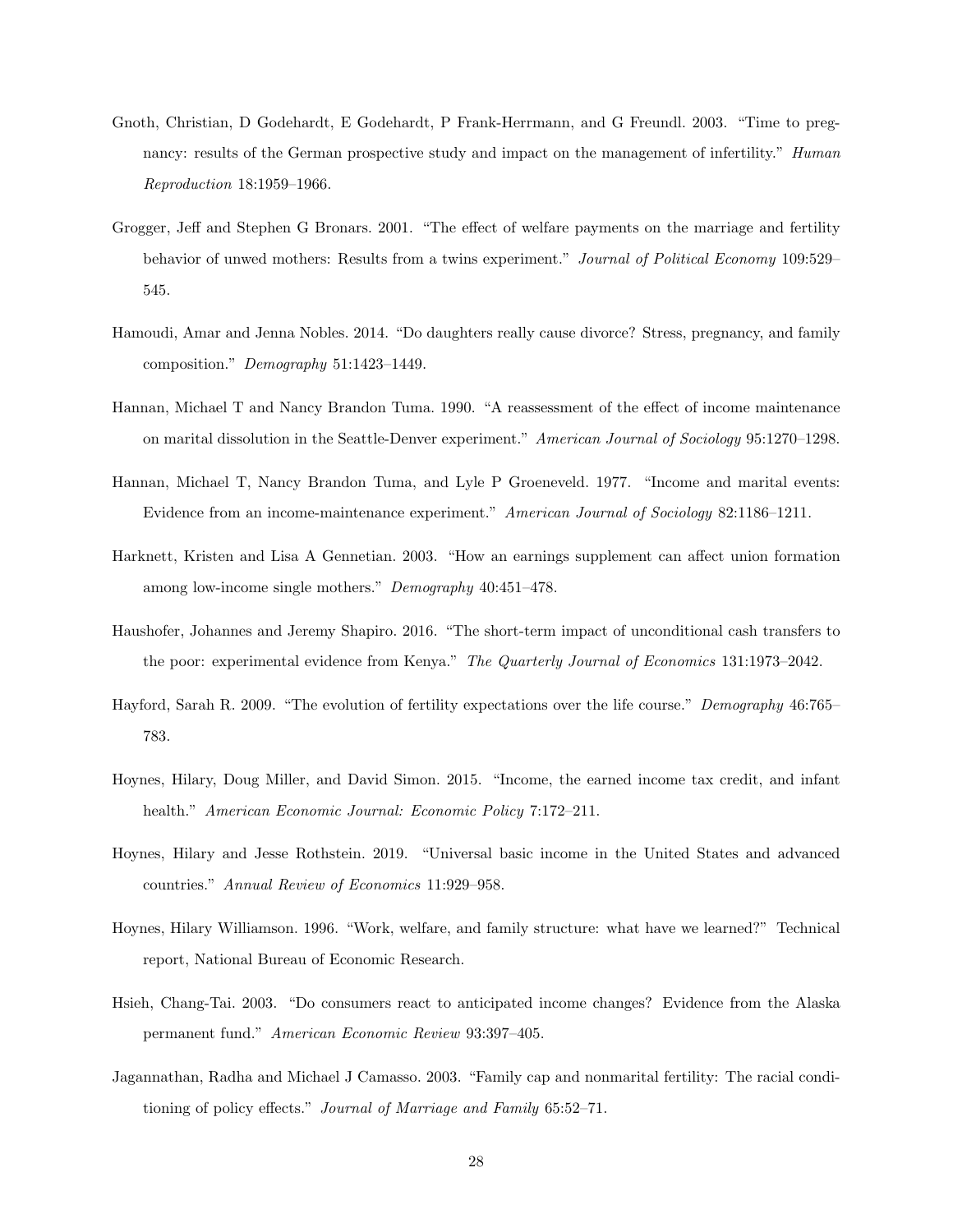- Jappelli, Tullio and Luigi Pistaferri. 2010. "The consumption response to income changes." Annu. Rev. Econ. 2:479–506.
- Kearney, Melissa Schettini. 2004. "Is There an Effect of Incremental Welfare Benefits on Fertility Behavior? A Look at the Family Cap." The Journal of Human Resources 39:295–325.
- Kehrer, Barbara H and Charles M Wolin. 1979. "Impact of income maintenance on low birth weight: evidence from the Gary Experiment." Journal of Human resources pp. 434–462.
- Kueng, Lorenz. 2018. "Excess sensitivity of high-income consumers." The Quarterly Journal of Economics 133:1693–1751.
- Lee, Ronald, Andrew Mason, et al. 2014. "Is low fertility really a problem? Population aging, dependency, and consumption." Science 346:229–234.
- Lim, Stephen S, Lalit Dandona, Joseph A Hoisington, Spencer L James, Margaret C Hogan, and Emmanuela Gakidou. 2010. "India's Janani Suraksha Yojana, a conditional cash transfer programme to increase births in health facilities: an impact evaluation." The Lancet 375:2009–2023.
- Lindo, Jason M. 2010. "Are children really inferior goods? Evidence from displacement-driven income shocks." Journal of Human Resources 45:301–327.
- Lindo, Jason M and Analisa Packham. 2017. "How much can expanding access to long-acting reversible contraceptives reduce teen birth rates?" American Economic Journal: Economic Policy 9:348–76.
- Link, Bruce G and Jo Phelan. 1995. "Social conditions as fundamental causes of disease." Journal of health and social behavior pp. 80–94.
- Livingston, Gretchen, K Parker, and M Rohal. 2015. "Childlessness falls, family size grows among highly educated women." Washington, DC: Pew Research Center .
- Loury, Glen. 2000. "Preventing Subsequent Births to Welfare Mothers." Available at http://www.welfareacademy.org/pubs/eval/loury.shtml.
- Lowrey, Annie. 2018. Give People Money: How a Universal Basic Income Would End Poverty, Revolutionize Work, and Remake the World. New York: Crown.
- Luna, Zakiya. 2009. "From rights to justice: Women of color changing the face of US reproductive rights organizing." Societies Without Borders 4:343–365.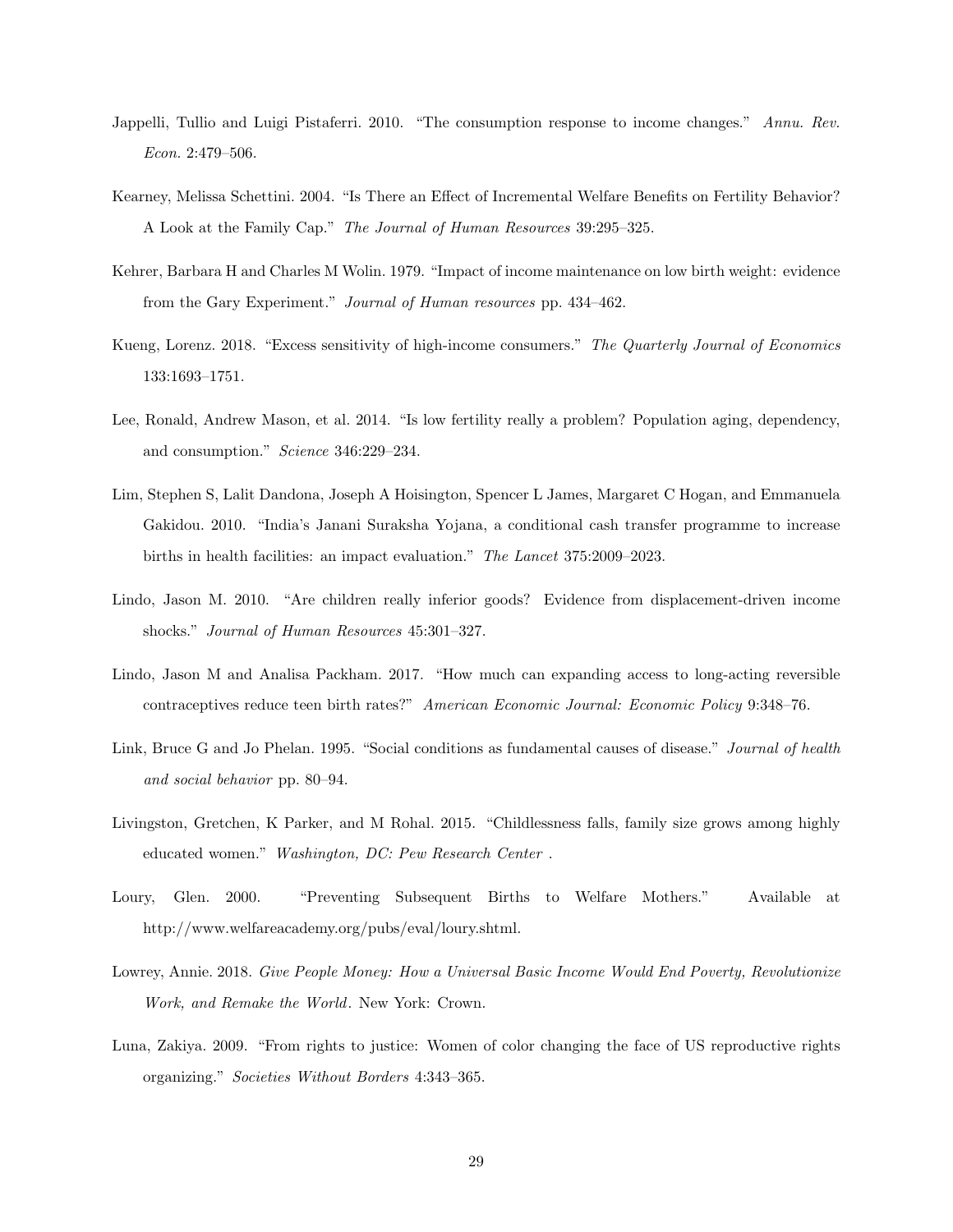- Luna, Zakiya and Kristin Luker. 2013. "Reproductive justice." Annual Review of Law and Social Science 9:327–352.
- Maluccio, John and Rafael Flores. 2005. Impact evaluation of a conditional cash transfer program: The Nicaraguan Red de Protección Social. Intl Food Policy Res Inst.
- Manning, Wendy D. 2013. "FP-13-12 Trends in Cohabitation: Over Twenty Years of Change, 1987-2010." Technical report.
- Martin, Joyce A, Brady E Hamilton, and Michelle JK Osterman. 2019. "Births in the united states, 2018." Hyattsville, MD: National Center for Health Statistics .
- Martin, Joyce A, Brady E Hamilton, Michelle JK Osterman, Anne K Driscoll, and Patrick Drake. 2018. "Births: Final data for 2017." Hyattsville, MD: National Center for Health Statistics .
- Merton, Robert K. 1936. "The unanticipated consequences of purposive social action." American sociological review 1:894–904.
- Milligan, Kevin. 2005. "Subsidizing the stork: New evidence on tax incentives and fertility." Review of Economics and statistics 87:539–555.
- Moffitt, Robert A. 1998. "The effect of welfare on marriage and fertility." In Welfare, the Family, and Reproductive Behavior , edited by Robert A Moffitt. Washington, DC: National Academy Press.
- Morgan, S Philip, Erin Cumberworth, and Christopher Wimer. 2011. "The Great Recession's influence on fertility, marriage, divorce, and cohabitation." The great recession pp. 220–245.
- Morgan, S Philip and Heather Rackin. 2010. "The correspondence between fertility intentions and behavior in the United States." Population and development review 36:91–118.
- Murray, Charles. 2006. In our hands: A plan to replace the welfare state. American Enterprise Institute Press.
- New, Michael J. 2015. "An Analysis of How Medicaid Expansion in Alaska Will Affect Abortion Rates." Technical report, Charlotte Lozier Institute.
- Nord, Elfrida H. 1995. "Evolution of a Public Health Nursing Program, Yukon Kuskokwim Delta, Alaska, 1893-1993." Public health nursing 12:249–255.
- Rai, Raj and Lesley Regan. 2006. "Recurrent miscarriage." The Lancet 368:601–611.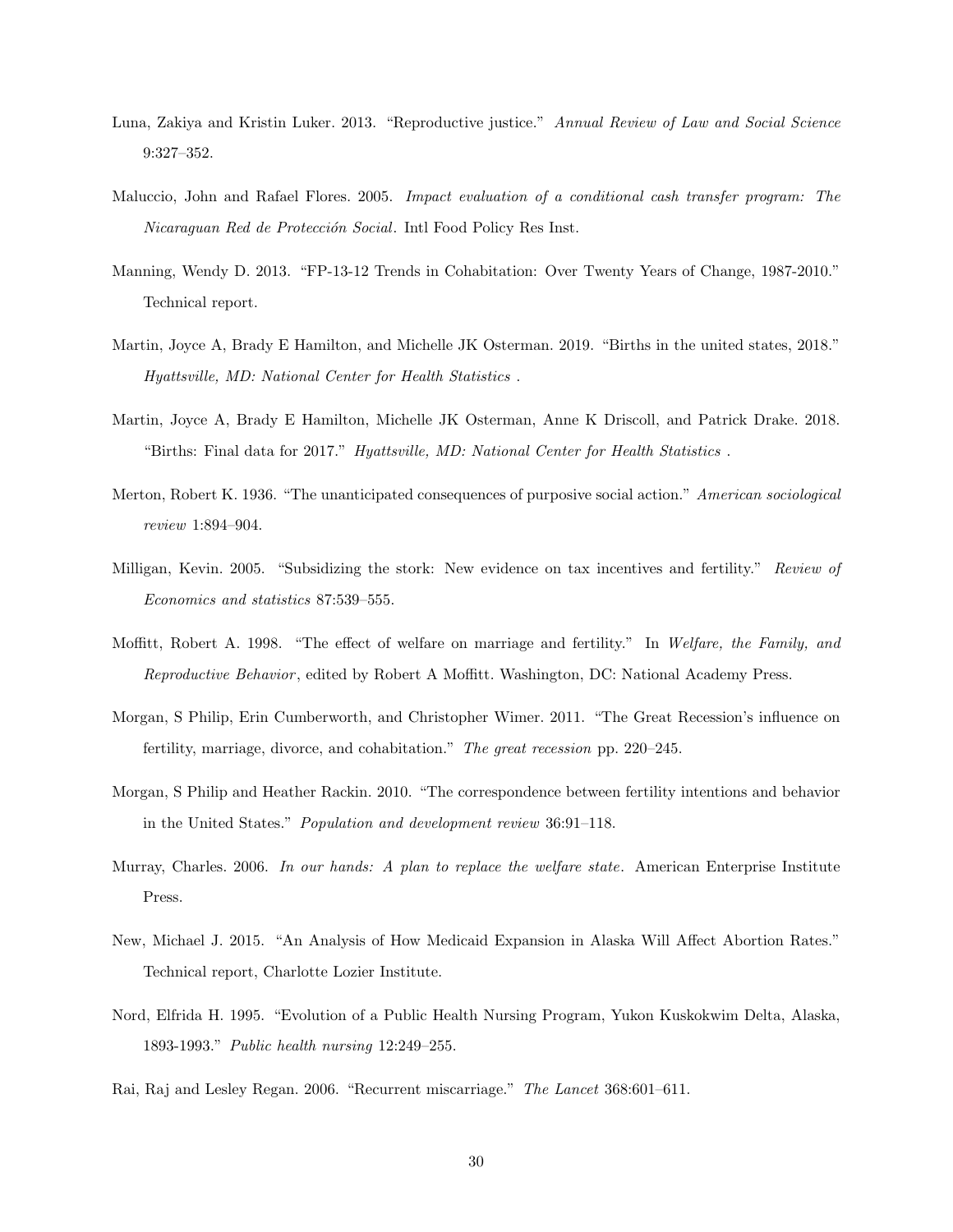- Rasella, Davide, Rosana Aquino, Carlos AT Santos, Rômulo Paes-Sousa, and Mauricio L Barreto. 2013. "Effect of a conditional cash transfer programme on childhood mortality: a nationwide analysis of Brazilian municipalities." The lancet 382:57–64.
- Riccio, James, Nadine Dechausay, Cynthia Miller, Stephen Nuñez, Nandita Verma, and Edith Yang. 2013. "Conditional Cash Transfers in New York City The Continuing Story of the Opportunity NYCFamily Rewards Demonstration." Technical report.
- Ross, Loretta and Rickie Solinger. 2017. Reproductive justice: An introduction, Volume 1. Univ of California Press.
- Ryder, Norman B. 1973. "A critique of the National Fertility Study." Demography pp. 495–506.
- Schneider, Daniel. 2017. "The effects of the Great Recession on American families." Sociology Compass 11:e12463.
- Schneider, Daniel and Orestes P Hastings. 2015. "Socioeconomic variation in the effect of economic conditions on marriage and nonmarital fertility in the United States: Evidence from the Great Recession." Demography 52:1893–1915.
- Smock, Pamela J and Christine R Schwartz. 2020. "The demography of families: A review of patterns and change." Journal of Marriage and Family 82:9–34.
- Sobotka, Tomáš, Vegard Skirbekk, and Dimiter Philipov. 2011. "Economic recession and fertility in the developed world." Population and development review 37:267–306.
- Standing, Guy. 2017. Basic income: And how we can make it happen. Penguin UK.
- Stern, Andy. 2016. Raising the floor: How a universal basic income can renew our economy and rebuild the American dream. Public Affairs.
- Strully, Kate W, David H Rehkopf, and Ziming Xuan. 2010. "Effects of prenatal poverty on infant health: state earned income tax credits and birth weight." American Sociological Review 75:534–562.
- Stykes, J Bart and Karen Benjamin Guzzo. 2019. "Multiple-Partner Fertility: Variation Across Measurement Approaches." pp. 215–239, In Analytical Family Demography. Springer.
- Teachman, Jay D, Lucky M Tedrow, and Kyle D Crowder. 2000. "The changing demography of America's families." Journal of Marriage and Family 62:1234–1246.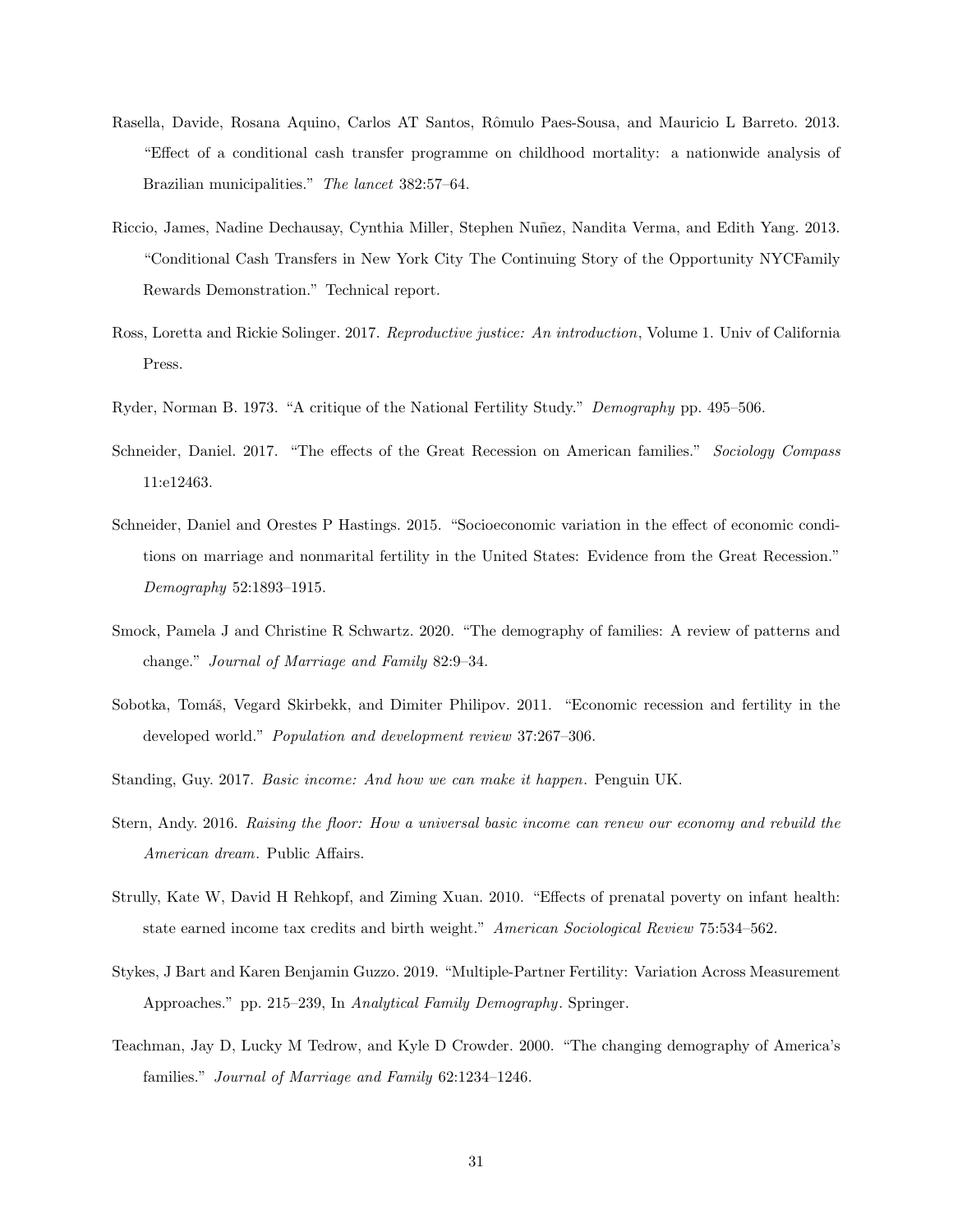- Torche, Florencia and Karine Kleinhaus. 2011. "Prenatal stress, gestational age and secondary sex ratio: the sex-specific effects of exposure to a natural disaster in early pregnancy." Human Reproduction 27:558–567.
- United Nations, 2013. "World Population Policies Database."
- United Nations, 2015. "Cross-cutting issues and policies in countries experiencing low fertility."
- Van Parijs, Philippe and Yannick Vanderborght. 2017. Basic income: A radical proposal for a free society and a sane economy. Harvard University Press.
- Wesselink, Amelia K, Kenneth J Rothman, Elizabeth E Hatch, Ellen M Mikkelsen, Henrik T Sørensen, and Lauren A Wise. 2017. "Age and fecundability in a North American preconception cohort study." American journal of obstetrics and gynecology 217:667–e1.
- Whittington, Leslie A. 1992. "Taxes and the Family: The impact of the tax exemption for dependents on marital fertility." Demography 29:215–226.
- Whittington, Leslie A. 1993. "State Income Tax policy and family size: fertility and the dependency exemption." Public finance quarterly 21:378–398.
- Whittington, Leslie A, James Alm, and H Elizabeth Peters. 1990. "Fertility and the personal exemption: implicit pronatalist policy in the United States." The American Economic Review 80:545–556.
- Wilcox, AJ, Clarice R Weinberg, John F O'Connor, Donna D Baird, John P Schlatterer, Robert E Canfield, E Glenn Armstrong, and BC Nisula. 1988. "Incidence of early pregnancy loss." N Engl J Med 319:189– 194.
- Wolin, Charles M. 1978. "Fertility of Unmarried Females in the Gary Income Maintenance Experiment." Technical report, Mathematica Policy Research.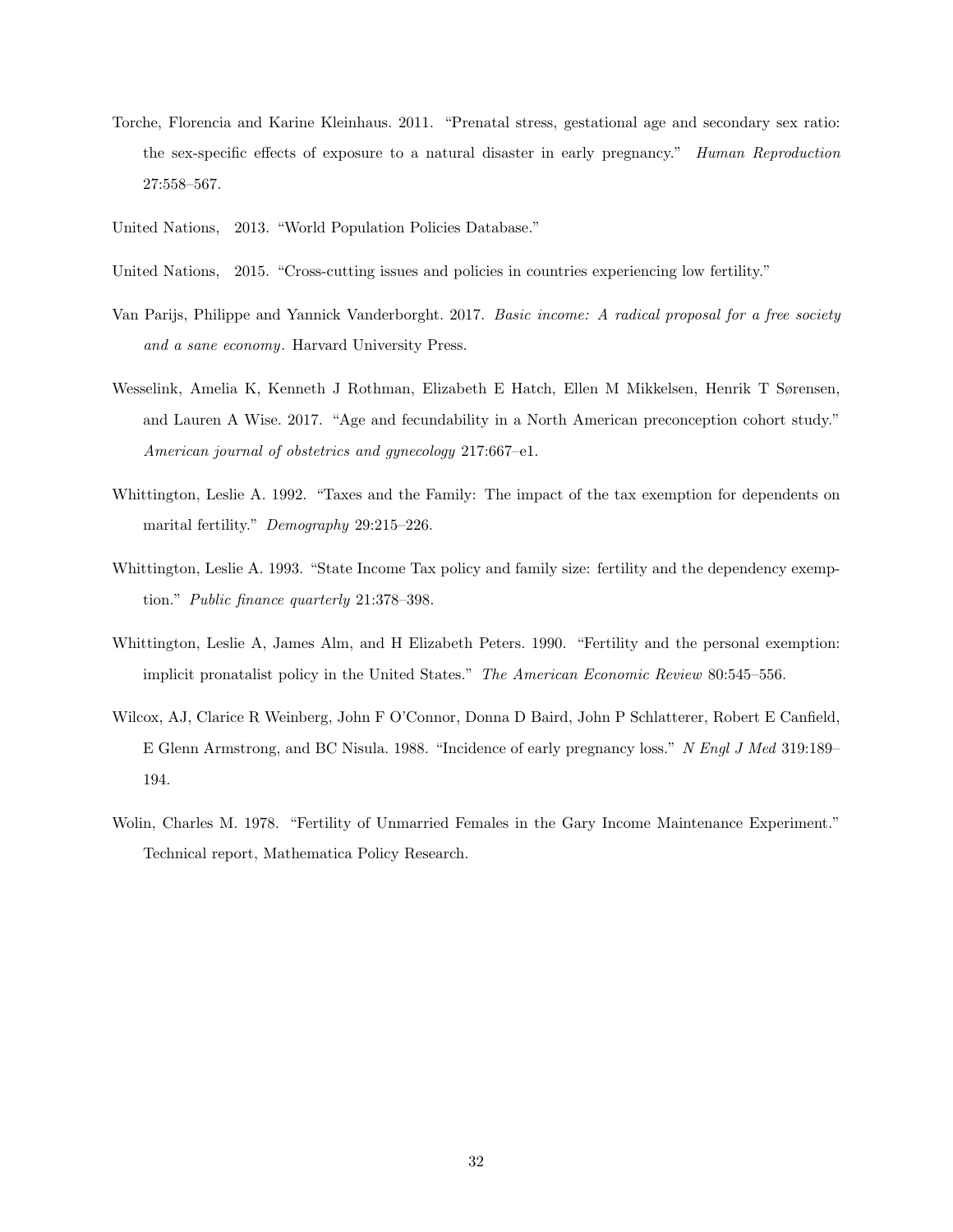# 6 Tables and Figures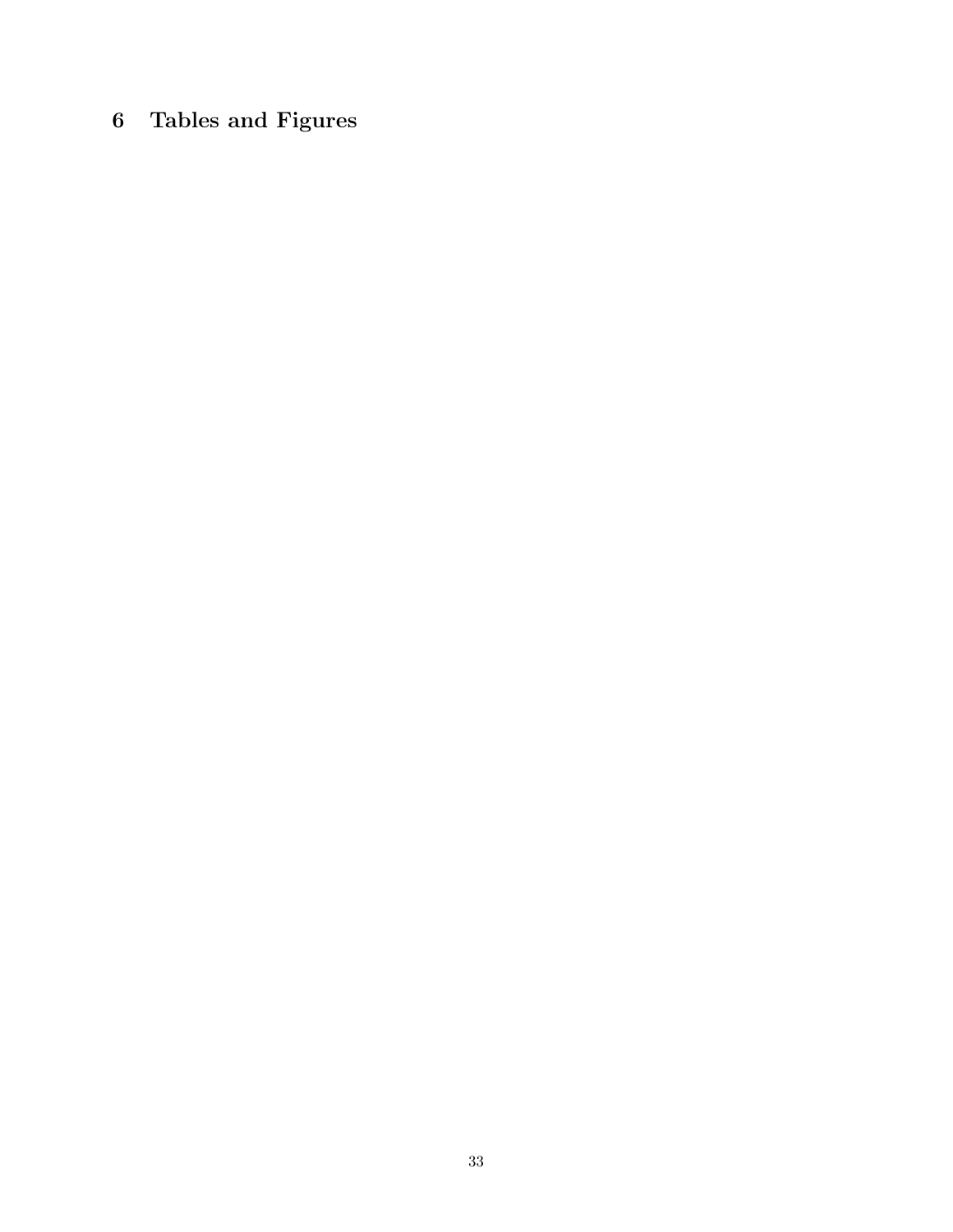

Figure 1: PFD dividend payments in \$2010, 1982-2010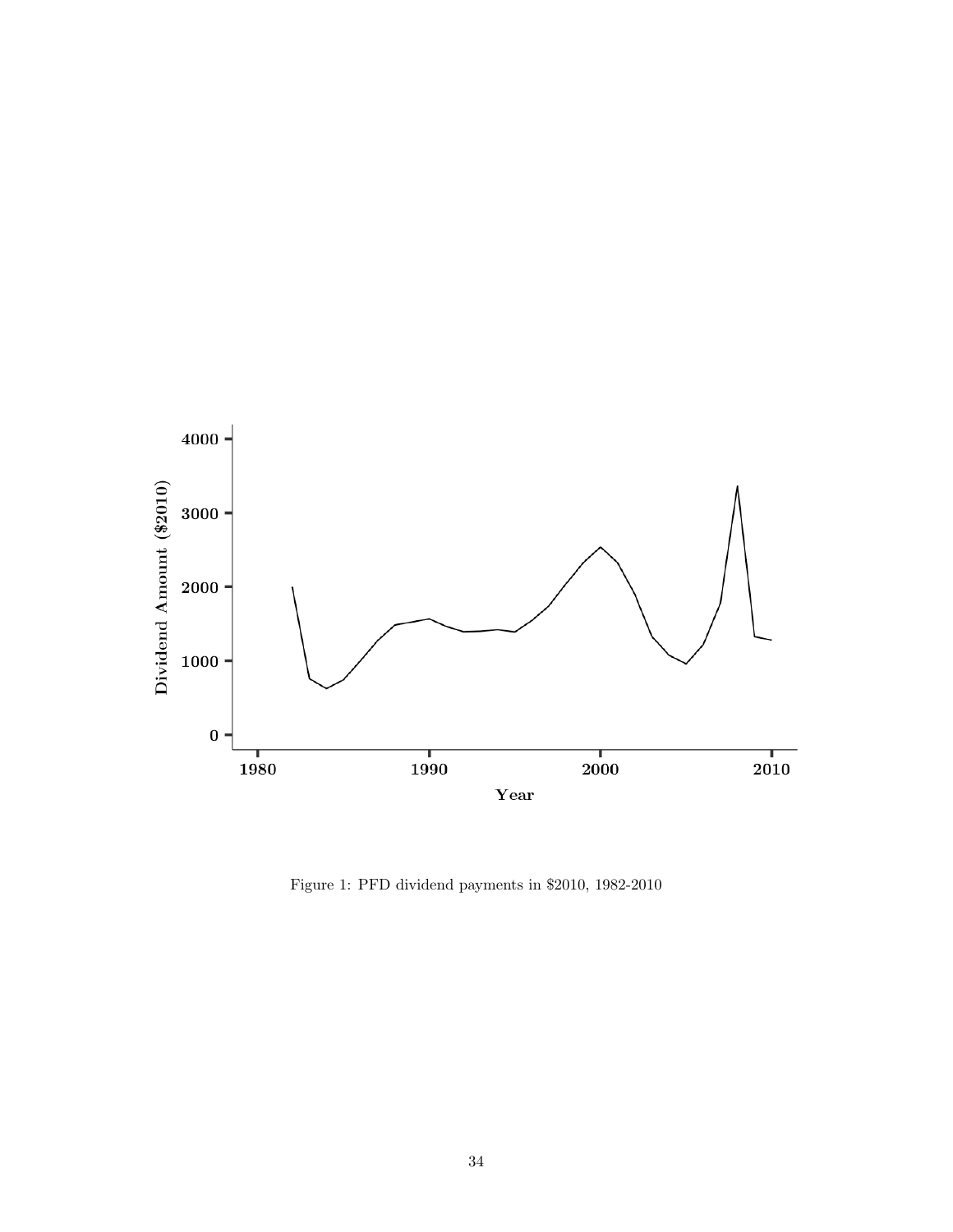Table 1: Comparison of United States and Alaska Demographics: 1980-2010

|                                               |                  | 1980    |        | 1990    |        | 2000    |        | 2010   |
|-----------------------------------------------|------------------|---------|--------|---------|--------|---------|--------|--------|
| Measure                                       | $\overline{U.S}$ | Alaska  | U.S.   | Alaska  | U.S.   | Alaska  | U.S.   | Alaska |
| Educational attainment $(\%)^a$               |                  |         |        |         |        |         |        |        |
| High School or higher                         | 66.5             | 82.5    | 75.2   | 86.6    | 80.4   | 88.3    | 85.0   | 88.4   |
| College Degree or higher                      | 16.2             | 21.1    | 20.3   | 23.0    | 24.4   | 25.4    | 27.9   | 25.4   |
| Median Age (years) <sup><i>a</i></sup>        | 30.0             | 26.0    | 32.9   | 29.4    | 35.3   | 32.4    | 37.2   | 33.8   |
| Hispanic $(\%)^a$                             | 6.4              | 2.4     | 9.0    | 3.2     | 12.5   | 4.1     | 16.3   | 5.5    |
| Race $(\%)^{a,b}$                             |                  |         |        |         |        |         |        |        |
| White                                         | 83.2             | 77.1    | 80.3   | 75.5    | 75.1   | 69.3    | 72.4   | 66.7   |
| Black                                         | 11.7             | 3.4     | 12.1   | 4.1     | 12.3   | 3.5     | 12.6   | 3.3    |
| American Indian or Alaska Native              | 0.7              | 15.9    | 0.8    | 15.6    | 0.9    | 15.6    | 0.9    | 14.8   |
| Asian or Pacific Islander                     | 1.6              | 1.9     | 2.9    | 3.6     | 3.7    | 4.5     | 5.0    | 6.4    |
| Other Race or Multiracial                     | $3.0\,$          | $1.6\,$ | 3.9    | $1.2\,$ | 7.9    | 7.0     | 9.1    | 8.9    |
| Median Household Income $(dollars)c$          | 16.841           | 25,414  | 29,943 | 39,298  | 41,990 | 52,847  | 49,276 | 57,848 |
| Poverty $(\%)^{c,d}$                          | 12.0             | 10.7    | 10.0   | 9.0     | 11.5   | 7.9     | 15.3   | 9.9    |
| Urban $(\%)^{a,e}$                            | 73.7             | 64.4    | 80.0   | 67.5    | 79.0   | 65.6    | 80.7   | 66.0   |
| Foreign-Born $(\%)^{a,d}$                     | 6.2              | 4.0     | 8.0    | 4.5     | 11.1   | 5.9     | 12.9   | 7.0    |
| Children Living with a Single Parent $(\%)^c$ | 19.7             | 19.3    | 24.7   | 20.0    | 26.7   | 19.7    | 26.6   | 21.7   |
| Fertility Rate <sup><math>f,g,h</math></sup>  | 68.4             | 88.6    | 70.9   | 86.3    | 67.5   | 74.6    | 64.1   | 80.1   |
| Pre-Term Births $(\%)^{f,g}$                  | 8.9              | 7.6     | 10.6   | 8.8     | 11.64  | 10.0    | 12.0   | 9.7    |
| Low Birth Weight Births $(\%)^{f,g}$          | 6.8              | 5.4     | 7.0    | 4.7     | 7.6    | $5.6\,$ | 8.15   | 5.7    |

[a] Source: 1980-2010 U.S. Census.

[b] In the 1980 and 1990 Censuses, individuals could report only one race. This changed in the 2000 Census, where individuals could report more than one race.

[c] Source: 1980-2010 Current Population Survey.

[d] Source: 2010 American Community Survey.

[e] The census definition of "urban" changed in 2000, from places of 2,500 or more to a density measure.

[f] Source: National Center for Health Statistics.

[g] Source: Alaska Health Analytics and Vital Records.

[h] Fertility rate is calculated as the number of births per 1,000 women aged 15-44.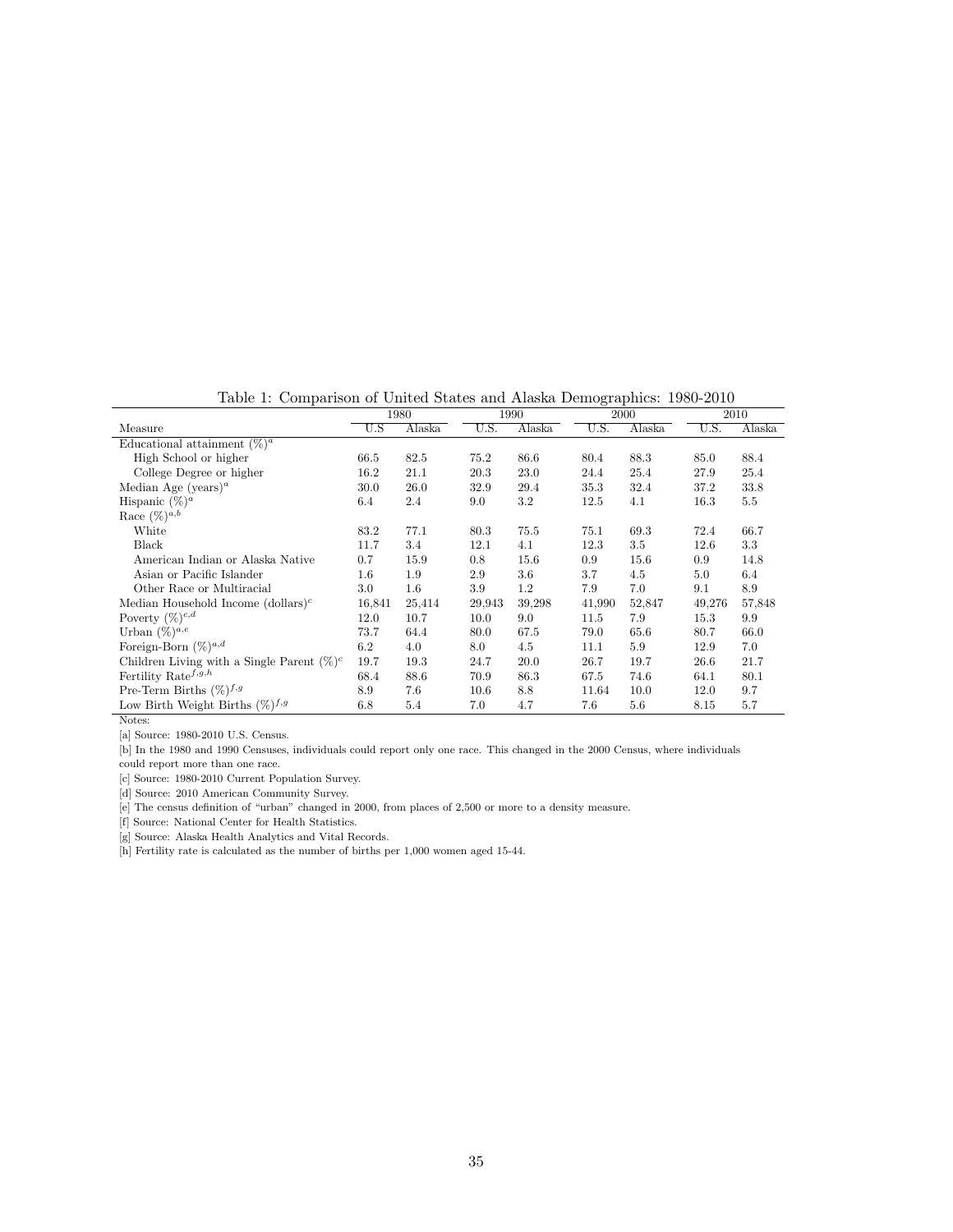|                   | Table 2: Birth Rate Results |                  |            |                                 |           |                    |
|-------------------|-----------------------------|------------------|------------|---------------------------------|-----------|--------------------|
| Household Payment |                             |                  |            |                                 |           | Individual Payment |
|                   |                             | Model 1: AK Rate |            | Model 2: AK Rate w/ Decade F.E. |           | Model 3: AK Rate   |
|                   | IRR.                        | C.L              | IRR.       | C.L                             | IRR.      | C.L.               |
| $DIV_{t-1}$       | $1.018**$                   | (1.008, 1.029)   | $1.016**$  | (1.005, 1.026)                  | $1.037*$  | (1.002, 1.072)     |
|                   | $DIV_{t-2}$ 1.019***        | (1.009, 1.030)   | $1.025***$ | (1.014, 1.035)                  | $1.044**$ | (1.011, 1.078)     |

(1) Birth count source: U.S. Natality Detail File, 1984-2010.

(2) Population count sources: 1980-2000 Decennial Censuses and 2008-2012 American Community Survey.

(3)  $N = 11,696$  Demographic Groupings; 240,285 births.

(4) IRR = Incidence Rate Ratios.

(5)  ${}^*p<.05$ ; \*\* p $<.01$ ; \*\*\* p $<.001$ 

(6) Dividend is in 2010 constant dollars. It is measured in \$1,000 units.

(7) Unit of analysis is Demographic Groupings - demographic groups of women determined by age,

race, marital status, educational attainment, and parity.

(8) Controls are by age, race, marital status, educational attainment, parity, year,

the U.S. birth rate, and the AK unemployment rate lagged two years.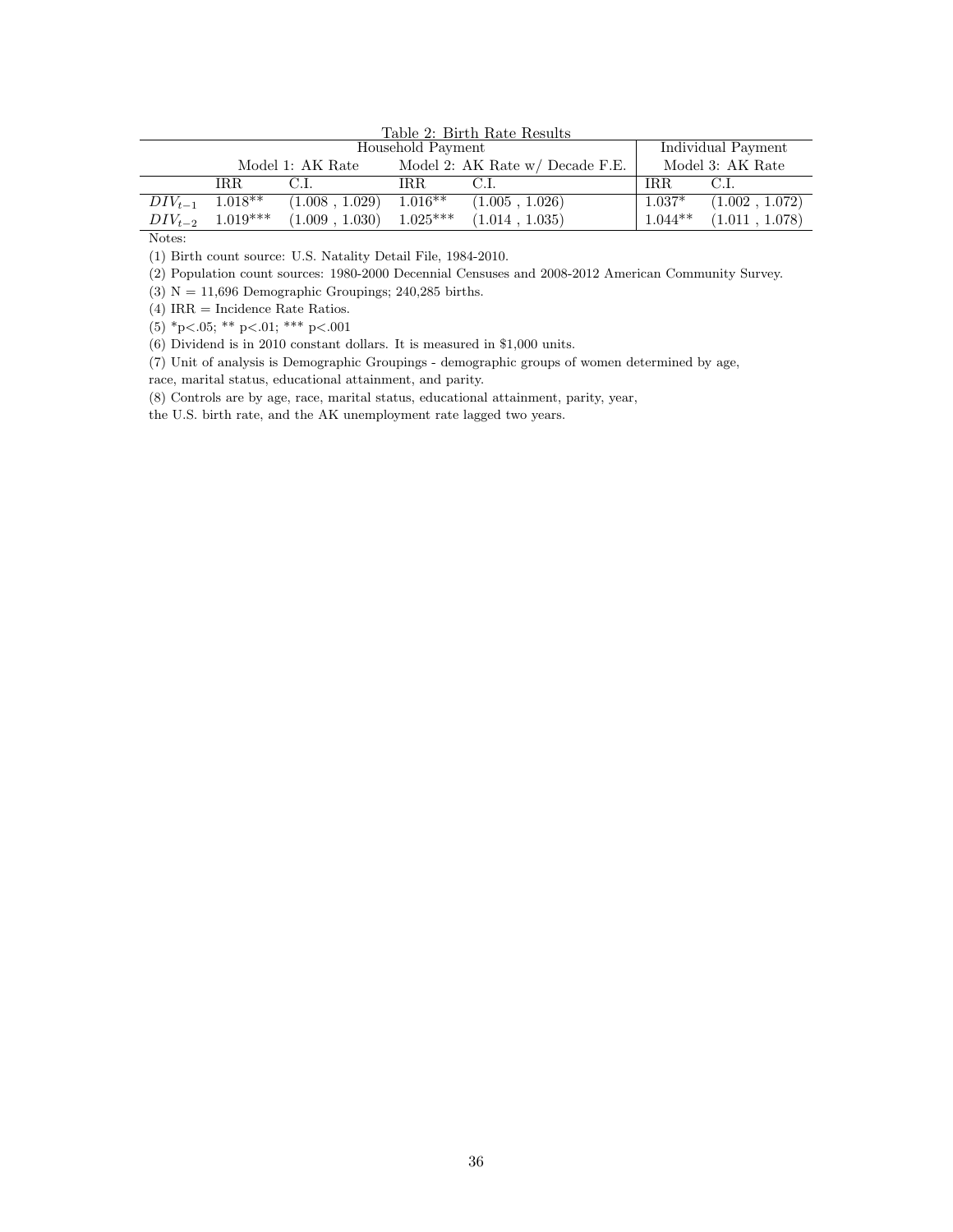|                   | Table 3: Birth Rate Results: Placebo Tests |                            |                    |                            |
|-------------------|--------------------------------------------|----------------------------|--------------------|----------------------------|
| Household Payment |                                            |                            | Individual Payment |                            |
|                   |                                            | Model 4: South Dakota Rate |                    | Model 5: South Dakota Rate |
|                   | IRR C.I.                                   |                            | IR.R               | C.L                        |
| $DIV_{t-1}$       |                                            | $1.005$ $(.994, 1.016)$    | 1.003              | (.968, 1.039)              |
| $DIV_{t-2}$ 1.010 |                                            | (.998, 1.021)              | 1.014              | (.976, 1.053)              |

Table 3: Birth Rate Results: Placebo Tests

(1) Birth count source: U.S. Natality Detail File, 1984-2010.

(2) Population count sources: 1980-2000 Decennial Censuses and 2008-2012 American Community Survey.

(3)  $N = 11,338$  Demographic Groupings; 277,406 births.

(4) IRR = Incidence Rate Ratios.

(5) \*p<.05; \*\* p<.01; \*\*\* p<.001

(6) Dividend is in 2010 constant dollars. It is measured in \$1,000 units.

(7) Unit of analysis is Demographic Groupings - demographic groups of women determined by age, race, marital status, educational attainment, and parity.

(8) Controls are by age, race, marital status, educational attainment, parity, year, the U.S. birth

rate, and the AK unemployment rate lagged two years.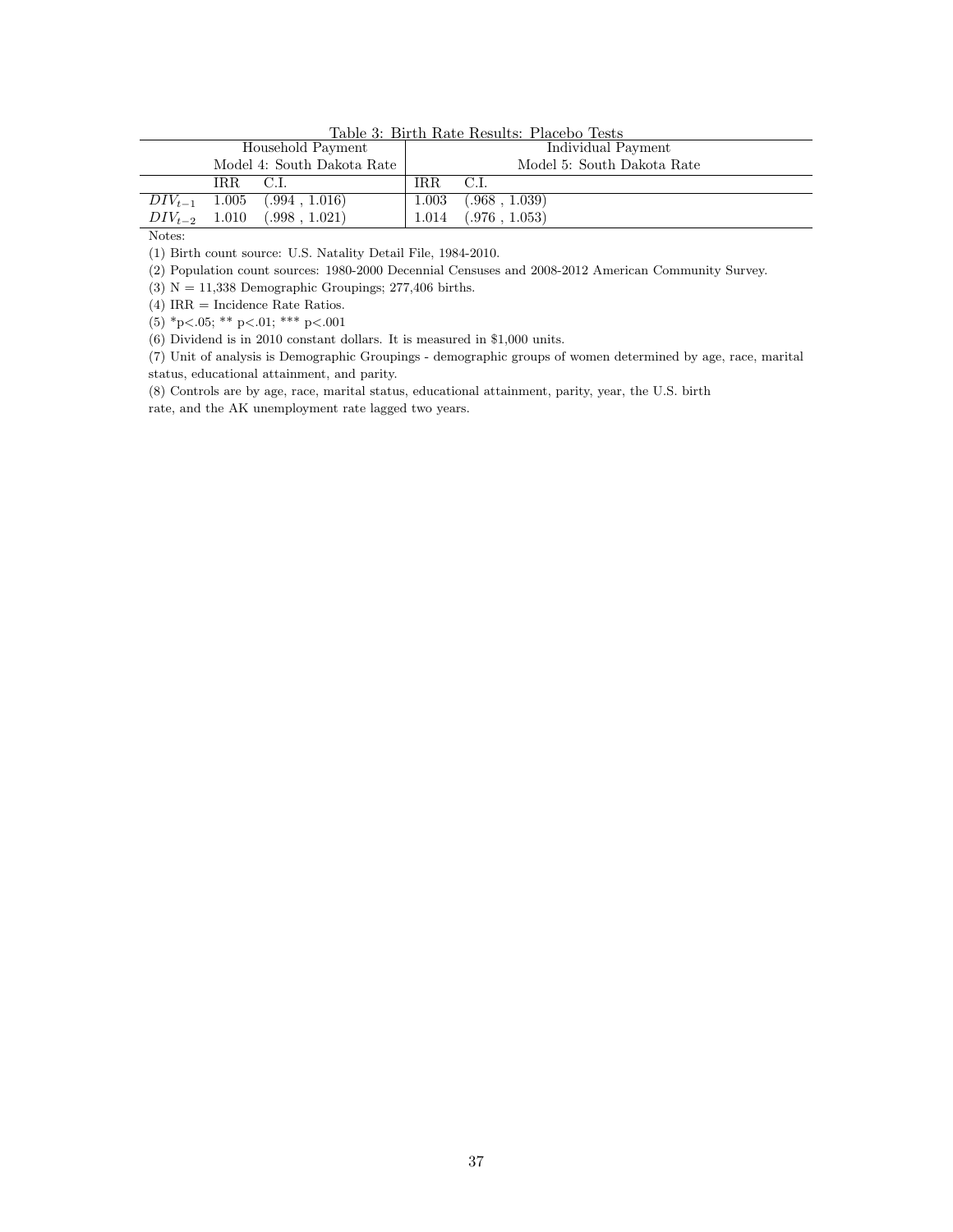

Figure 2: Change in Predicted Birth Rate among Women with Given Characteristic after Dividend Payment: Dividends at t-1 and t-2 at \$626 versus \$4,522 (N = 237,793).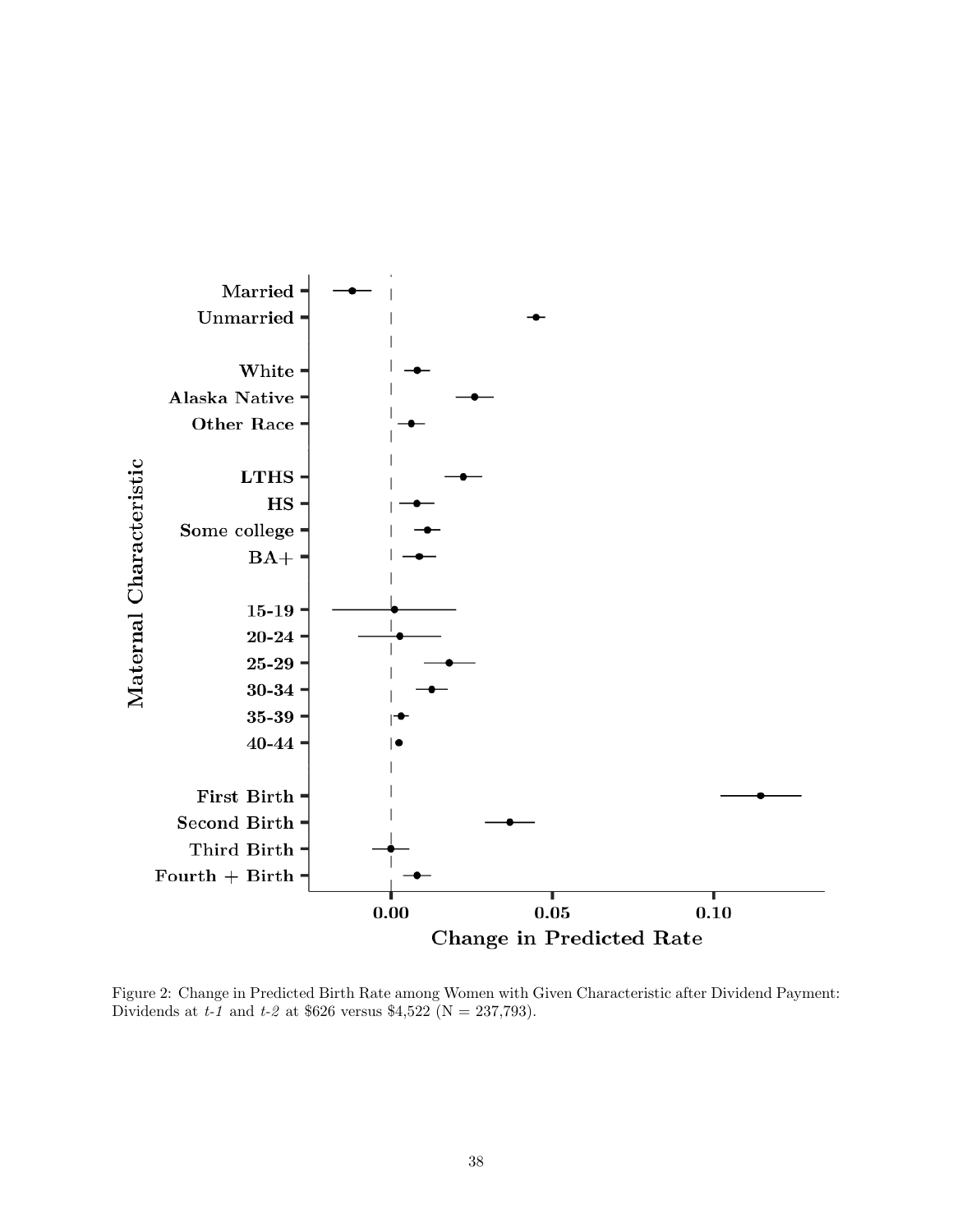| Appendix                                                 | Appendix<br>Table <sup>10</sup>                                                                               | Appendix<br>Table 11                                                                                                                                                                                                                                             | Appendix<br>Table <sub>12</sub>                                                                                                          |                                                                                                                                                                                  | Appendix<br>Figure3<br>intentions:                                                                                                                                     |
|----------------------------------------------------------|---------------------------------------------------------------------------------------------------------------|------------------------------------------------------------------------------------------------------------------------------------------------------------------------------------------------------------------------------------------------------------------|------------------------------------------------------------------------------------------------------------------------------------------|----------------------------------------------------------------------------------------------------------------------------------------------------------------------------------|------------------------------------------------------------------------------------------------------------------------------------------------------------------------|
| Results                                                  | Three measures of pregnancy<br>intention: Null                                                                | (1) Pregnancy intention: Null (2) Not contrace<br>pting reason:<br>(2) No indication of financial<br>barrier to contraception<br>$N$ ull                                                                                                                         | (2) Pregnancy intention: Null<br>(1) Abortion rate: Null                                                                                 |                                                                                                                                                                                  | (1) Sex ratio at birth: Sug-<br>gestive evidence of change<br>$\begin{array}{ll} \mbox{(1)} & \mbox{Pregnancy} \\ \mbox{Null} & \end{array}$                           |
| Measures                                                 | mea-<br>sure, Trying to get pregnant,<br>Traditional intention<br>Preventing pregnancy                        | (1) Three measures of preg-<br>cepting when got pregnant<br>was because of access difficul-<br>(2) Not contracepting be-<br>(2) Reason was not contra-<br>cause could not afford birth<br>nancy intention<br>control<br>ties                                     | (2) Three measures of preg-<br>(1) Abortion rate<br>nancy intentions                                                                     |                                                                                                                                                                                  | (1) Sex ratio at birth $(1)$ Three measures of preg-<br>nancy intentions                                                                                               |
| Table 4: Mechanisms Linking Income and Fertility<br>Data | PRAMS                                                                                                         | $\begin{array}{c} (1)\  \, \&\,\, (2)\  \, {\rm PRAMS}\\ (2)\,\, {\rm BRFSS} \end{array}$                                                                                                                                                                        | rate<br>$(1)$ Abortion<br>$(2)$ PRAMS<br>from CDC                                                                                        | No data                                                                                                                                                                          | $\begin{array}{c} \text{(1) } \text{Natality} \\ \text{(1) } \text{PRAMS} \end{array}$                                                                                 |
| Theorized Effect of Cash                                 | pregnancy-<br>seeking/intended pregnancies<br>$Mechanisms that could increase fertility$<br>$\Xi$<br>Increase | Increase in contraception access<br>(2) Decrease proportion of births<br>(1) Increase proportion of births<br>due to not contracepting because<br>due to intended pregnancies<br>of restricted access<br>Mechanisms that could decrease fertility<br>that would: | (2) Increase proportion of births<br>Increase in abortion access that<br>(1) Increase abortion rate<br>to intended pregnancies<br>would: | Mechanisms that could either increase or decrease fertility<br>$\exists$<br>de<br>(2) Decreased frequency:<br>(1) Increased frequency:<br>creased fertility<br>creased fertility | (1) Improved in utero environ-<br>No change in pregnancy inten-<br>(2) Worse in utero environment:<br>- Increase in fertility<br>- Sex ratio changes<br>ment:<br>tions |
| Mechanism                                                | Pregnancy<br>Intention                                                                                        | Contraception                                                                                                                                                                                                                                                    | Abortion                                                                                                                                 | Fre-<br>Sexual<br>quency                                                                                                                                                         | In Utero Se-<br>lection                                                                                                                                                |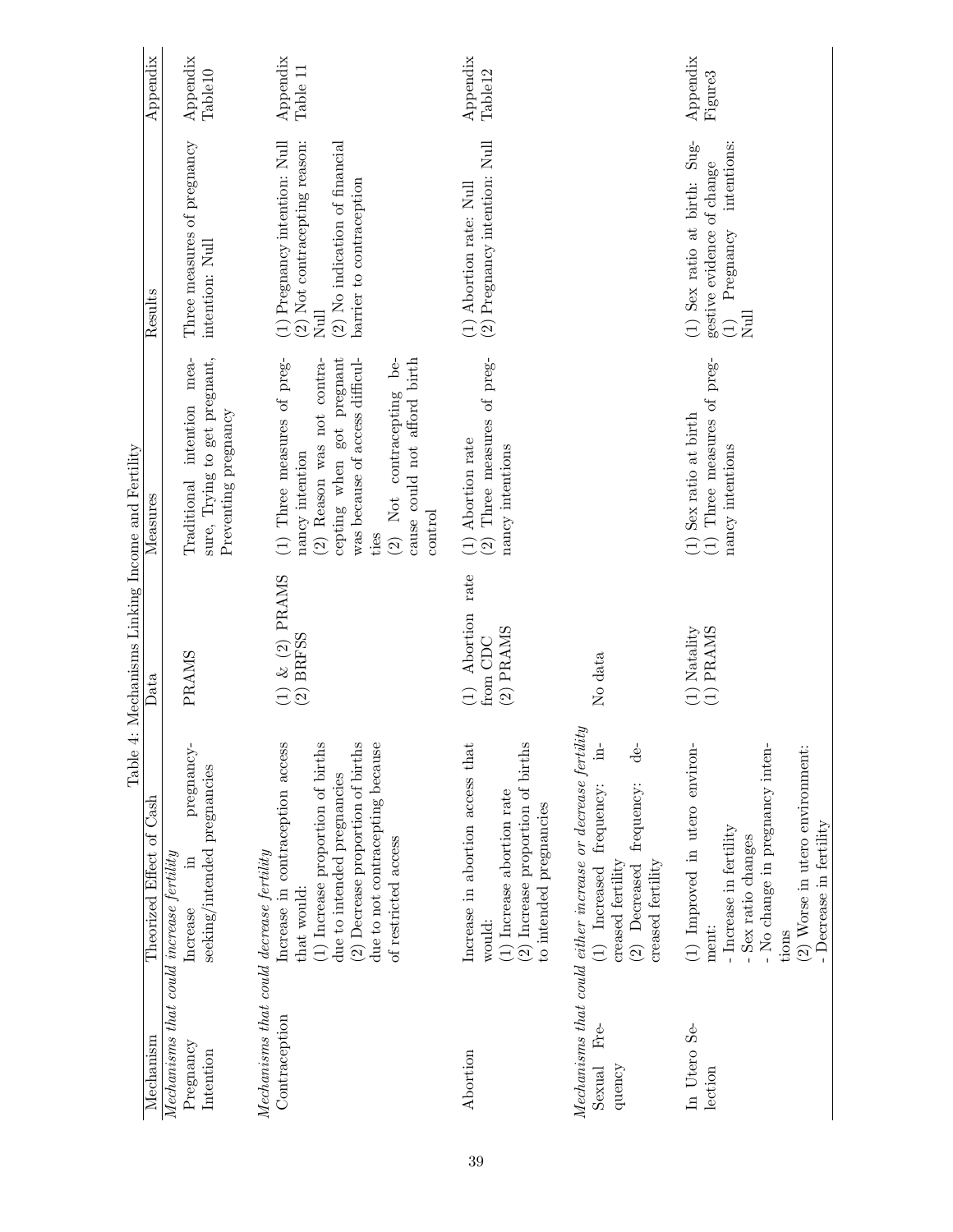# 7 Appendix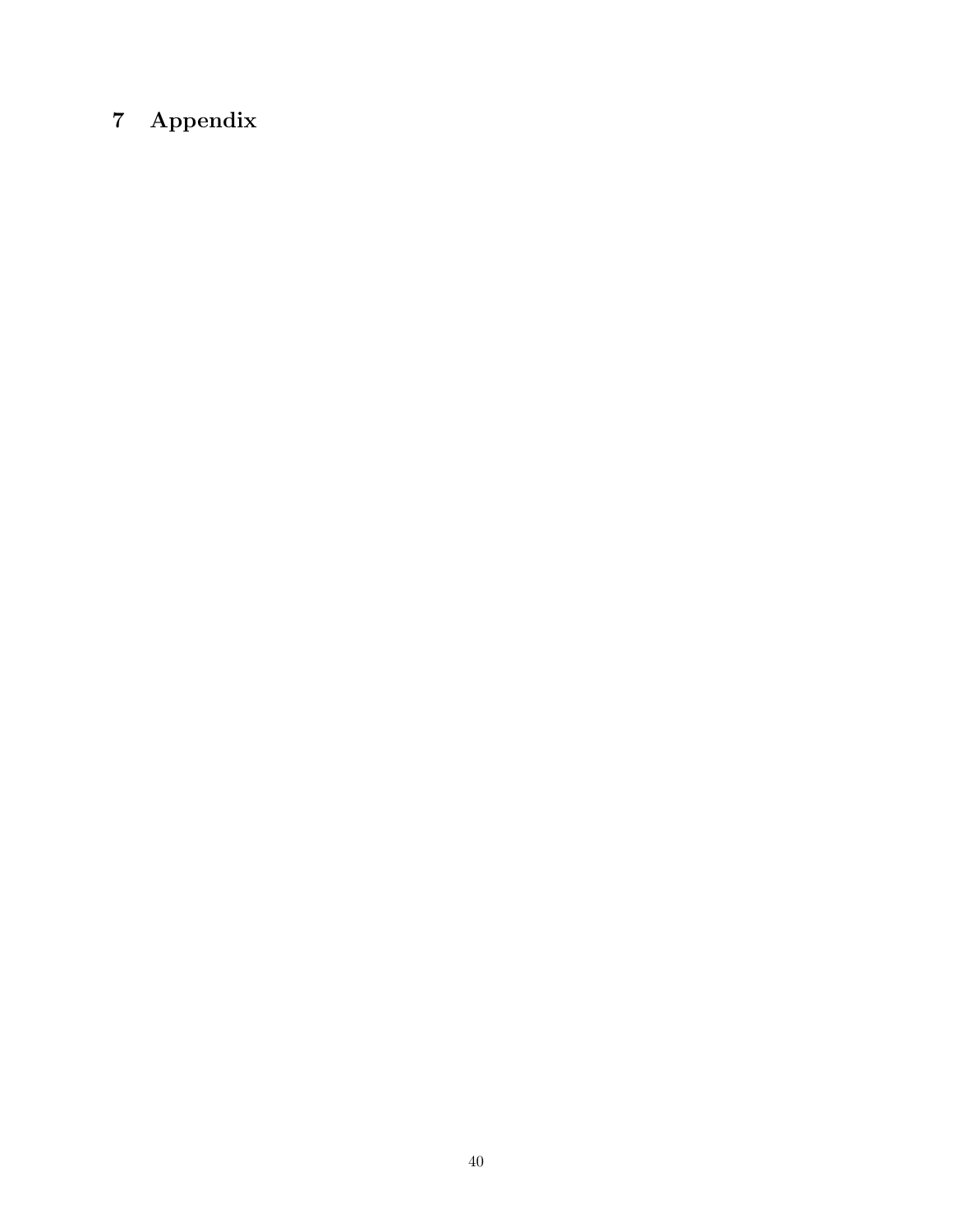Table 5: Birth Rate Analysis with Macro-Economic Controls Added: Log-Rate Model Results

|             | Dependent Variable AK Unemp. Rate Included AK Income Included Oil Price Included |                |                |
|-------------|----------------------------------------------------------------------------------|----------------|----------------|
|             | (Included in Main Text)                                                          |                |                |
| $DIV_{t-1}$ | $1.018**$                                                                        | $1.015**$      | $1.016**$      |
|             | (1.008, 1.029)                                                                   | (1.006, 1.025) | (1.006, 1.026) |
| $DIV_{t-2}$ | $1.019***$                                                                       | $1.019***$     | $1.019***$     |
|             | (1.009, 1.030)                                                                   | (1.009, 1.030) | (1.009, 1.029) |

(1) Coefficients are incidence rate ratios. 95% C.I. in parentheses.

(2) Birth count source: U.S. Natality Detail File, 1984-2010.

(3) Population count sources: 1980-2000 Decennial Censuses and 2008-2012 American Community Survey.

(4) Total  $N = 11,696$  Demographic Groupings; 240,285 births.

(5) \*p<.05; \*\* p<.01; \*\*\* p<.001

(6) Controls are: Year (aligned to APF dividend disbursement), race, marital status, age, maternal education, parity, and U.S. birth rate.

(7) Dividend is in 2010 constant dollars and adjusted for household size. It is measured in n \$1,000 units.

(8) Macro-economic measures are Alaska unemployment rate, Alaska income per capita, and the crude price of oil.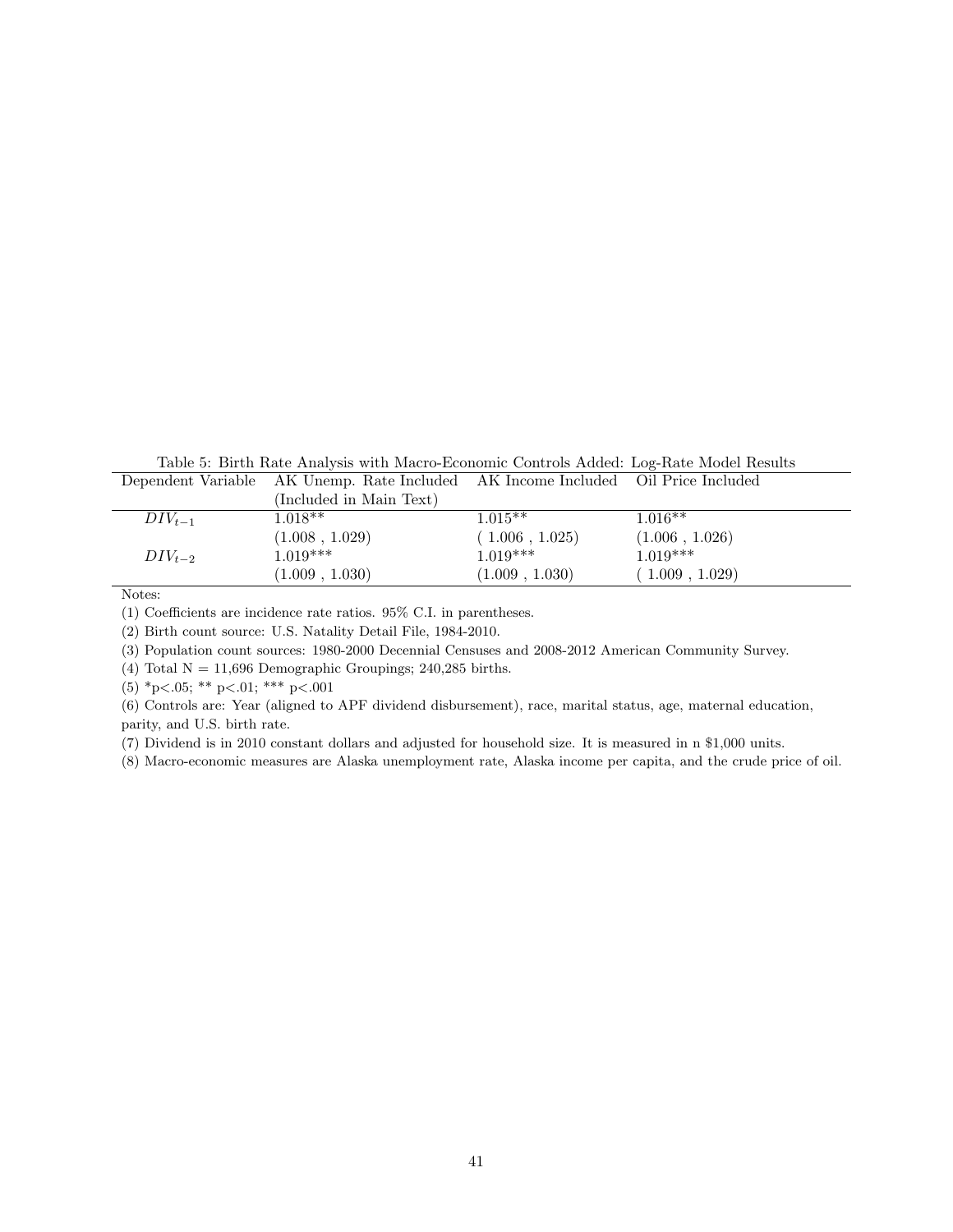|                   | Lable 0. THRHOLGS DIFTH Rate Results |                         |            |                                |          |                    |
|-------------------|--------------------------------------|-------------------------|------------|--------------------------------|----------|--------------------|
| Household Payment |                                      |                         |            |                                |          | Individual Payment |
|                   |                                      | Model 1: Rate           |            | Model 2: Rate $w/D$ ecade F.E. |          | Model 4: Rate      |
|                   | IR.R.                                | C.L                     | IR.R       |                                | IRR.     | C.L                |
| $DIV_{t-1}$       | $1.015*$                             | $(1.001, 1.030)$ 1.013+ |            | (.999, 1.027)                  | 1.018    | (.974, 1.065)      |
|                   | $DIV_{t-2}$ 1.023**                  | (1.009, 1.037)          | $1.026***$ | (1.012, 1.040)                 | $1.056*$ | (1.012, 1.102)     |

Table 6: Anchorage Birth Rate Results

(1) Birth count source: U.S. Natality Detail File, 1984-2010.

(2) Population count sources: 1980-2000 Decennial Censuses and 2008-2012

American Community Survey.

(3) AK  $N = 9,168$  Demographic Groupings; 93,231 births.

(4) IRR = Incidence Rate Ratios.

(5) \*p<.05; \*\* p<.01; \*\*\* p<.001

(6) Dividend is in 2010 constant dollars. It is measured in \$1,000 units.

(7) Unit of analysis is Demographic Groupings - demographic groups of women determined by age, race, marital status, educational attainment, and parity.

(8) Controls are by age, race, marital status, educational attainment, parity, year,

the U.S. birth rate, and the AK unemployment rate lagged two years.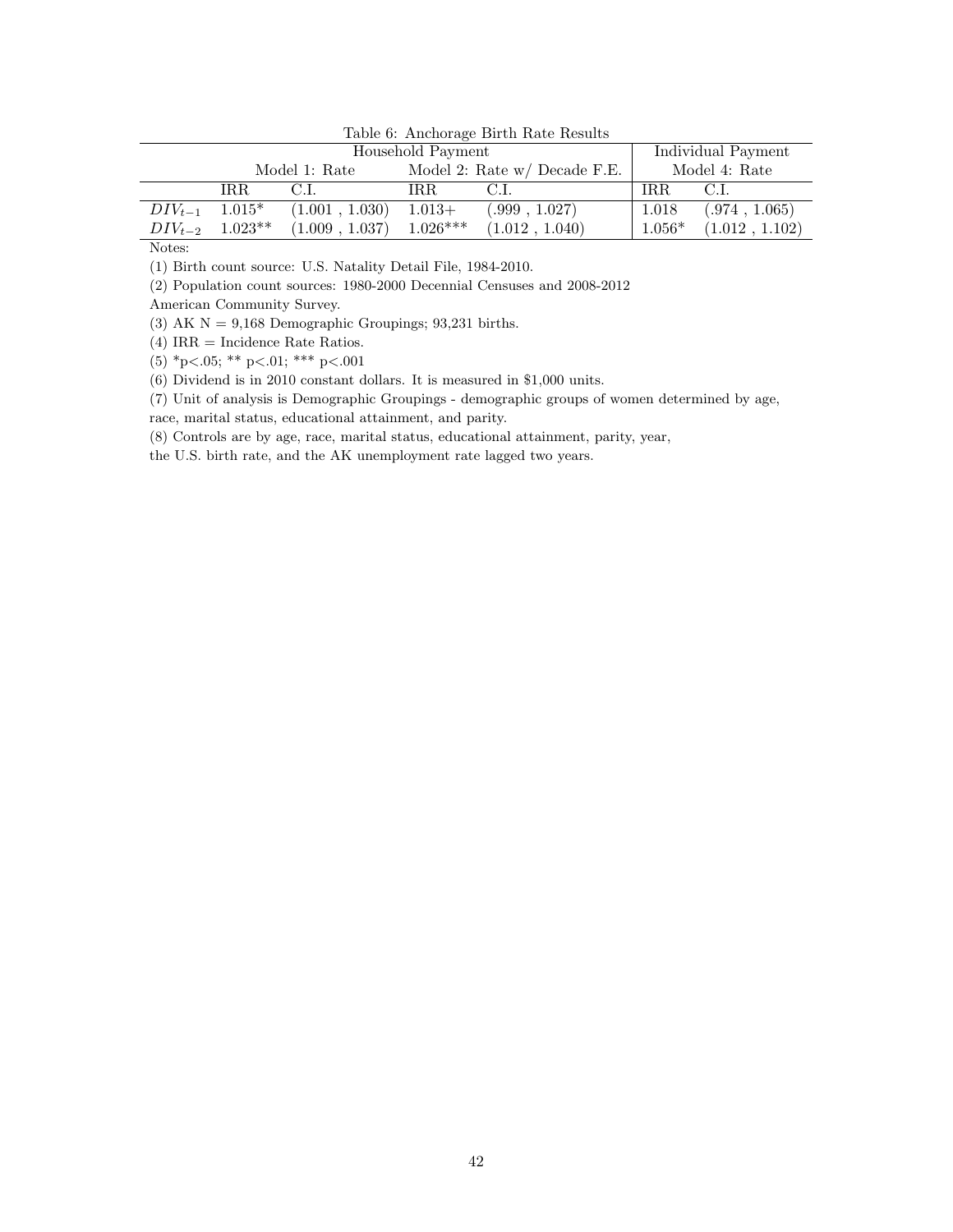|                                               | 1980    |              |        | 2010         |  |
|-----------------------------------------------|---------|--------------|--------|--------------|--|
| Measure                                       | Alaska  | South Dakota | Alaska | South Dakota |  |
| Educational attainment $(\%)^a$               |         |              |        |              |  |
| High School or higher                         | 82.5    | 67.9         | 88.4   | 89.3         |  |
| College Degree or higher                      | 21.1    | 14.0         | 25.4   | 25.3         |  |
| Median Age (years) <sup><i>a</i></sup>        | 26.0    | 28.9         | 33.8   | 36.9         |  |
| Hispanic $(\%)^a$                             | 2.4     | 0.1          | 5.5    | 2.7          |  |
| Race $(\%)^{a,b}$                             |         |              |        |              |  |
| White                                         | 77.1    | 92.6         | 66.7   | 85.9         |  |
| Black                                         | 3.4     | 0.3          | 3.3    | 1.3          |  |
| American Indian or Alaska Native              | 15.9    | 6.6          | 14.8   | 8.8          |  |
| Asian or Pacific Islander                     | 1.9     | 0.3          | 6.4    | 0.9          |  |
| Other Race or Multiracial                     | $1.6\,$ | 0.2          | 8.9    | 0.9          |  |
| Median Household Income $(dollars)c$          | 25,414  | 13,156       | 57,848 | 45,352       |  |
| Poverty $(\%)^{c,d}$                          | 10.7    | 16.9         | 9.9    | 14.4         |  |
| Urban $(\%)^{a,e}$                            | 64.4    | 46.4         | 66.0   | 55.3         |  |
| Foreign-Born $(\%)^{a,d}$                     | 4.0     | 1.4          | 7.0    | 2.7          |  |
| Children Living with a Single Parent $(\%)^c$ | 19.3    | 13.6         | 21.7   | 27.6         |  |
| Fertility Rate <sup><math>f,g,h</math></sup>  | 90.5    | 88.3         | 80.1   | 77.3         |  |
| Pre-Term Births $(\%)^{f,g}$                  | 7.6     | 6.0          | 9.7    | 11.4         |  |
| Low Birth Weight Births $(\%)^{f,g}$          | 5.4     | 5.1          | 5.7    | 6.8          |  |

Table 7: Comparison of Alaska and South Dakota Demographics: 1980 and 2010

[a] Source: 1980 and 2010 U.S. Census.

[b] In the 1980 Census, individuals could report only one race. This changed from the 2000 Census onward, where individuals could report more than one race.

[c] Source: 1980 and 2010 Current Population Survey.

[d] Source: 2010 American Community Survey.

[e] The census definition of "urban" changed in 2000, from places of 2,500 or more to a density measure.

[f] Source: National Center for Health Statistics.

[g] Source: South Dakota Department of Health.

[h] Fertility rate is calculated as the number of births per 1,000 women aged 15-44.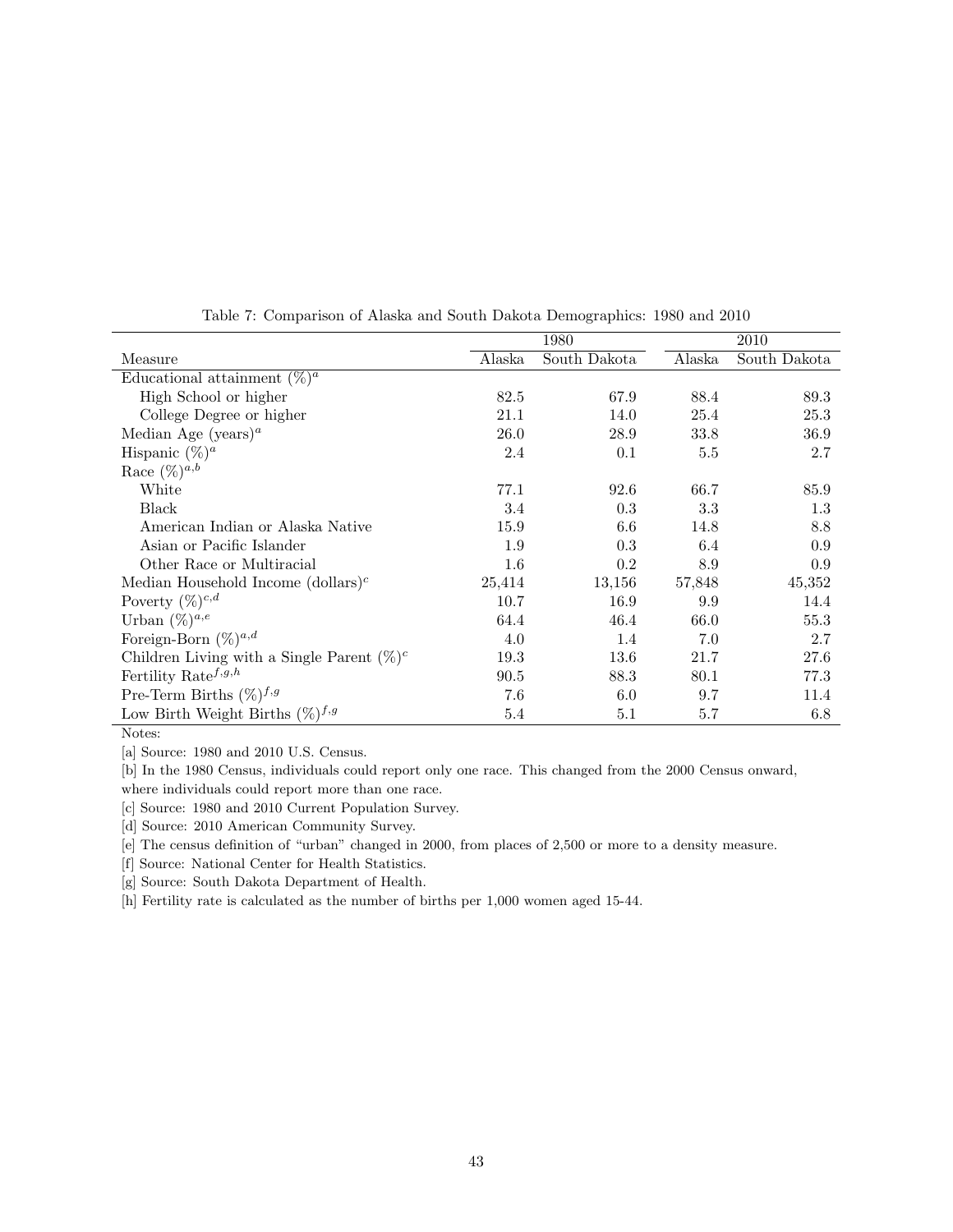# Assessing acclimation to PFD payments

When a cash transfer occurs every year, it is possible that after an initial period of adjustment, individuals come to expect the dividend and anticipate it each year, removing its effect as an income "shock." The Alaskan dividend's variation over time allows us to assess whether such a normalization occurs by measuring jumps or dips in the dividend that can be thought of as unanticipated.

We performed a series of analyses assessing whether birth rates are more responsive to changes in the dividend amount than the absolute magnitude of the dividend itself. These analyses used two types of measures. First, we measured a given year's dividend amount as a deviation from prior years' average payment amounts. We created measures using multiple lags: one, three, and five years. Second, we regressed dividend payments on year for the previous three and five years and used the model results to predict the dividend amount in a given year. We then calculated the residual by subtracting the observed payment from the predicted payment.

We replicated our birth-rate analysis using the measures described above – deviations from averages and residuals from predictions – with one- and two-year lags to predict birth rates instead of the lagged dividend amounts used in the main analyses. Overall, these measures did not significantly predict the birth rate, suggesting that the actual magnitude of the dividend payment matters more than the portion of the payment that might be unanticipated. This provides evidence against the normalization hypothesis. Exceptions were models using a measure of deviation from the average of the prior three years and the residual of a model predicting payments for the prior five years: These measures showed positive and significant effects on birth rates, but their coefficients were smaller in magnitude than the coefficient of the actual dividend amount. The lack of evidence for adjustment or smoothing comports with the contemporary assessment of consumption responses to income changes (Jappelli and Pistaferri, 2010).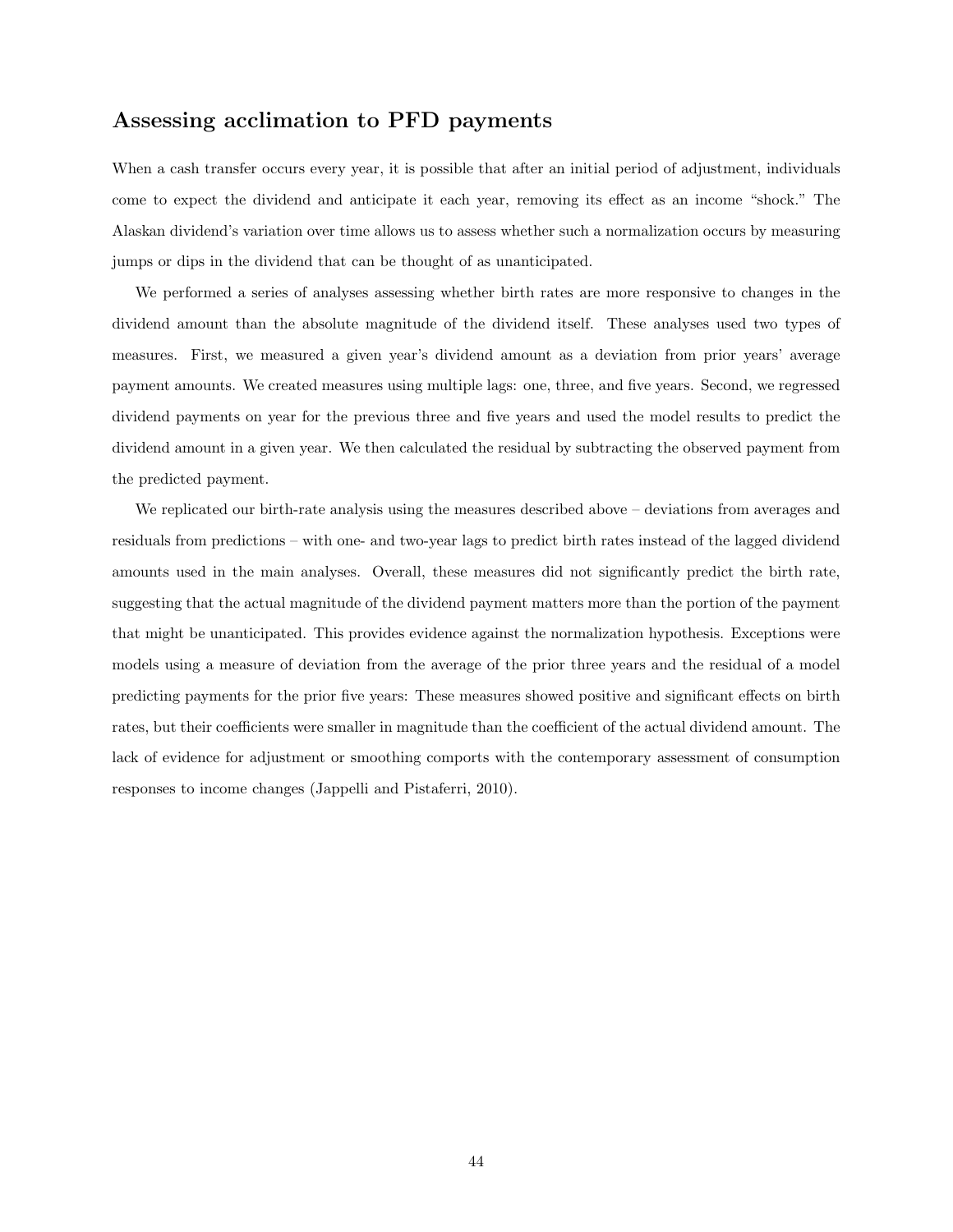| Covariate            | IRR        | 95% C.I.       |
|----------------------|------------|----------------|
| $DIV_{t-1}$ (Thous.) | $1.018**$  | (1.008, 1.029) |
| $DIV_{t-2}$ (Thous.) | $1.019***$ | (1.009, 1.030) |
| Year                 | $1.011***$ | (1.008, 1.014) |
| Married              | $1.697***$ | (1.636, 1.760) |
| Parity               |            |                |
| Parity 2             | $1.460***$ | (1.397, 1.525) |
| Parity 3             | 1.032      | (.976, 1.092)  |
| Parity $4+$          | $1.222***$ | (1.137, 1.313) |
| Race                 |            |                |
| Alaska Native        | $1.622***$ | (1.564, 1.682) |
| Other Race           | .989       | (.953, 1.026)  |
| Education            |            |                |
| <b>High School</b>   | $.892***$  | (.856, .929)   |
| Some College         | $.724***$  | (.693, .756)   |
| Bachelor's or more   | $.918**$   | (.873, .965)   |
| Age                  |            |                |
| 20-24                | $1.157***$ | (1.089, 1.229) |
| 25-29                | $.900***$  | (.847, .956)   |
| 30-34                | $.552***$  | (.519, .588)   |
| 35-39                | $.242***$  | (.227, .258)   |
| 40-44                | $.053***$  | (.049, .0566)  |
| US. Birth Rate       | $1.038***$ | (1.030, 1.046) |
| AK Unemployment      | 1.011      | (.992, 1.031)  |
| Constant             | $.000***$  | (.000, .000)   |

Table 8: Birth Rate Analysis: Log-Rate Model Results

(1) Birth count source: U.S. Natality Detail File, 1984-2010.

(2) Population count sources: 1980-2000 Decennial Censuses

and 2008-2012 American Community Survey.

(3) Total  $\mathcal{N}=11{,}696$  category IDs; 240,285 births.

(4) \*p<.05; \*\* p<.01; \*\*\* p<.001

(5) Reference groups are: Parity 1, Non-Hispanic White,

Less than High School, and Age 15-19.

(6) Dividend is in 2010 constant dollars and adjusted

for household size. It is measured in \$1,000 units.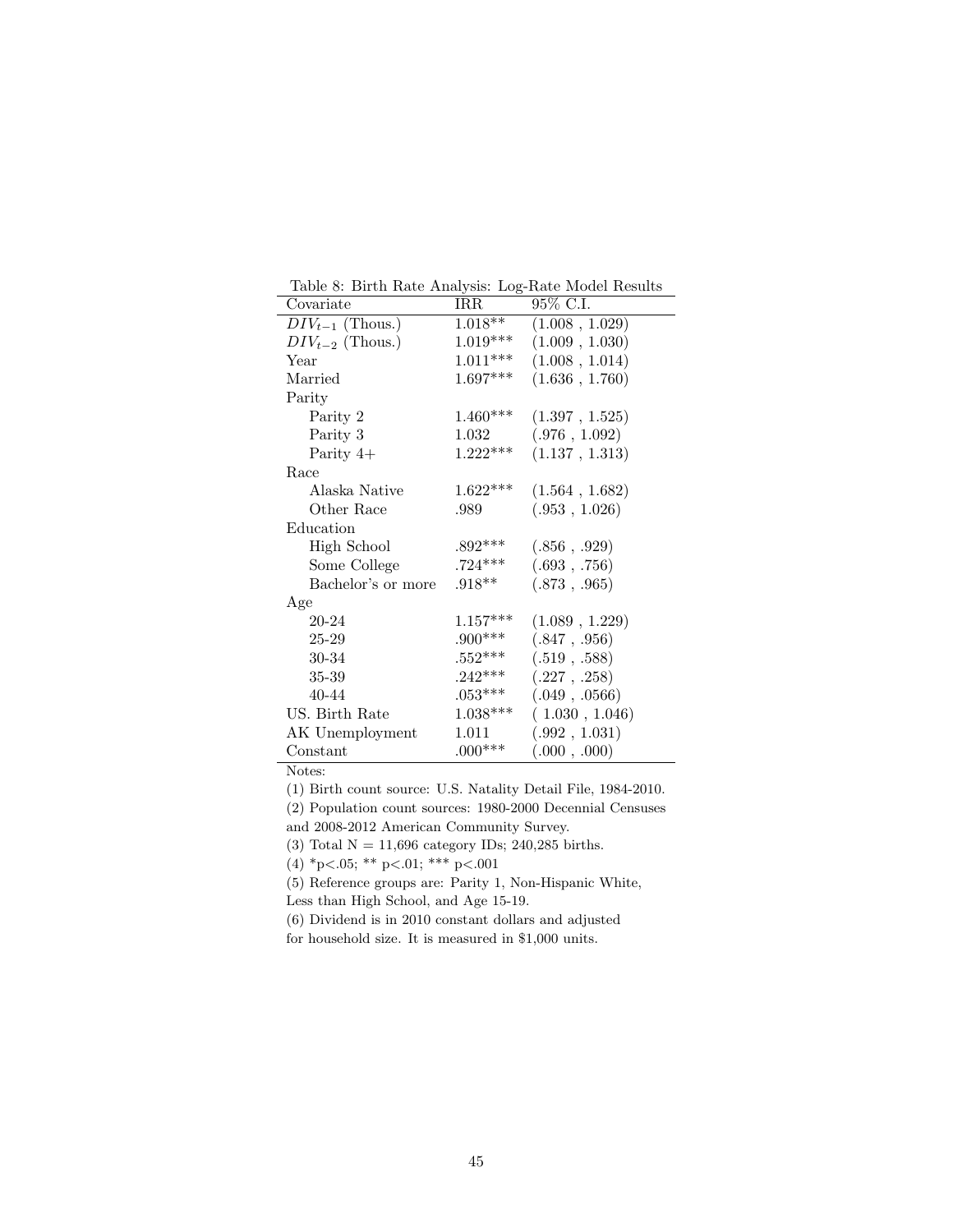Table 9: Birth Rate Analysis with Varying Dividend Time Lags: Log-Rate Model Results<br>wariate RB 95% C I  $\overline{\text{Covariate}}$ 

| <u>UU vultuu U</u> | .             |                                                  |
|--------------------|---------------|--------------------------------------------------|
|                    |               | Lags 0, 1, 2; $N = 11,696$ Demographic Groupings |
|                    | $DIV_t$ 1.010 | (.995, 1.026)                                    |
|                    |               | $DIV_{t-1}$ 1.014* (1.003, 1.026)                |
|                    |               | $DIV_{t-2}$ 1.020*** (1.010, 1.030)              |
|                    |               | Lags 1, 2; $N = 11,696$ Demographic Groupings    |
|                    |               | $DIV_{t-1}$ 1.018** (1.008, 1.029)               |
|                    |               | $DIV_{t-2}$ 1.019*** (1.009, 1.030)              |
|                    |               | Lags 1, 2, 3; $N = 11,208$ Demographic Groupings |
|                    |               | $DIV_{t-1}$ 1.014* (1.003, 1.025)                |
|                    |               | $DIV_{t-2}$ 1.025*** $(1.012, 1.038)$            |
|                    |               | $DIV_{t-3}$ .997 (.983, 1.011)                   |
|                    |               |                                                  |

(1) Birth count source: U.S. Natality Detail File, 1984-2010.

(2) Population count sources: 1980-2000 Decennial Censuses

and 2008-2012 American Community Survey.

(3) Total  $N = 11,696$  Demographic Groupings; 240,285 births.

(4) \*p<.05; \*\* p<.01; \*\*\* p<.001

(5) Controls are: Year (aligned to APF dividend disbursement), race, marital status, age,

maternal education, parity, AK unemployment rate lagged two years, and U.S. birth rate.

(6) Dividend is in 2010 constant dollars and adjusted for household size. It is measured in \$1,000 units.

(7) If a dividend payment was not given during pregnancy,  $DIV_t$  is set to 0.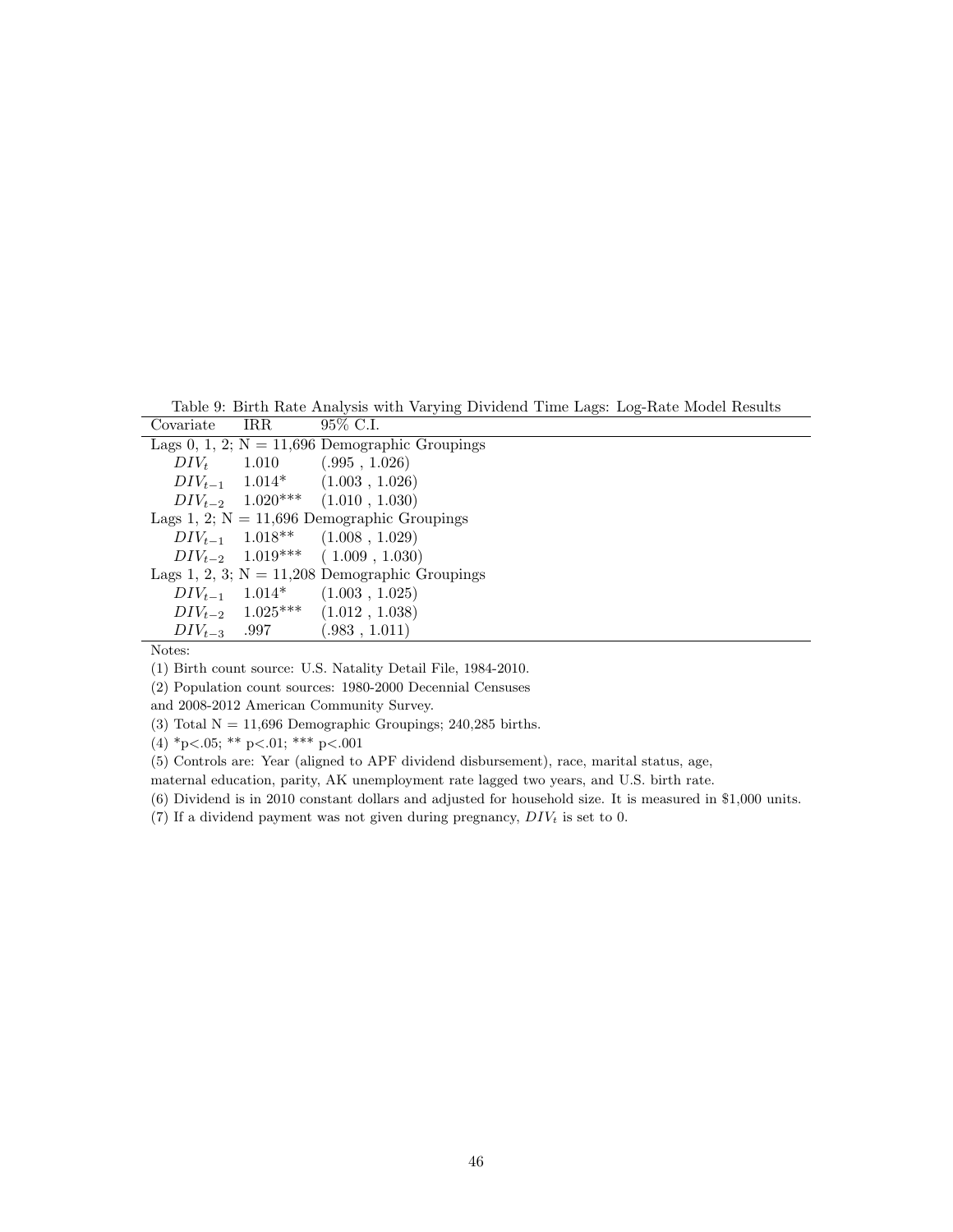# 8 Data Sources for Exploratory Mechanism Analyses

## 8.1 PRAMS

To consider intended pregnancies as a potential mechanism linking income and fertility, we examine data from the 1990-2010 Pregnancy Risk Assessment Monitoring System (PRAMS) surveys. PRAMS surveys are conducted annually by the Centers for Disease Control (CDC) in collaboration with individual state health departments. In each participating state, a stratified sample of postpartum people is drawn from the state's birth certificate file, and questionnaires are filled out in paper; telephone follow-up is used to reduce non-response.

Alaska's PRAMS samples the birthing parent of approximately one in every six newborns each year. They oversample Alaska Natives and weighting adjusts to reflect the total population of Alaskans who gave birth in a given year.

To assess pregnancy intention or planning, we use three measures. The first is a standard pregnancy intention measure. "Thinking back to *just before* you got pregnant, how did you feel about becoming pregnant? Check the best answer." Response options were "I wanted to be pregnant sooner," "I wanted to be pregnant later," "I wanted to be pregnant then," "I didn't want to be pregnant then or at any time in the future." We characterize the "sooner" response and the "then" as intended pregnancies and the "later" or "never" as not intended.

Second, we examined whether the mother had been trying to get pregnant. The question was "When you got pregnant with your new baby, were you trying to become pregnant?" Yes or no were the response options. Lastly, we examined a question regarding pregnancy prevention: "When you got pregnant with your new baby, were you or your husband or partner doing anything to keep from getting pregnant? (Some things people do to keep from getting pregnant include not having sex at certain times [rhythm], and using birth control methods such as the pill, Norplant, shots [Depo-Provera], condoms, diaphragm, foam, IUD, having their tubes tied, or their partner having a vasectomy)." The response options were yes or no. Due to changes in the question wording, we use the trying and prevention questions from 2000-2010.

We also use the PRAMS data to examine access to contraception. Respondents who indicated that they were not doing anything to prevent pregnancy were asked a follow-up question: "What were your or your husband's or partner's reasons for not doing anything to keep from getting pregnant?" Respondents had numerous options from which to choose all that applied. We excluded from our analyses anyone who endorsed "I didn't mind if I got pregnant". With this sample, we examined the relationship between the dividend in t-1 and the dividend in t-2 's relationship with the likelihood of endorsing as a reason for not preventing pregnancy that "I had problems getting birth control when I needed it." This response option is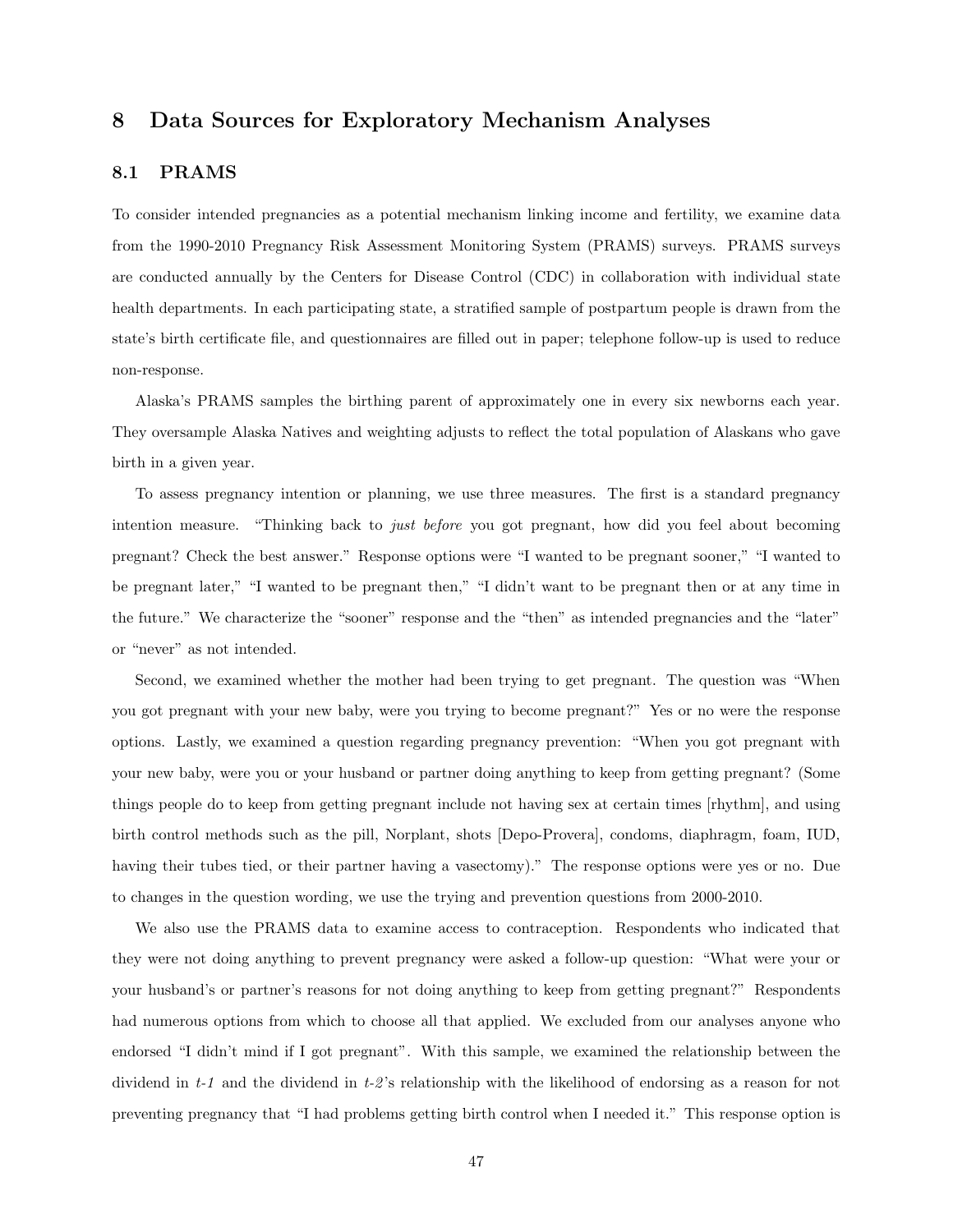available from 2000-2010. Here we use a logistic regression predicting the likelihood of endorsing this reason with the dividend one and two years prior and controls for maternal characteristics.

#### 8.1.1 Limitations

The pregnancy intentions questions are widely criticized. Despite the validity of the criticisms, our concerns about measurement error are assuaged by two factors: first, we are interested in changes over time and how those changes relate to the dividend. Though there may be measurement error in any year's data, there is no reason to believe that the error is correlated with the size of the cash transfer. Second, we have multiple measures of pregnancy intentions, which all show similar results.

There are two important weaknesses to using these data to assess access to contraception. First, the sample is only of people who gave birth. Ideally, we would have repeated measures of a population of women who might use birth control, not just those who recently gave birth. That being said, people who have unintended births are the population most likely to report contraceptive barriers. Second, this is an imperfect measure of economic constraints to contraceptive access. Perhaps the problems could have been alleviated by money but perhaps they could not have. If, for instance, the problem arose from the logistical challenge of getting a prescription then more income may not solve that problem.

### 8.2 BRFSS

We confirm our analyses of contraception by examining the Behavioral Risk Factor Surveillance System (BRFSS) in order to assess the economic constraints to birth control access. Annually, BRFSS provides cross-sectional data on various health-related topics for all 50 U.S. states, the District of Columbia, Guam, Puerto Rico, and the U.S. Virgin Islands. Alaska began participating in 1991. Surveys are administered by trained interviewers over the phone throughout the year and are representative of the non-institutionalized adult population within each state and territory. Questions regarding birth control use were asked in an optional module in 1998 and in the core module in 2002 and 2004. These questions were asked to females aged 18-44 years and males aged 18-59 years. People who indicated that they were sexually active but were not protecting themselves or their partners from pregnancy were asked why they weren't. Respondents were asked:"What is your main reason for not doing anything to keep you from getting pregnant?" or "What is your main reason for not doing anything to keep your partner from getting pregnant?", as appropriate. Among the answers was "You can't pay for birth control".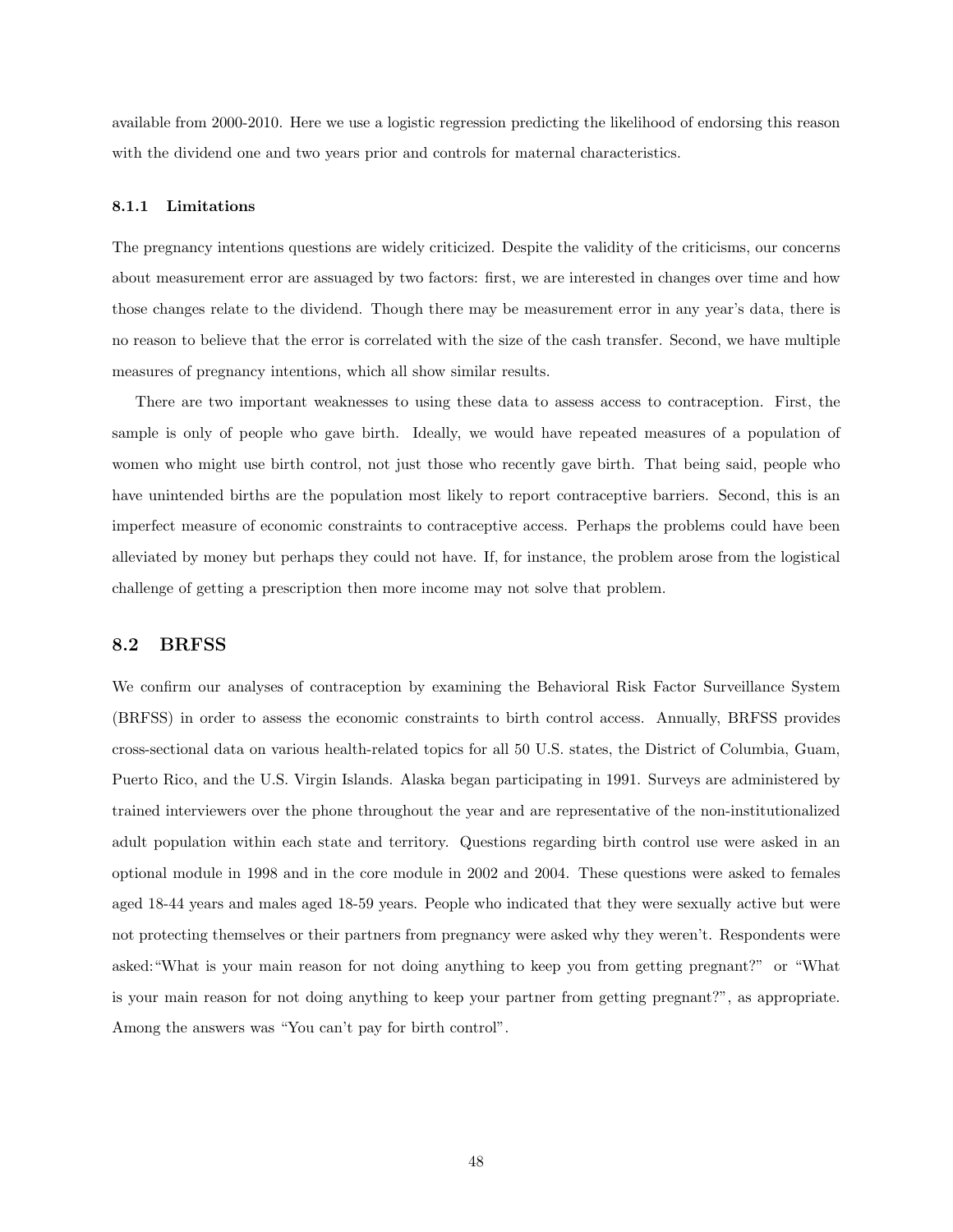#### 8.2.1 Limitations

Unfortunately the BRFFS contraceptive access question is only for a very limited number of years.

## 8.3 CDC Abortion Rates

Reliable abortion data are only available at the state-year level. We use abortion rates for Alaska by year from the Centers for Disease Control for 1982-2010.

#### 8.3.1 Limitations

Given the data are at the state level, we cannot assess group-specific effects.

## 8.4 Natality Data: Sex Ratio

We compute the secondary sex ratio from the natality data. The sex ratio is calculated as the proportion of male infants in a PFD-aligned year. We also calculate the sex ratio by the following subgroups: less than a high school diploma, Alaska Native, unmarried, and first child.

## 8.4.1 Limitations

We do not have any direct data on the in utero environment nor do we have any data on miscarriages. There are data on fetal deaths but that regards pregnant people who spontaneously abort after twenty weeks of pregnancy and report this miscarriage. The data are not sufficient to infer all pregnancies that end in miscarriage even if the reporting were complete, which it is not. These are problems which afflict most researchers interested in the in utero environment (Bruckner and Catalano, 2018).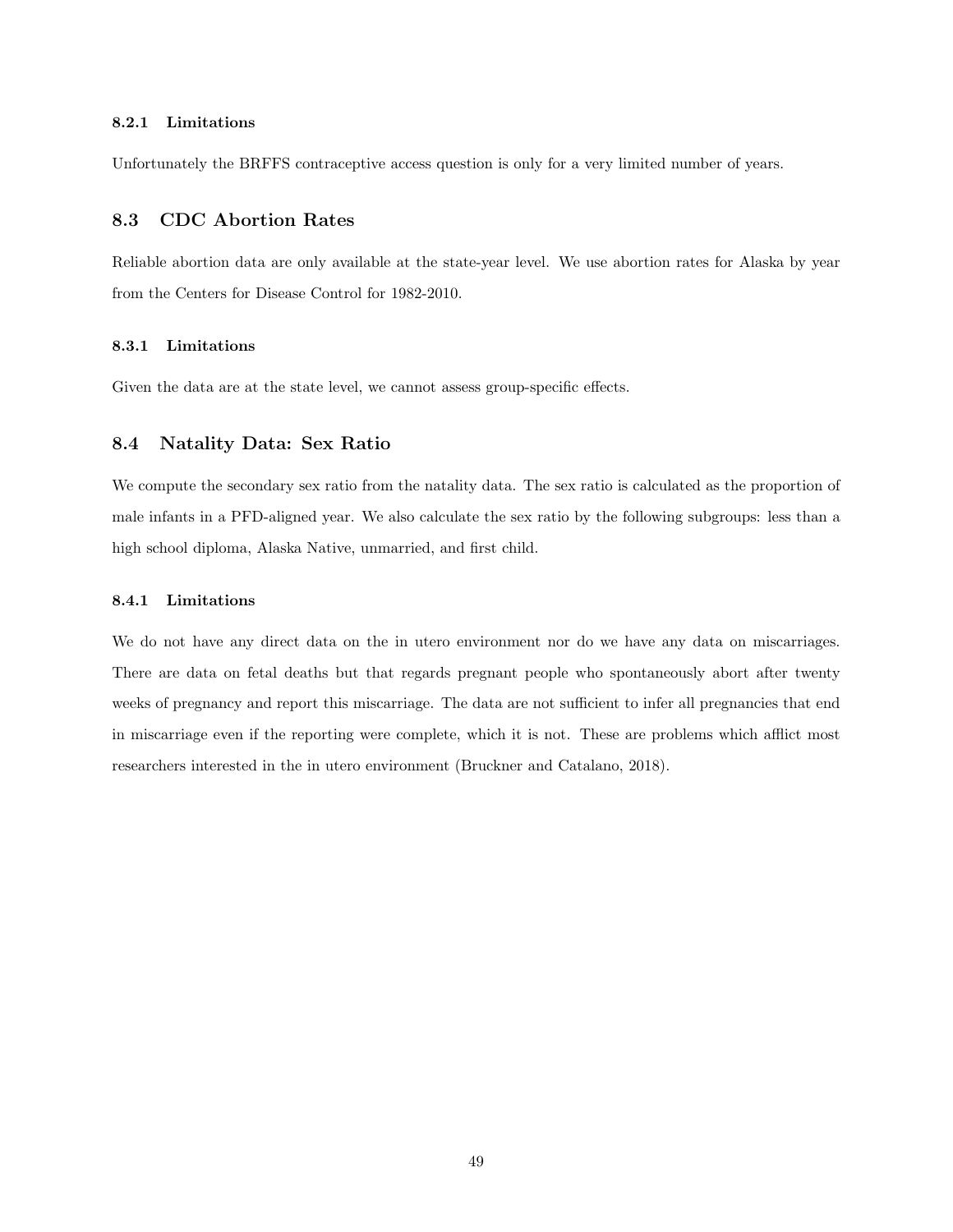# 9 Results of Exploratory Mechanism Analyses

|                    |            |             | Table 10: Pregnancy Intention, Trying to Get Pregnant And Pregnancy Prevention |
|--------------------|------------|-------------|--------------------------------------------------------------------------------|
|                    | Model 1    | Model 2     | Model 3                                                                        |
|                    | Intention  | Trying      | Prevention                                                                     |
| <b>Full Sample</b> |            |             |                                                                                |
| $DIV_{t-1}$        | 1.00001    | 1.000005    | .99998                                                                         |
|                    | (.0000116) | (.0000113)  | (.0000164)                                                                     |
| $DIV_{t-2}$        | .99997*    | .99997**    | .99997                                                                         |
|                    | (.0000134) | (.00000144) | (.0000209)                                                                     |
| Not Married        |            |             |                                                                                |
| $DIV_{t-1}$        | .9999958   | 1.000018    | .9999848                                                                       |
|                    | (.0000237) | (.0000225)  | (.0000294)                                                                     |
| $DIV_{t-2}$        | .9999648   | .9999848    | .9999765                                                                       |
|                    | (.0000298) | (.0000298)  | (.000039)                                                                      |
| Alaska Native      |            |             |                                                                                |
| $DIV_{t-1}$        | 1.000003   | 1.000016    | 1.00002                                                                        |
|                    | (.0000138) | (.0000138)  | (.0000193)                                                                     |
| $DIV_{t-2}$        | .9999856   | 1.000017    | 1.000013                                                                       |
|                    | (.0000157) | (.0000176)  | (.000024)                                                                      |
| $Low$ - $Ed$       |            |             |                                                                                |
| $DIV_{t-1}$        | 1.000004   | .9999912    | 1.000054                                                                       |
|                    | (.0000353) | (.0000337)  | (.0000469)                                                                     |
| $DIV_{t-2}$        | .9999943   | .9999738    | .9998868*                                                                      |
|                    | (.0000426) | (.0000414)  | (.0000569)                                                                     |
| First Birth        |            |             |                                                                                |
| $DIV_{t-1}$        | .9998819** | .9999763    | 1.000015                                                                       |
|                    | (.000041)  | (.0000405)  | (.0000623)                                                                     |
| $DIV_{t-2}$        | 1.00008    | 1.000069    | .9998555                                                                       |
|                    | (.0000496) | (.0000567)  | (.0000907)                                                                     |

Table 10: Pregnancy Intention, Trying to Get Pregnant And Pregnancy Prevention

Notes:

(1) Data: Pregnancy Risk Assessment Monitoring System Model 1: 1990-2010.

Models 2 and 3: 2000-2010.

(2) Model 1 N = 28,149; Model 2 N = 14,537; Model 3 N = 7,616

(3) \*p<.05; \*\* p<.01; \*\*\* p<.001

(4) Dividend is in 2010 constant dollars. It is measured in n \$1,000 units.

(5) Models control for marital status, parity, maternal education, maternal race and year.

(6) Models restricted to mothers with high school education or less were nearly identical or showed neither dividend was significant.

(7) Models restricted to unmarried mothers showed neither dividend was significant.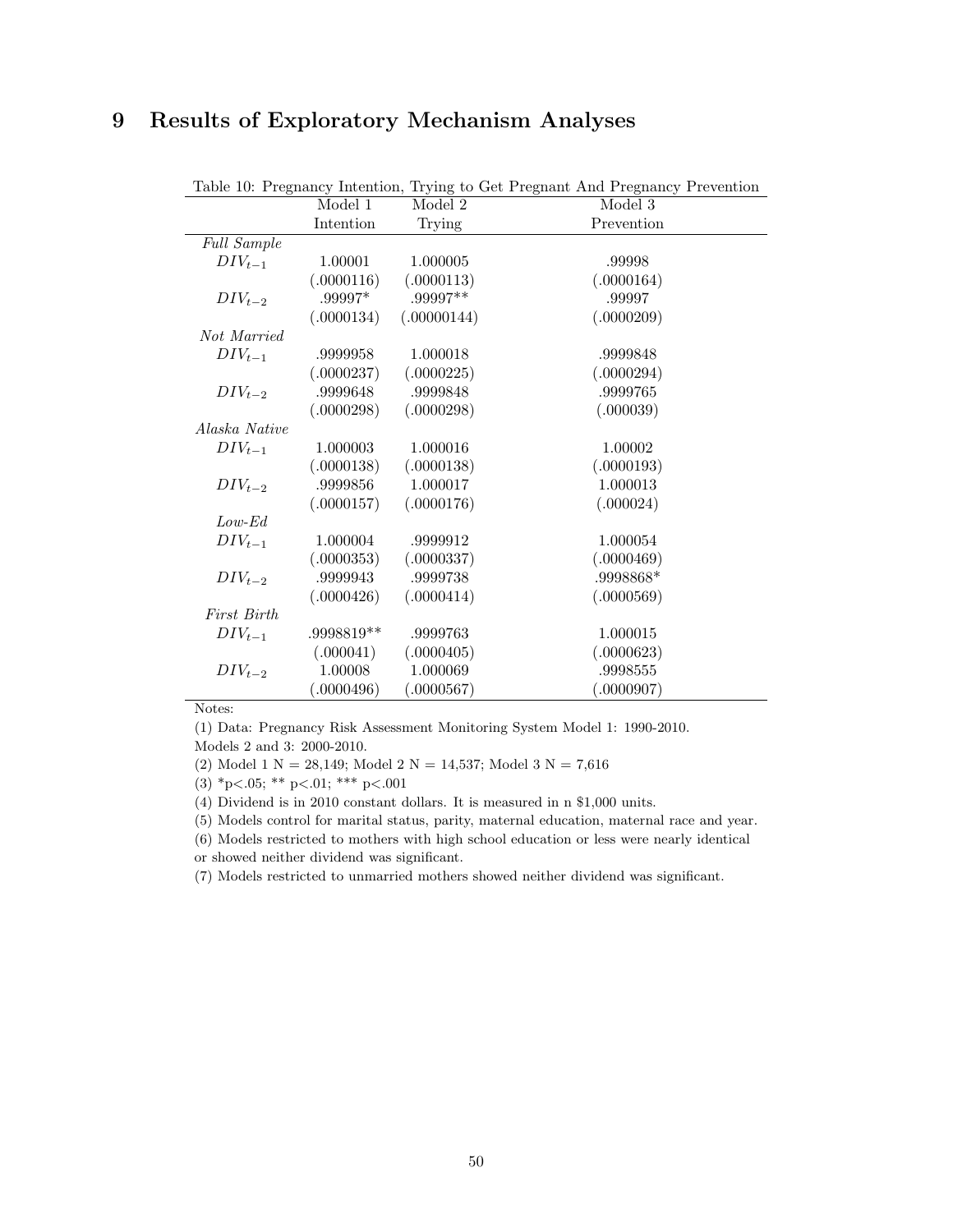Table 11: Not Using Contraception When Got Pregnant Because Could Not Get It Note: Sample excludes mothers who did not mind getting pregnant.

|             | Full Sample | Not Married | Alaska Native | Low-Ed     | First Birth |
|-------------|-------------|-------------|---------------|------------|-------------|
| $DIV_{t-1}$ | 1.000015    | 1.000086    | 1.000015      | 1.000041   | 1.00008     |
|             | (.0000498)  | (.0000737)  | (.0000594)    | (.0000897) | (.0001883)  |
| $DIV_{t-2}$ | 1.000008    | .9999385    | 1.000054      | .9998705   | .9996489    |
|             | (.0000682)  | (.0000972)  | (.0000857)    | (.0001465) | (.0003606)  |
|             |             |             |               |            |             |

(1) Data: Pregnancy Risk Assessment Monitoring System, 2000-2010.

(2) Full Sample N= 2,395; Not Married N= 1,505 Alaska Native N=  $1,299$ 

Low-Ed  $N=$  First Birth  $N=1,014$ 

(3)  ${}^*p<.05;$  \*\*  $p<.01;$  \*\*\*  $p<.001$ 

(4) Dividend is in 2010 constant dollars. It is measured in \$1,000 units.

(5) Models control for marital status, parity, maternal education, maternal race and year.

Table 12: PFD Dividend Effects on the Abortion Rate 1982-2010: OLS Regression Results

| Covariate IRR $95\%$ C.I.    |                                 |
|------------------------------|---------------------------------|
| Lag 0; $N = 28$ years        |                                 |
|                              | $DIV_t$ .001 (-.007, .009)      |
| Lags 1, 2; $N = 28$ years    |                                 |
|                              | $DIV_{t-1}$ -.005 (-.013, .003) |
|                              | $DIV_{t-2}$ .007 (-.002, .016)  |
| Lags 0, 1, 2; $N = 28$ years |                                 |
|                              | $DIV_{t-1}$ .002 (-.006, .010)  |
|                              | $DIV_{t-2}$ -.005 (-.014, .003) |
|                              | $DIV_{t-3}$ .007 (-.002, .016)  |

Notes:

(1) OLS coefficients shown. S.E. in parentheses.

(2) Abortion data are state-level abortion rates obtained

from the Centers for Disease Control for 1982-2010.

(3) Abortion rates are aligned to PFD-disbursement years.

(4) Dividend is in 2010 constant dollars. It is measured in \$1,000 units.

(5) Significance: Models predicting the abortion rate

with various lag structures and controlling for

a time-trend indicate there is no relationship

between PFD payments and the abortion rate.